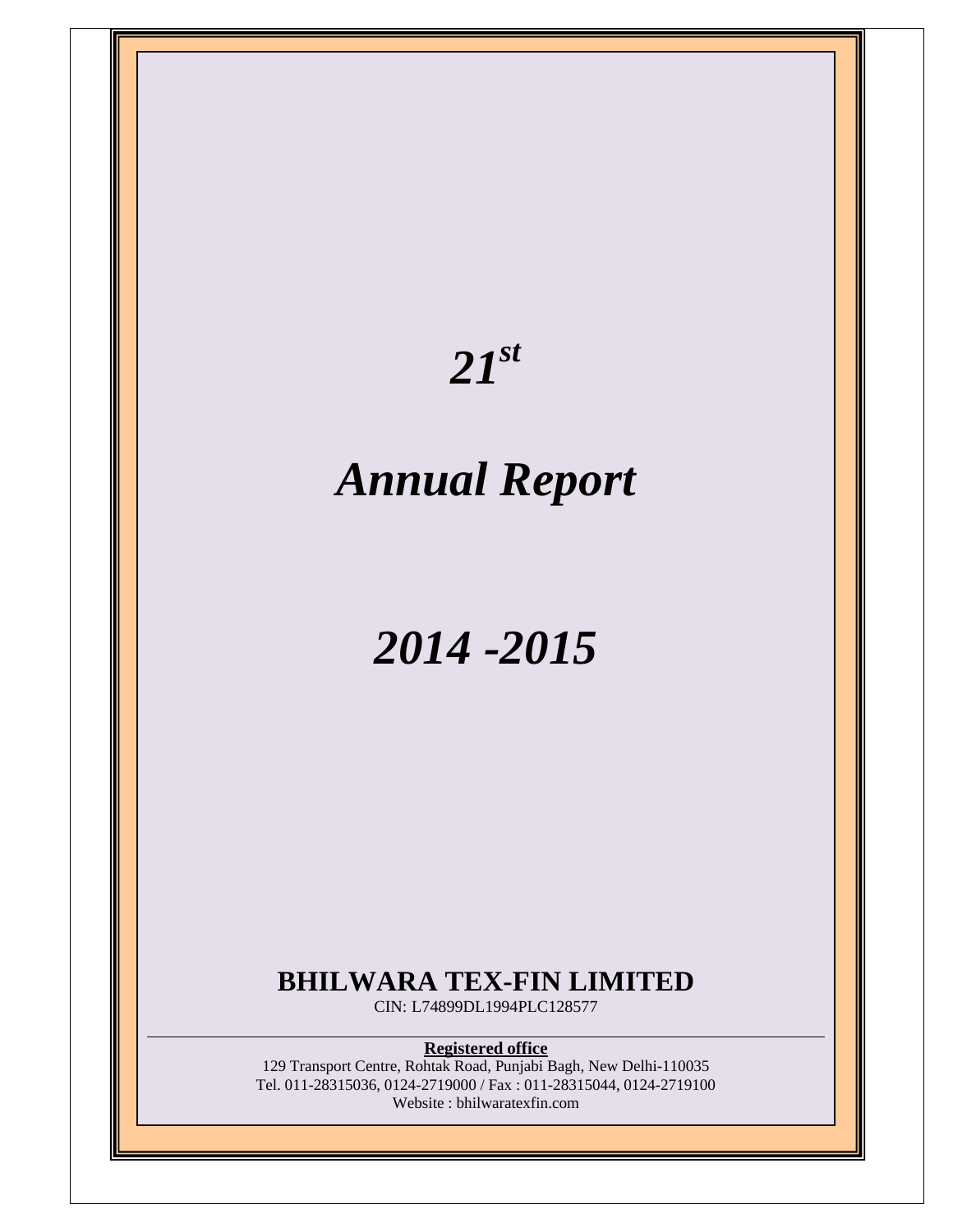### **BOARD OF DIRECTORS : DIN**

| Mr. Satish Kumar Sharma | :00536970  |
|-------------------------|------------|
| Mr. Sanjay Hasija       | :00090672  |
| Mr. Samai Singh         | : 00235036 |
| Mrs. Seema Kumari       | :07158452  |

### **KEY MANAGERIAL PERSONNEL (KMP)**

| Mr. Himmat Singh Bedla | : Chief Executive Officer |
|------------------------|---------------------------|
| Mr. Sukomal Bhunya     | : Chief Financial Officer |
| Mr. Rahul Jogi         | : Company Secretary       |

### **AUDIT COMMITTEE**

Mr. Sanjay Hasija Mr. Satish Kumar Sharma Mrs. Seema Kumari

### **NOMINATION AND REMUNERATION COMMITTEE**

Mr. Sanjay Hasija Mr. Samai Singh Mrs. Seema Kumari

### **STAKEHOLDER RELATIONSHIP COMMITTEE**

Mr. Sanjay Hasija Mr. Satish Kumar Sharma Mrs. Seema Kumari

### **STATUTORY AUDITOR**

M/s. Nagar Goel & Chawla, Chartered Accountants

### **SECRETARIAL AUDITORS**

M/s Kashif Ali & Associates Company Secretaries

#### **INTERNAL AUDITORS**

M/s. Divyank Khullar & Associates Chartered Accountants

#### **SHARE TRANSFER AGENT**  Indus Portfolio Private Limited

| <b>CONTENTS</b>         |          |  |  |
|-------------------------|----------|--|--|
| Particulars             | Page No. |  |  |
| Notice                  | 3        |  |  |
| Directors Report        | 10       |  |  |
| <b>Auditors Report</b>  | 36       |  |  |
| <b>Balance Sheet</b>    | 40       |  |  |
| Profit & Loss Statement | 41       |  |  |
| <b>Cash Flow</b>        | 42       |  |  |
| Notes                   | 43       |  |  |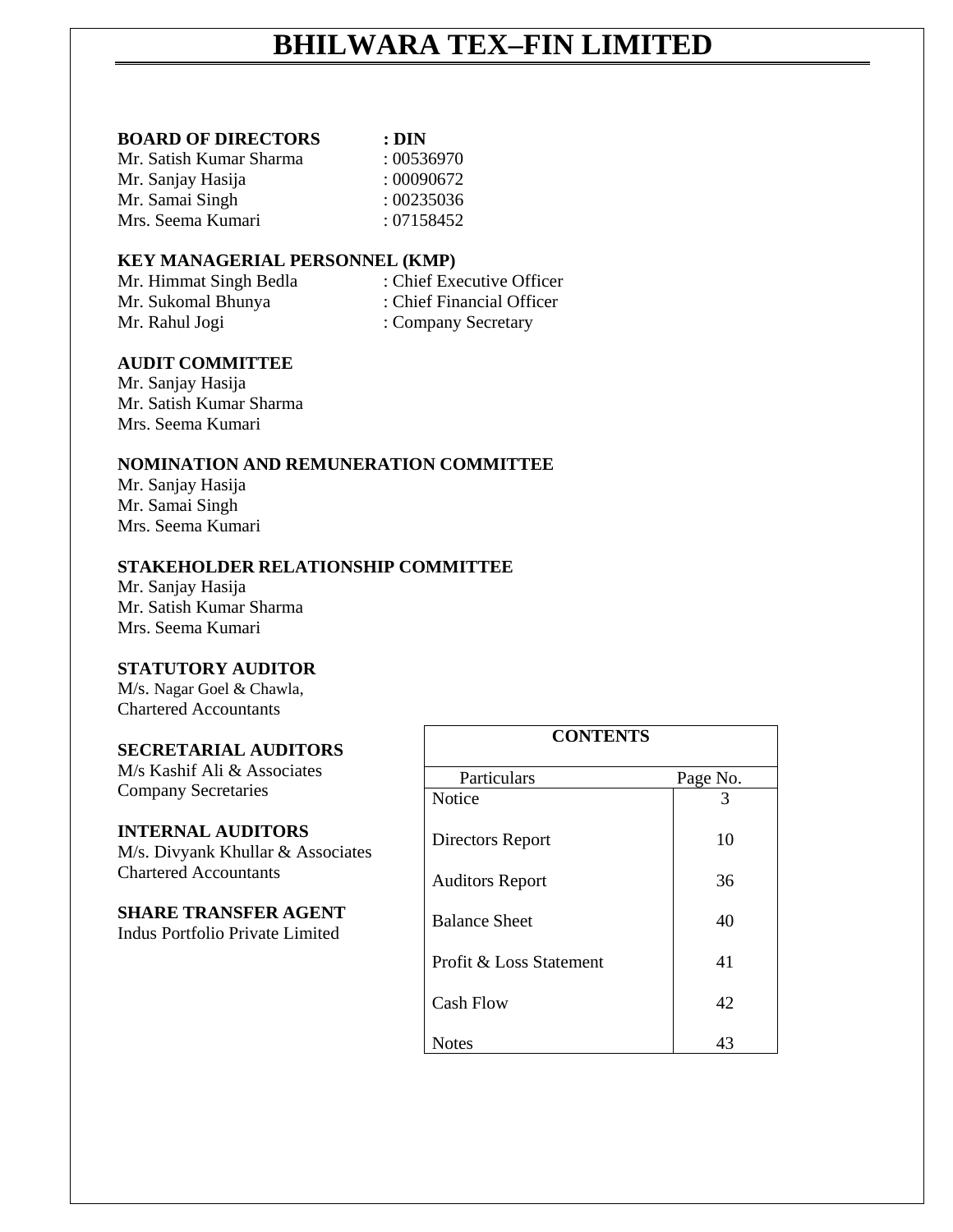### **NOTICE**

Notice is hereby given that the **21st Annual General Meeting** of the members of M/s Bhilwara Tex-Fin Limited will be held on Wednesday, 30<sup>th</sup> day of September, 2015 at 10.30 a.m. at the Farm House of M/s Kapil Constructions Private Limited, Kishangarh - Mehrauli Road, Near Maa Anandmai Ashram, New Delhi –110057 to transact the following business:

#### **Ordinary Business:**

- 1. To receive, consider and adopt the Annual Financial Statement of the Company for the financial year ended 31st March, 2015, including the audited Balance Sheet as at 31<sup>st</sup> March, 2015, the Statement of Profit and Loss for the financial year ended on that date and the reports of the Board of the Directors and Auditors thereon.
- 2. To appoint a Director in place of **Mr. Satish Kumar Sharma**, who retires by rotation and being eligible, offers himself for re-appointment.
- 3. To appoint Statutory Auditors and to fix their remuneration:

To ratify the appointment of auditor of the Company, to fix their remuneration and to pass the following resolution as an ordinary resolution thereof:

"**RESOLVED THAT**, pursuant to Section 139, 142 and other applicable provisions of the Companies Act, 2013 and the Rules made thereunder, pursuant to the recommendations of the audit committee of the Board of Directors, and pursuant to the resolution passed by the members at the AGM held on  $30<sup>th</sup>$  September, 2014, the appointment of M/s Nagar Goel & Chawla, Chartered Accountants, New Delhi, (bearing ICAI Registration No.009933N) as the auditors of the Company to hold office till the conclusion of the  $23<sup>rd</sup>$  AGM of the Company to be held for the financial year ending on  $31<sup>st</sup>$  March 2017, be and is hereby ratified and that the Board of Directors be and is hereby authorized to fix the remuneration payable to them for the financial year 2015-16 as may be agreed upon between the auditors and the Board of Directors."

#### **Special Businesses:**

4. To consider and if thought fit to pass with or without modification(s) the following resolution as an Ordinary Resolution:

**RESOLVED FURTHER THAT** pursuant to the provisions of section 149, 150, 152 read with Schedule IV and all other applicable provisions of the Companies Act, 2013 and the Companies (Appointment and Qualification of Directors) Rules, 2014 (including any statutory modification(s) or re-enactment thereof for the time being in force) and Clause 49 of the Listing Agreement, Mrs. Seema Kumari (DIN 07158452), who was appointed as an Additional Director w.e.f  $30<sup>th</sup>$  March, 2015 on the Board of the Company in terms of Section 161 of the Companies Act, 2013 and who holds office up to the date of this Annual General Meeting and in respect of whom the Company has received a notice in writing from a member proposing her candidature for the office of Director, be and is hereby appointed as an Woman Independent Director of the Company for a period upto  $29<sup>th</sup>$  March, 2020, not liable to retire by rotation

> By order and on behalf of the Board **Bhilwara Tex-Fin Limited**

**Sd/- Sd/- Sd/- Sd/- Sd/- Sd/- Sd/- Sd** Place: New Delhi **(Satish Kumar Sharma)**  Date: 28<sup>th</sup> August, 2015 (DIN: 00536970)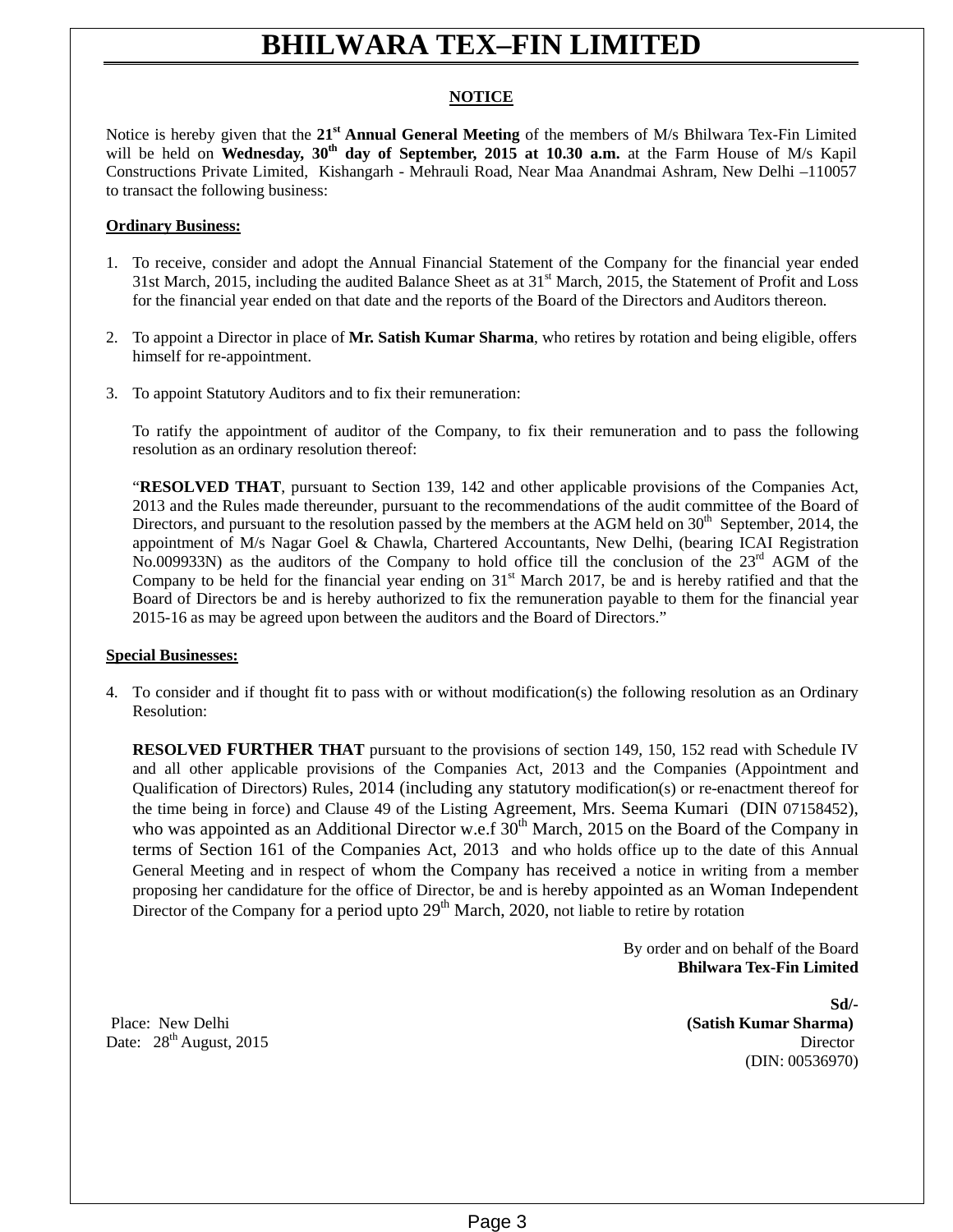**Notes:** 

- 1. **A MEMBER ENTITLED TO ATTEND AND VOTE AT THE ANNUAL GENERAL MEETING (AGM) IS ENTITLED TO APPOINT A PROXY TO ATTEND AND VOTE INSTEAD OF HIMSELF / HERSELF AND THE PROXY NEED NOT BE A MEMBER OF THE COMPANY.**
- 2. The instrument appointing the proxy, in order to be effective, must be deposited at the company's registered office, duly completed and signed, not less than forty-eight hours before the meeting. A person can act as proxy on behalf of members not exceeding 50 (fifty) and holding in aggregate not more than 10 (ten) percent of the total share capital of the Company. Provided that a member holding more than 10 (Ten) percent of the total share capital of the Company may appoint a single person as proxy and such person shall not act as proxy for any other member.
- 3. Proxies submitted on behalf of the companies, societies, etc., must be supported by appropriate resolutions / authority, as applicable.
- 4. The proxy form and attendance slip are annexed herewith.
- 5. Members/ proxies should bring the Attendance Slip sent herewith, duly filled in, for attending the AGM.
- 6. The Explanatory Statement pursuant to Section 102 of the Companies Act, 2013, in respect of the Special Businesses is annexed hereto and forms part of the Notice.
- 7. The relevant details as required under clause 49 of the Listing Agreements entered into with the Stock Exchanges, of persons seeking appointment / re-appointment as Directors under Item No. 2 and Item No. 4 of the Notice are also annexed.
- 8. All documents referred to in the accompanying Notice and the Explanatory Statement are open for inspection at the Registered Office of the Company on all working days except Saturdays, Sundays and Bank Holidays between 11.00 a.m. and 1.00 p.m. up to the date of the AGM.
- 9. The Register of Members and Transfer Books of the Company will be closed from **Saturday, 26th, September, 2015 to Wednesday, 30th September, 2015, (both days inclusive)** for the purpose of holding Annual General Meeting of the Company.
- 10. Members holding shares in dematerialized form are requested to intimate all changes pertaining to their bank details, National Electronic Clearing Service (NECS), Electronic Clearing Service (ECS), mandates, nominations, power of attorney, change of address, change of name, e-mail address, contact numbers, etc., to their Depository Participant (DP). Changes intimated to the DP will then be automatically reflected in the Company's records which will help the Company and the Company's Registrars and Transfer Agent – M/s Indus Portfolio Private Limited, to provide efficient and better services. Members holding shares in physical form are requested to intimate such changes to the Company's Registrars and Transfer Agent.
- 11. Members holding shares in physical form are requested to consider converting their holding to dematerialized form to eliminate all risks associated with physical shares and for ease of portfolio management. Members can contact the Company or the Company's Registrars and Transfer Agent for assistance in this regard.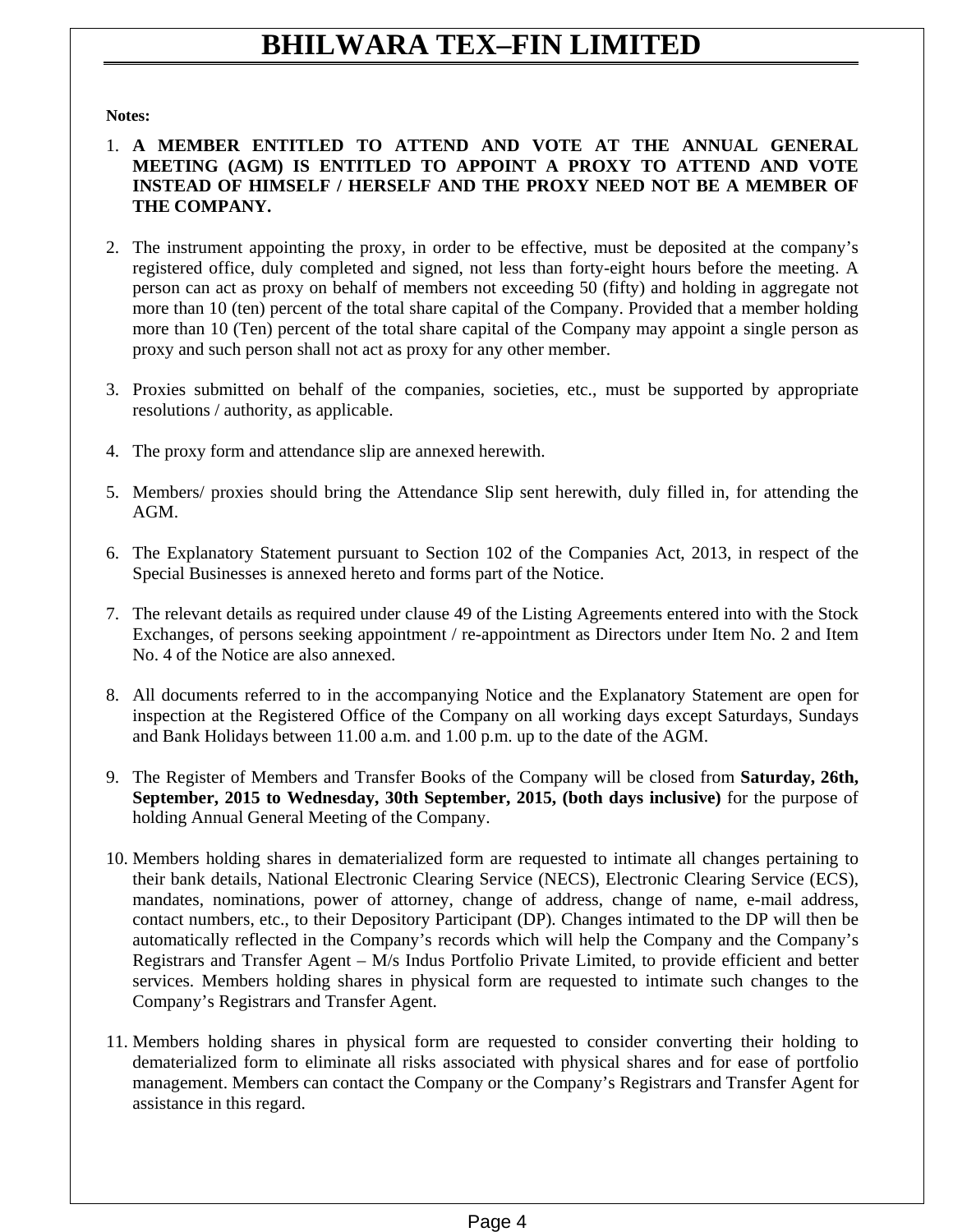- 12. SEBI & the Ministry of Corporate Affairs encourages paperless communication as a contribution to greener environment. Members holding shares in physical mode are requested to register their e-mail ID's with the Indus Portfolio Private Limited, the Registrars & Share Transfer Agents of the Company and Members holding shares in demat mode are requested to register their e-mail ID's with their respective Depository Participants (DPs) in case the same is still not registered. If there is any change in the e-mail ID already registered with the Company, members are requested to immediately notify such change to the Registrars & Share Transfer Agents of the Company in respect of shares held in physical form and to DPs in respect of shares held in electronic form. Members who wish to register their email ID can download the 'Green Initiative' form from the Company's website i.e. www.bhilwaratexfin.com
- 13. In terms of Section 101 and 136 of the Companies Act, 2013 read together with the Rules made thereunder, the copy of the Annual Report including Financial statements, Board's report etc. and this Notice are being sent by electronic mode, to those members who have registered their email ids with their respective depository participants or with the share transfer agent of the Company, unless any member has requested for a physical copy of the same. In case you wish to get a physical copy of the Annual Report, you may send your request to bharat.b@indusinvest.com mentioning your Folio/DP ID & Client ID.
- 14. Pursuant to Section 72 of the Companies Act, 2013, members holding shares in physical form are advised to file nomination in the prescribed Form SH-13 with the Company's share transfer agent. In respect of shares held in electronic/ demat form, the members may please contact their respective depository participant.
- 15. Members holding shares in physical form in identical order of names in more than one folio are requested to send to the Company or the Company's Registrars and Transfer Agent, the details of such folios together with the share certificates for consolidating their holding in one folio. A consolidated share certificate will be returned to such Members after making requisite changes thereon.
- 16. In case of joint holders attending the meeting, the Member whose name appears as the first holder in the order of names as per the Register of Members of the Company will be entitled to vote.
- 17. The Notice of the AGM along with the Annual Report 2014-15 is being sent by electronic mode to those Members whose e-mail addresses are registered with the Company / Depositories, unless any Member has requested for a physical copy of the same. For Members who have not registered their email addresses, physical copies are being sent by the permitted mode.
- 18. In compliance with the provisions of section 108 of the Company Act, 2013 and the Rules 20 of the Companies (Management and Administration) Rules, 2014 as amended by the Companies (Management and Administration) Amendment Rules 2015, and Clause 35B of Listing Agreement, the Company is pleased to provide members with the facility to cast their vote electronically, through the e-voting services provided by NSDL, on all resolutions set forth in this Notice.

### 19. **The instructions for e-voting are as under**:

**A. In case a Member receives an e-mail from NSDL (for Members whose e-mail addresses are registered with the Company / Depositories):**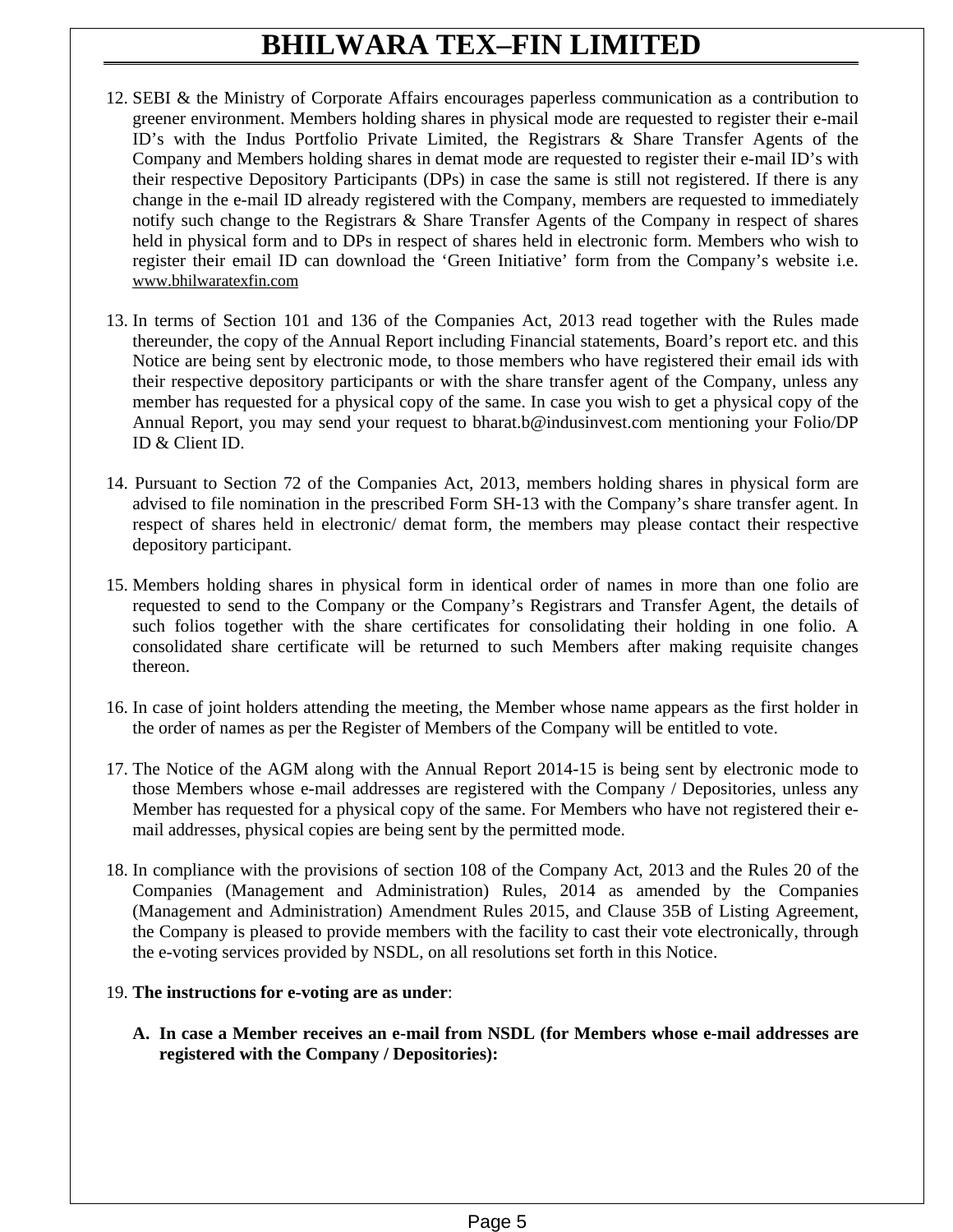- i. Open the e-mail and also open PDF file namely "Bhilwara Tex-Fin e-voting.pdf" with your Client ID or Folio No. as password. The said PDF file contains your user ID and password for evoting. Please note that the password is an initial password.
- ii. Open the internet browser and type the following URL: https://www.evoting.nsdl.com.
- iii. Click on Shareholder Login.
- iv. If you are already registered with NSDL for e-voting then you can use your existing user ID and password.
- v. If you are logging in for the first time, please enter the user ID and password provided in the PDF file attached with the e-mail as initial password.
- vi. The Password Change Menu will appear on your screen. Change to a new password of your choice, making sure that it contains a minimum of 8 digits or characters or a combination of both. Please take utmost care to keep your password confidential.
- vii. Once the e-voting home page opens, click on e-voting> Active Voting Cycles.
- viii. Select "EVEN" (E-Voting Event Number) of M/s Bhilwara Tex-Fin Limited. Now you are ready for e-voting as Cast Vote page opens.
- ix. Cast your vote by selecting appropriate option and click on "Submit" and also "Confirm" when prompted.
- x. Upon confirmation, the message "Vote cast successfully" will be displayed.
- xi. Once the vote on the resolution is cast, the Member shall not be allowed to change it subsequently.
- xii. Institutional shareholders (i.e. other than individuals, HUF, NRI, etc.) are required to send scanned copy (PDF/JPG format) of the relevant Board Resolution / Authority letter, etc., together with attested specimen signature of the duly authorized signatory(ies) who are authorized to vote, to the Scrutinizer through e-mail to regulation  $\frac{1}{2}$  mail.com with a copy marked to evoting@nsdl.co.in.
- xiii. In case of any queries, you may refer the Frequently Asked Questions (FAQs) Shareholders and e-voting user manual-Shareholders, available at downloads section of www.evoting.nsdl.com.

### **B. In case a Member receives physical copy of the Notice of AGM (for Members whose email addresses are not registered with the Company / Depositories):**

- i. Initial password is provided in the enclosed ballot form: EVEN (E-Voting Event Number), user ID and password.
- ii. Please follow all steps from Sl. No. (ii) to Sl. No. (xiii) above, to cast vote.

### **C. Other Instructions:**

- i. The e-voting period commences on Saturday,  $26<sup>th</sup>$  September, 2015 (9.00 a.m. IST) and ends on Tuesday,  $29<sup>th</sup>$  September, 2015 (5.00 p.m. IST). During this period, Members of the Company, holding shares either in physical form or in dematerialized form, as on the cut-off date, i.e. Friday,  $25<sup>th</sup>$  September, 2015, may cast their vote electronically. The e-voting module shall be disabled by NSDL for voting thereafter. Once the vote on a resolution is cast by the Member, he shall not be allowed to change it subsequently.
- ii. The voting rights of Members shall be in proportion to their shares of the paid up equity share capital of the Company as on Friday,  $25<sup>th</sup>$  September, 2015.
- iii. Any person, who acquires shares of the Company and become member of the Company after dispatch of the notice and holding shares as of the cut-off date i.e.  $25<sup>th</sup>$  September, 2015, may obtain the login ID and password by sending a request at evoting@nsdl.co.in or Issuer/RTA.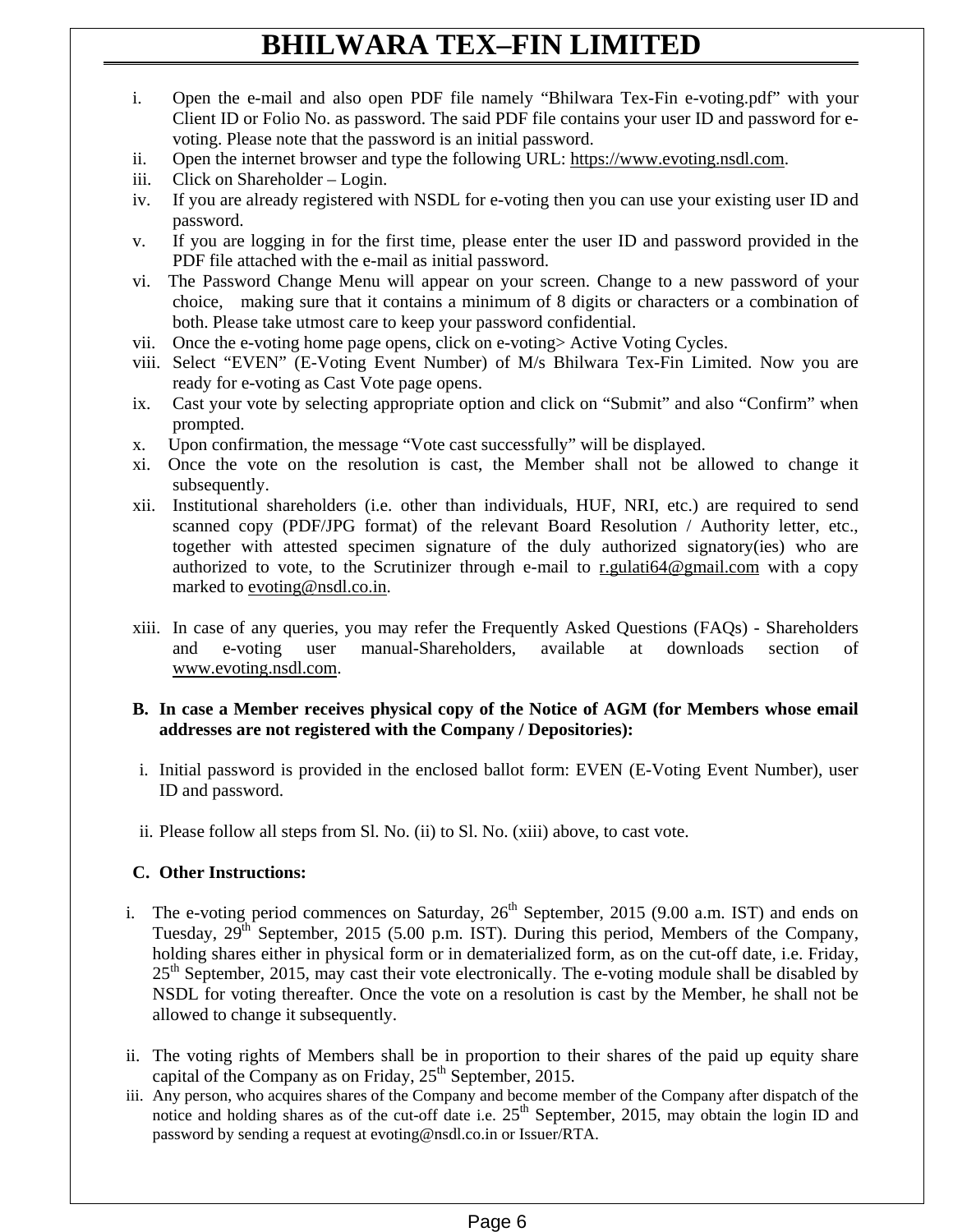However, if you are already registered with NSDL for remote e-voting then you can use your existing user ID and password for casting your vote. If you forgot your password, you can reset your password by using "Forgot User Details/Password" option available on www.evoting.nsdl.com or contact NSDL at the following toll free no.: 1800-222-990

- iv. A person, whose name is recorded in the register of members or in the register of beneficial owners maintained by the depositories as on the cut-off date only shall be entitled to avail the facility of remote evoting as well as voting at the AGM through polling paper. A person may participate in the AGM even after exercising his/her vote through remote e-voting but shall not be allowed to vote again at the AGM
- v. Mr. Rajesh Gulati, Practicing Chartered Accountant (Membership No. 89046), has been appointed as the Scrutinizer to scrutinize the e-voting process (including the Ballot Form received from the Members who do not have access to the e-voting process) in a fair and transparent manner.
- vi. The Facility for voting through ballot will also be made available at the AGM, and members attending the AGM who have not already cast their vote by remote e- voting will be able to exercise their right at the AGM. Shareholder who have not cast their vote electronically, by remote e-voting may only cast their vote at the AGM through ballot paper.
- vii. The Chairman shall, at the AGM, at the end of discussions on the resolutions on which voting is to be held, allow voting with the assistance of scrutinizer, by use of "Polling Paper" for all those members who are present at the AGM but have not cast their votes by availing the remote e-voting facility.
- viii. The Scrutinizer shall, immediately after the conclusion of voting at the AGM, count the votes cast at the AGM and thereafter unblock the votes cast through remote e-voting in the presence of at least two witnesses not in the employment of the Company. The Scrutinizer's Report of the total votes cast in favour or against, if any, not later than three days after the conclusion of the AGM to the Chairman of the Company. The Chairman, or any other person authorized by the Chairman, shall declare the results of the voting forthwith.
- ix. Members who do not have access to e-voting facility may send duly completed Ballot Form (enclosed with the Annual Report) so as to reach the Scrutinizer appointed by the Board of Directors of the Company, Mr. Rajesh Gulati, Practicing Chartered Accountant, (Membership No. 89046), at the Registered Office of the Company not later than Tuesday,  $29<sup>th</sup>$  September, 2015 (5.00 p.m. IST).
- x. Members have the option to request for physical copy of the Ballot Form by sending an e-mail to info@sainik.org or legal.secretarial@sainikmining.com by mentioning their Folio / DP ID and Client ID No. However, the duly completed Ballot Form should reach the Registered Office of the Company not later than Tuesday,  $29<sup>th</sup>$  September, 2015 (5.00 p.m. IST).
- xi. Ballot Form received after this date will be treated as invalid.
- xii. A Member can opt for only one mode of voting i.e. either through e-voting or by Ballot. If a Member casts votes by both modes, then voting done through e-voting shall prevail and Ballot shall be treated as invalid.
- xiii. The results, along with the Scrutinizer's Report will be placed on the Company's website www.bhilwaratexfin.com and on the website of NSDL www.evoting.nsdl.com immediately after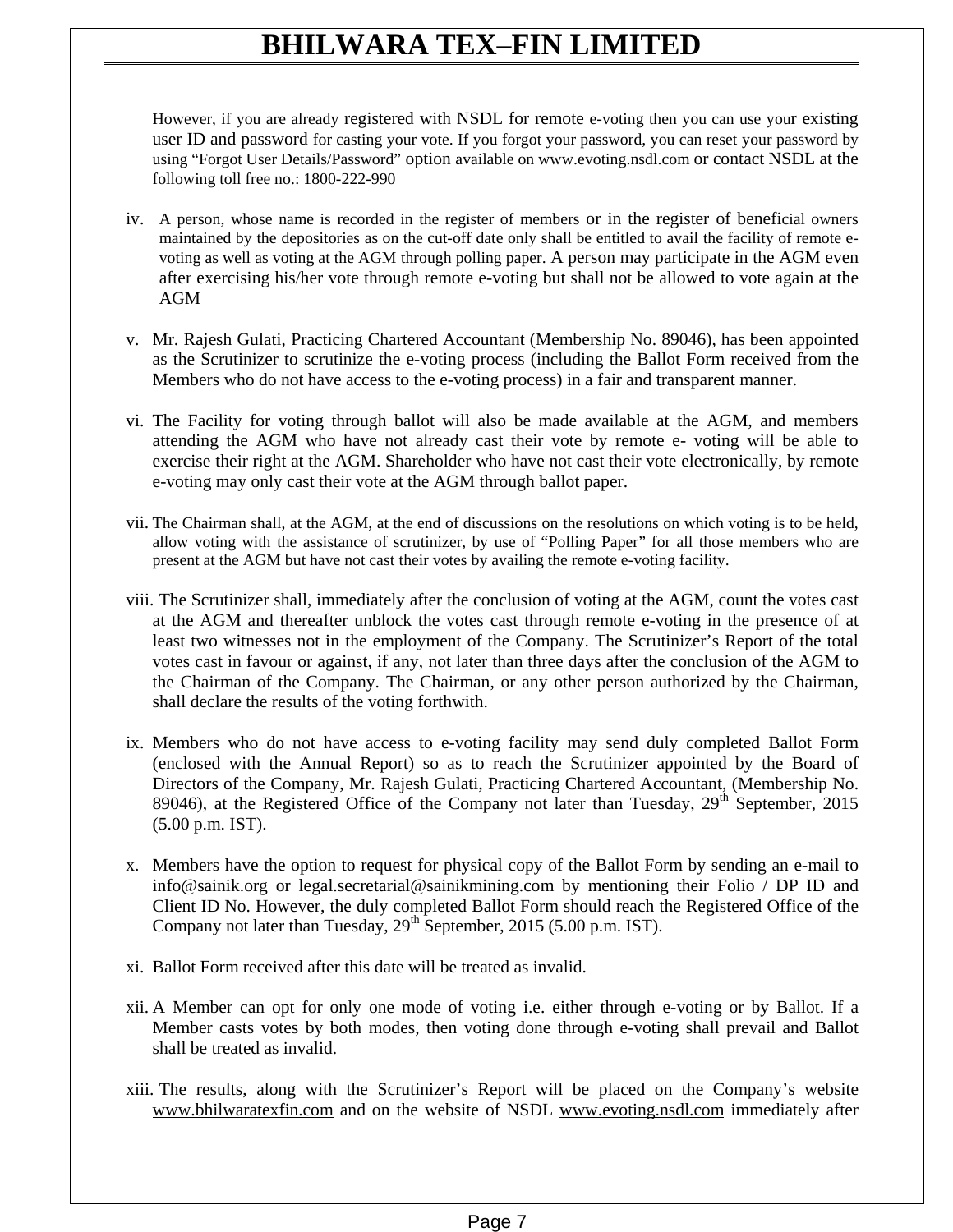the result is declared by the Chairman or any other person authorized by the Chairman, and communicated to the BSE Limited, where the shares of the Company are listed.

|                               |                     | By Order of the Board of Directors |
|-------------------------------|---------------------|------------------------------------|
|                               |                     | For Bhilwara Tex-Fin Limited       |
|                               | $Sd$ /-             | $Sd/-$                             |
|                               | Satish Kumar Sharma | Sanjay Hasija                      |
| Place: New Delhi              | Director            | Director                           |
| Dated: $28^{th}$ August, 2015 | (DIN: 00536970)     | (DIN: 00090672)                    |

#### **Explanatory Statement as required pursuant to section 102 of the Companies Act, 2013:**

#### **Item No. 4: Appointment of Mrs. Seema Kumari as Independent Director**

The Board of Directors of the Company at its meeting held on  $30<sup>th</sup>$  March, 2015 had appointed Mrs. Seema Kumari (DIN 07158452) as Additional Director of the Company who holds office as such upto ensuing Annual General Meeting pursuant to provisions of section 161 and other applicable provisions of the Companies Act, 2013 and Articles of Association. The Company has received a notice from a member proposing her candidature the office of Director along with requisite deposits pursuant to the provision of section 160 of the Companies Act, 2013.

In compliance with the provision of the companies Act, 2013 and the provision of clause 49 of the Listing Agreement, Mrs. Seema Kumari was appointed by the Board of Director as a Woman Independent Director w.e.f 30<sup>th</sup> March, 2015. She fulfils all criteria of Listing Agreement as well as the provision of Section 149(6) of Companies Act, 2013 for appointment of Woman Independent Director of the Company. She has also given declaration that she fulfils and complies with all the conditions specified in the Section 149(6) of Companies Act, 2013 making her eligible to be appointed as a Woman Independent Director of the Company at ensuing Annual General Meeting. The Board of Directors is also of the opinion that Mrs. Seema Kumari fulfils all the conditions specified in the Companies Act, 2013 as well as Listing Agreement and is recommended to appoint her as a Woman Independent Director of the Company.

Place: New Delhi Dated:  $28<sup>th</sup>$  August, 2015

 Sd/- **Satish Kumar Sharma** Director (DIN: 00536970) By Order of the Board of Directors For **Bhilwara Tex-Fin Limited** Sd/- **Sanjay Hasija Director** (DIN: 00090672)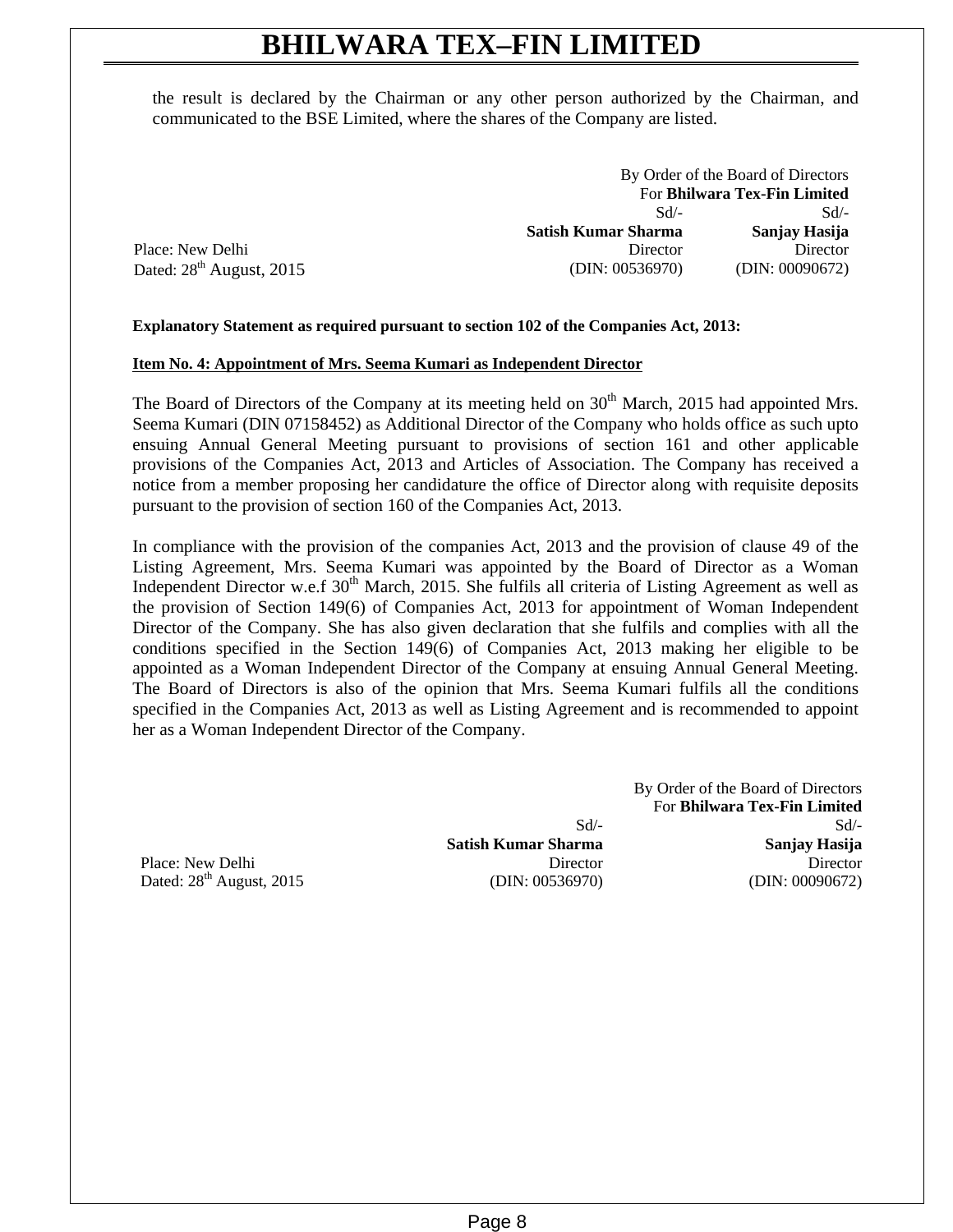### ANNEXURE TO ITEMS 2 & 4 OF THE NOTICE

Details of Directors seeking appointment and re-appointment at the forthcoming Annual General Meeting (in pursuance of Clause 49 of the Listing Agreement)

## **Brief Profile of Director being Appointed / Re-appointed:**

| <b>NAME</b>                                                                         | <b>SATISH KUMAR SHARMA</b>                                                                                                                                                  | <b>SEEMA KUMARI</b> |
|-------------------------------------------------------------------------------------|-----------------------------------------------------------------------------------------------------------------------------------------------------------------------------|---------------------|
| Din                                                                                 | 00536970                                                                                                                                                                    | 07158452            |
| Age                                                                                 | 59 years                                                                                                                                                                    | 41 years            |
| Date of Appointment                                                                 | 01/04/2005                                                                                                                                                                  | 30/03/2015          |
| Qualification                                                                       | Company Secretary, LLB                                                                                                                                                      | Graduate            |
| Other directorship (except<br><b>Private Limited Companies)</b>                     | Pragati Vanijaya Limited                                                                                                                                                    | <b>NIL</b>          |
| *Chairman / Member of<br><b>Committee of the Board of</b><br>the other Companies on | <b>Chairperson of:</b><br>Audit Committee of Pragati Vanijaya<br>Limited                                                                                                    | <b>NIL</b>          |
| which he /she is a Director<br>as on $30th$ March, 2015                             | <b>Member of :</b><br>Stakeholders Relationship Committee<br>of Pragati Vanijaya Limited                                                                                    |                     |
| <b>Shareholding in the Company</b>                                                  | <b>Nil</b>                                                                                                                                                                  | Nil                 |
| <b>Relationship with any</b><br>Director(s) of the Company                          | He is not related to any Director or<br>She is not related to any Director<br>Key Managerial Personnel of the<br>or Key Managerial Personnel of<br>the Company.<br>Company. |                     |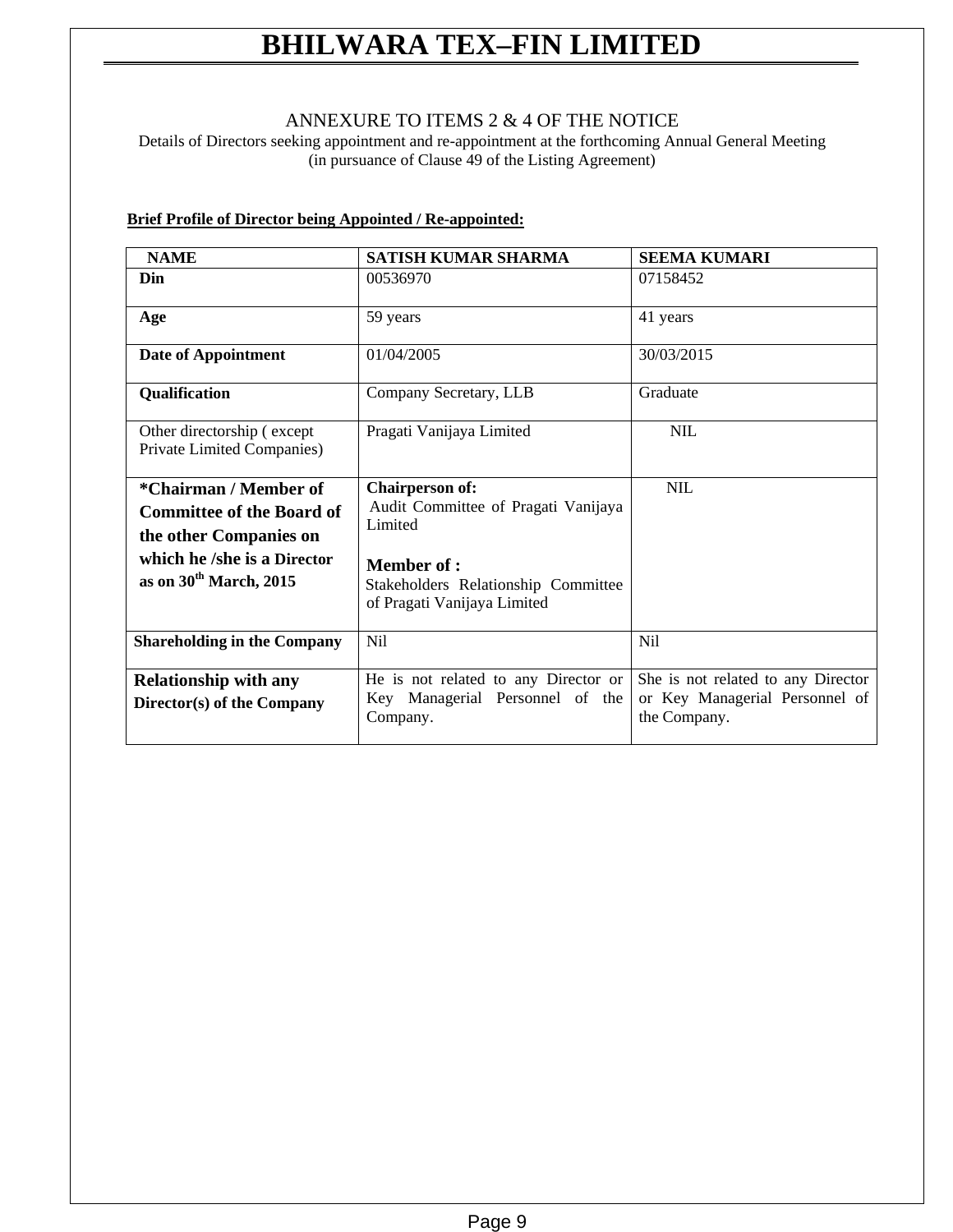### **DIRECTORS' REPORT**

#### The Members, **BHILWARA TEX-FIN LIMITED**

Your directors have pleasure in presenting their 21<sup>st</sup> Annual Report together with the Audited Statement of Accounts for the year ended on 31<sup>st</sup> March 2015.

#### **1. FINANCIAL RESULTS**

|                                                |                | (Amount in Rupees) |
|------------------------------------------------|----------------|--------------------|
| <b>Particulars</b>                             | 2014-15        | 2013-14            |
| <b>Total Income</b>                            | 4,38,60,865    | 1,53,72,859        |
| Less: Total Expenditures                       | 4, 25, 21, 373 | 1,46,35,346        |
| Net Profit before Tax                          | 13,39,492      | 7,37,513           |
| Less: Tax Expenses                             |                |                    |
| Tax for earlier years                          | 19,484         | 1,026              |
| Provision for Income Tax-Current               | 2 55,240       | 1,40,533           |
| <b>Profit after Tax</b>                        | 10,64,768      | 5,98,006           |
| Provision for transfer to Special Reserve Fund | 2.12.954       | 1,19,601           |

(During the year under review, the Company has transferred Rs.**2,12,954/**- to the Special Reserve Fund in Compliance of Section 45IC of the Reserve Bank of India Act, 1934.)

#### **2. OPERATIONS OF THE COMPANY**

During the year under review, the company was engaged in carrying on the business as Non –Banking Financial Company without accepting public deposit for which the Certificate of Registration has been obtained from the Department of Non-Banking Supervision, Reserve Bank of India, New Delhi. Your directors also intend to diversify its operation into another area/business in order to make the Company more profitable.

#### **3. PERFORMANCE REVIEW**

During the year under review, the Company's total income has increased to Rs. 438.61 Lacs from Rs.153.73 Lacs in the previous year and Profit (before tax) has increased to Rs.13.39 Lacs from Rs.7.38 Lacs in the previous year.

#### **4. DIVIDEND**

Your directors do not recommend any dividend for payment to the shareholders for the financial year ended on  $31<sup>st</sup>$ March, 2015.

#### **5. DIRECTORS**

Mr. Satish Kumar Sharma, Director of the Company retires by rotation and being eligible, has offered himself for re-appointment. Your Directors recommend his re-appointment as director of the Company.

During the year under review, Mr. Vadake Chundayil Sreenivasan, an Independent Director has tendered his resignation from the Board due to his preoccupation w.e.f. 30<sup>th</sup> March, 2015 and Mrs. Seema Kumari has been appointed as Woman Independent Director on the Board of the Company w.e.f.  $30<sup>th</sup>$  March, 2015.

Mrs. Seema Kumari (DIN 07158452), who was appointed as an additional director w.e.f.  $30<sup>th</sup>$  March, 2015 on the Board of the Company in terms of Section 161 of the Companies Act, 2013 and who holds office up to the date of ensuing Annual General Meeting and in respect of whom the Company has received a notice in writing from a member proposing her candidature for the office of Director, is proposed to be appointed as an Woman Independent Director of the Company for a period upto  $29<sup>th</sup>$  March, 2020, not liable to retire by rotation.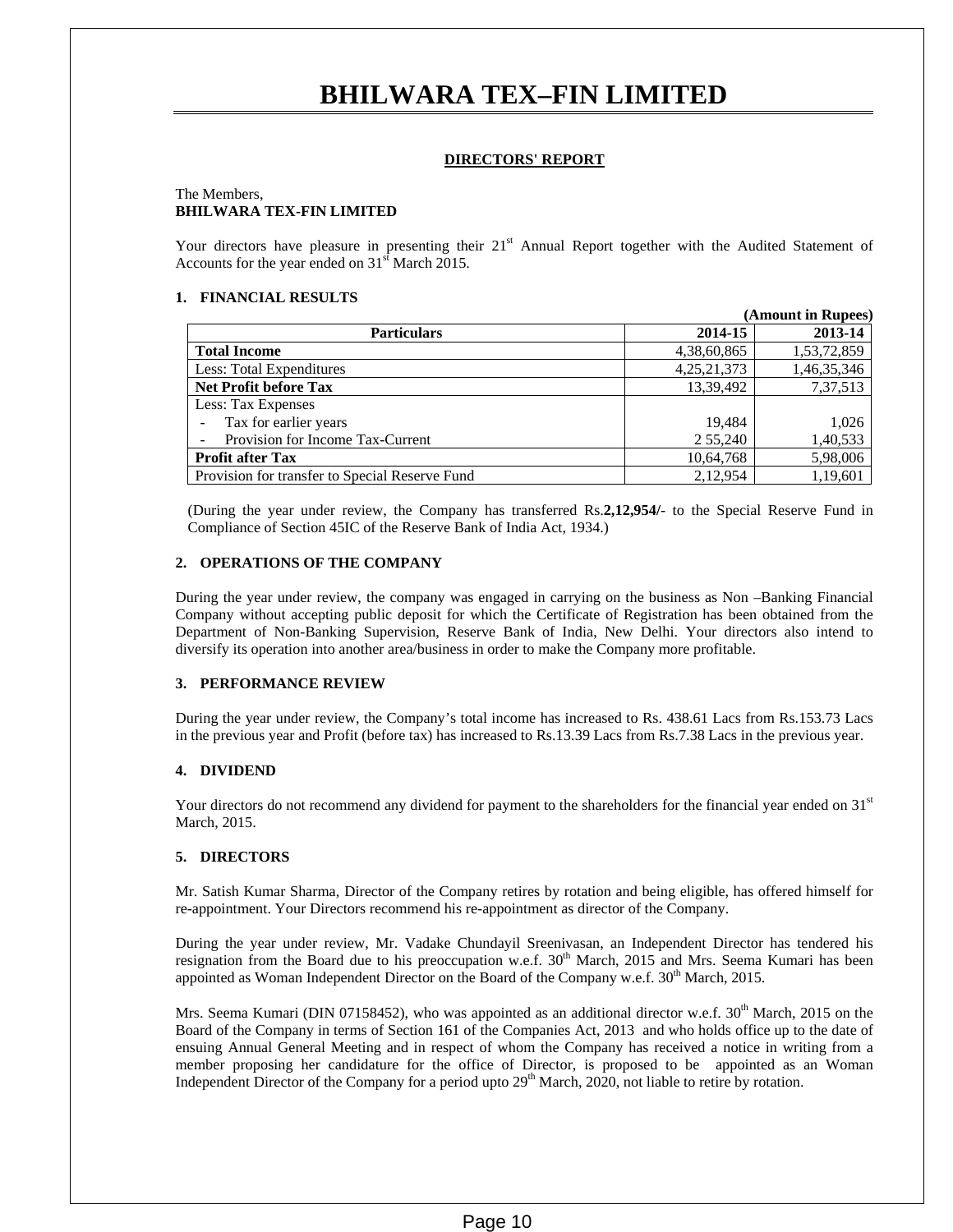The requisite resolution for the appointment of Mrs. Seema Kumari (DIN 07158452) as a Woman Independent Director is being proposed in the Notice of the ensuing Annual General Meeting for the approval of the Members.

The Company has received declarations from all the Independent Directors of the Company confirming that they meet the criteria of independence as prescribed in Section 149(6) of the Companies Act, 2013 and clause 49 of the Listing Agreement.

As required under Clause 49 of the Listing Agreement with the Stock Exchange, the information on the particulars of the Directors proposed for appointment/ re-appointment has been given in the Notice of the Annual General Meeting.

#### **Board Evaluation**

Pursuant to the provisions of the Companies Act, 2013 and Clause 49 of the Listing Agreement, the Board has carried out an evaluation of its own performance, the directors individually as well as the evaluation of the working of its Audit, Nomination and Remuneration Committees. The manner in which the evaluation has been carried out has been explained in the Corporate Governance Report.

#### **Remuneration Policy**

The Board has, on the recommendation of the Nomination and Remuneration Committee framed a policy for selection and appointment of directors, senior management and to fix their remuneration. The Nomination and Remuneration Policy is stated in the Corporate Governance Report.

#### **Meetings**

During the year under review, (8) Eight Board Meetings were convened and held. The details of which are given in the Corporate Governance Report. The intervening gap between the Board Meetings was within the period prescribed under the Companies Act, 2013.

#### **6. KEY MANAGERIAL PERSONNEL**

Mr. Rahul Jogi (Membership No.A38723) was appointed as Company Secretary, Mr. Himmat Singh Bedla was appointed as Chief Executive Officer and Mr. Sukomal Bhunya was appointed as Chief Financial Officer of the Company w.e.f. 31<sup>st</sup> March, 2015.

#### **7. DEMATERIALISATION OF SHARES:**

43.03% of the Company's paid up Equity Share Capital is in dematerialized form as on 31<sup>st</sup> March, 2015 and balance 56.97% is in physical form. The Company's Registrars & Transfer Agent is M/s Indus Portfolio Private Limited, having their communication office at G-65, Bali Nagar, New Delhi -110015.

#### **8. MANAGEMENT DISCUSSION AND ANALYSIS REPORT:**

As required under Clause 49 of the Listing Agreements with Stock Exchanges, the Management Discussion and Analysis Report is enclosed as a part of this report.

#### **9. DIRECTORS RESPONSIBILITY STATEMENT**

The Board of Directors acknowledges the responsibility for ensuring compliance with the provisions of section 134(3) (c) read with section 134(5) of the Companies Act, 2013 and Clause 49(III) (D) (4) (a) of the listing agreement with Stock Exchanges in the preparation of the Financial Statement for the financial year ended on  $31^{\text{st}}$ March, 2015 and state that: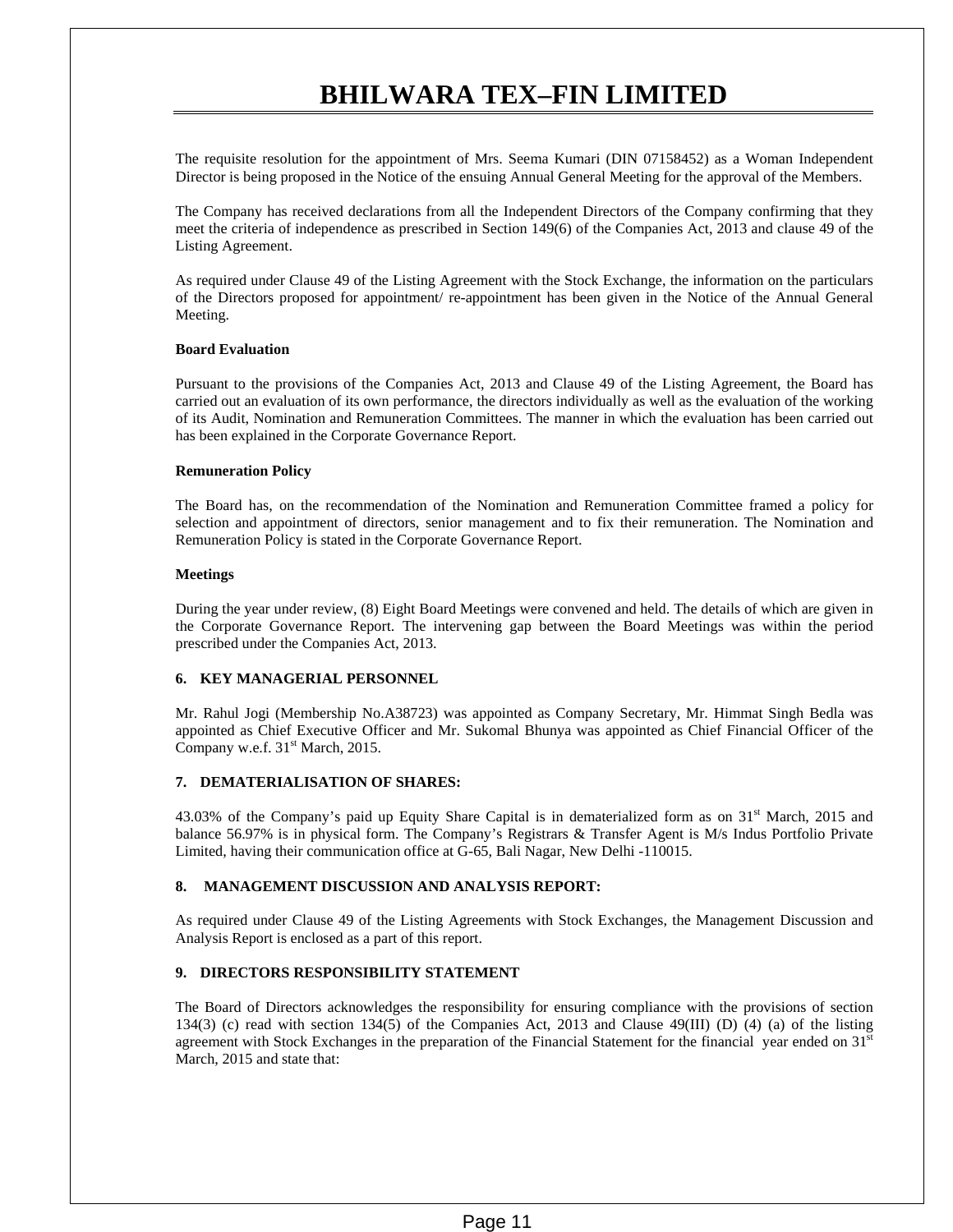- i) That in the preparation of Annual Accounts for the financial year ended as at  $31<sup>st</sup>$  March, 2015, the applicable Accounting Standards have been followed along with proper explanation relating to the material departures.
- ii) That the Directors have selected such Accounting Policies and applied them consistently and made judgements and estimates that are reasonable and prudent so as to give a true and fair view of the state of affairs of the Company at the financial year ended as at  $31<sup>st</sup>$  March, 2015 and of the profit and loss of the Company for the financial year ended on  $31<sup>st</sup>$  March, 2015.
- iii) That the Directors have taken proper and sufficient care for the maintenance of adequate accounting records in accordance with the provisions of this Act for safeguarding the Assets of the Company and for preventing and detecting fraud or other irregularities.
- iv) That the Directors have prepared the Annual Accounts on a **Going Concern** basis.
- v) The Directors have laid down internal financial controls to be followed by the Company and that such internal financial controls are adequate and are operating effectively; and
- vi) There is a proper system to ensure compliance with the provisions of all applicable laws and that such systems are adequate and operating effectively.

#### **10. PUBLIC DEPOSITS**

The Company has not invited or accepted any public deposits within the meaning of Section 73 of the Companies Act, 2013 and the rules made thereunder and section 45-I(bb) of the Reserve Bank of India Act, 1934 during the year under review. The Company does not hold any public deposit as on date and will not accept the same in future without the prior approval of Reserve Bank of India in writing.

#### **11. PARTICULARS OF LOANS, GUARANTEES OR INVESTMENTS**

The Company, being a non-banking finance company registered with the Reserve Bank of India and engaged in the business of giving loans or finance & investment activities, is exempt from complying with the provisions of section 186 of the Companies Act, 2013. Accordingly, the disclosures of the loans given as required under the aforesaid section have not been given in this Report.

#### **12. INTERNAL CONTROL SYSTEMS AND THEIR ADEQUACY**

The Company has an Internal Control System, commensurate with the size, scale and complexity of its operations. Such Internal Control measures and systems are established to ensure the correctness of the transactions and safe guarding of the assets. The Management ensures adherence to all internal control policies and procedures as well as compliance with regulatory guidelines. The Audit Committee of the Board of Directors reviews the adequacy of internal controls. This has improved the management of the affairs of the Company and strengthened transparency and accountability. No significant audit observations and recommendations have been received from the Internal Auditors of the Company.

#### **13. CORPORATE GOVERNANCE REPORT**

The Company is committed to good Corporate Governance as the requirement of the Clause 49 of the Listing Agreement. As required under Clause 49 of the Listing Agreement, a detailed report on Corporate Governance together with Auditor's Certificate on compliance of conditions of Corporate Governance is annexed herewith as "Annexure  $- A$ " and is forming integral part of this Report.

#### **14. AUDITORS REPORT**

The Auditors' Report on financial statement of the Company for the financial year ended on  $31<sup>st</sup>$  March, 2015 is self-explanatory. Hence, no explanation is required to be given.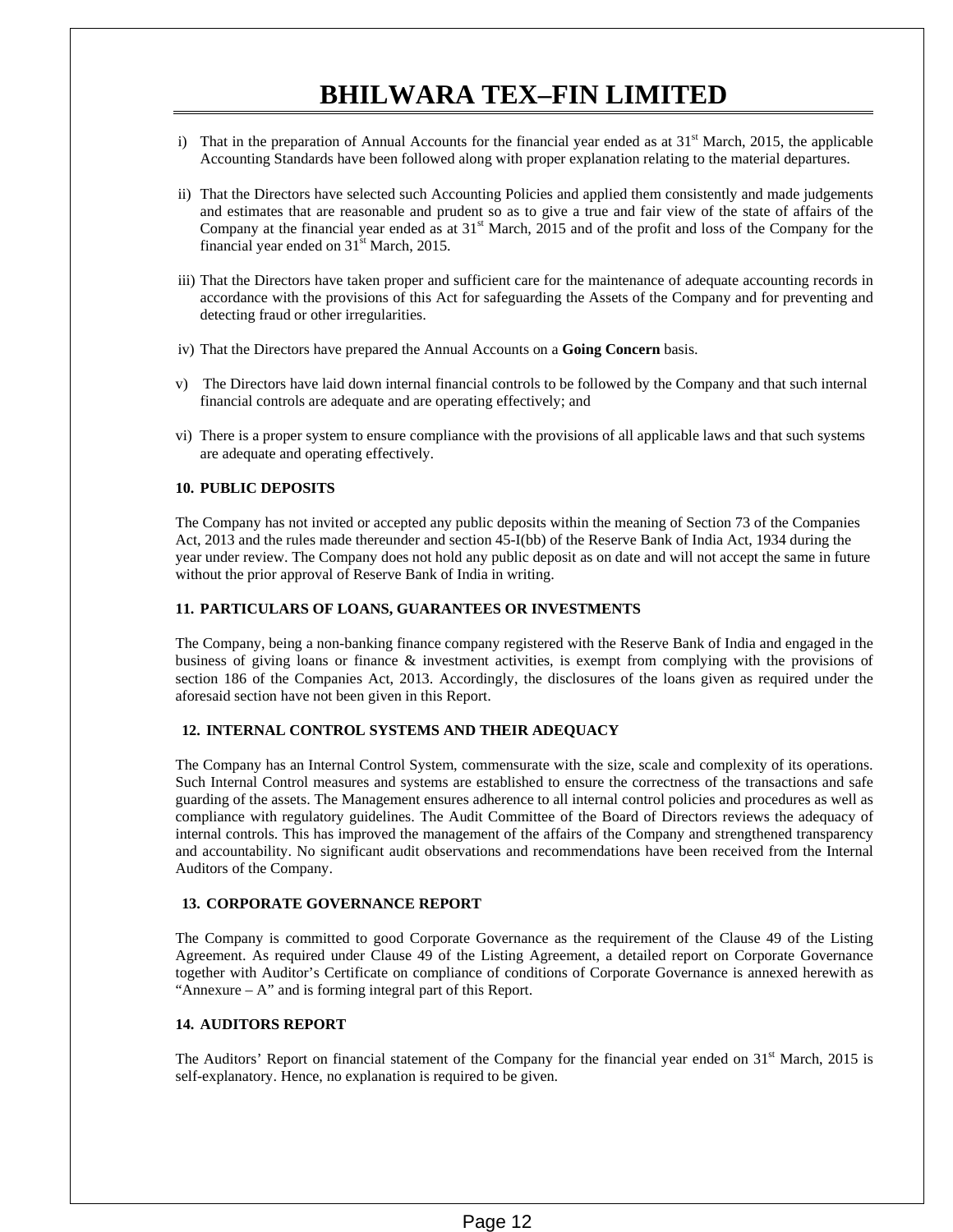#### **15. AUDITORS**

#### **a) STATUTORY AUDITORS:**

Pursuant to Section 139, 142 and other applicable provisions of the Companies Act, 2013 and the Rules made thereunder, pursuant to the recommendations of the audit committee of the Board of Directors, and pursuant to the resolution passed by the members at the AGM held on 30<sup>th</sup> September, 2014, the appointment of M/s Nagar Goel **& Chawla, Chartered Accountants**, New Delhi, (bearing ICAI Registration No.009933N) as the auditors of the Company to hold office till the conclusion of the  $23<sup>rd</sup>$  AGM of the Company to be held for the financial year ending on 31st March 2017 is required to be ratified at the ensuing Annual General Meeting. Your Directors recommend ratification for their re-appointment.

#### b) **SECRETARIAL AUDITORS:**

Pursuant to the provisions of section 204 of the Companies Act 2013 read with rule the Companies (Appointment and Remuneration of Managerial Personnel) Rules, 2014 the company has, at its meeting held on 21<sup>st</sup> August, 2014 appointed **M/s Kashif Ali & Associates**, a firm of Company Secretaries in practice to undertake the Secretarial Audit of the Company for the financial year 2014-15. The Secretarial Audit report is annexed herewith as "Annexure B".

#### **16. EXTRACT OF ANNUAL RETURN**

The details forming part of the extract of the Annual Return in form MGT-9 is annexed herewith as "Annexure C".

#### **17. RELATED PARTY TRANSACTIONS**

The main business of the company is financing  $\&$  investment in shares and granting loans. All related party transactions proposed to be entered into with related parties at commencement of the financial year were placed before the Audit Committee for their approval. The audit committee decided that such transactions are in ordinary course of business and are on arm's length basis. However, there are no related party transactions made by the Company during the financial year under review.

Your Board of Directors of the Company has, on the recommendation of the Audit Committee, adopted a policy to regulate transactions between the Company and its related Parties, in compliance with the applicable provisions of the Companies Act 2013, the rules made thereunder and the Listing Agreement. This Policy was considered and approved by the Board has been placed on the Company's website www.bhilwaratexfin.com

#### **18. CODE OF CONDUCT**

The Board of Directors has approved a Code of Conduct which is applicable to the members of the Board and all employees in the course of day to day business operations of the company. The Code has been placed on the Company's website www.bhilwaratexfin.com

The Code lays down the standard procedure of business conduct which is expected to be followed by the Directors and the designated employees in their business dealings and in particular on matters relating to integrity in the work place, in business practices and in dealing with stakeholders. All the Board Members and the Senior Management personnel have confirmed compliance with the Code.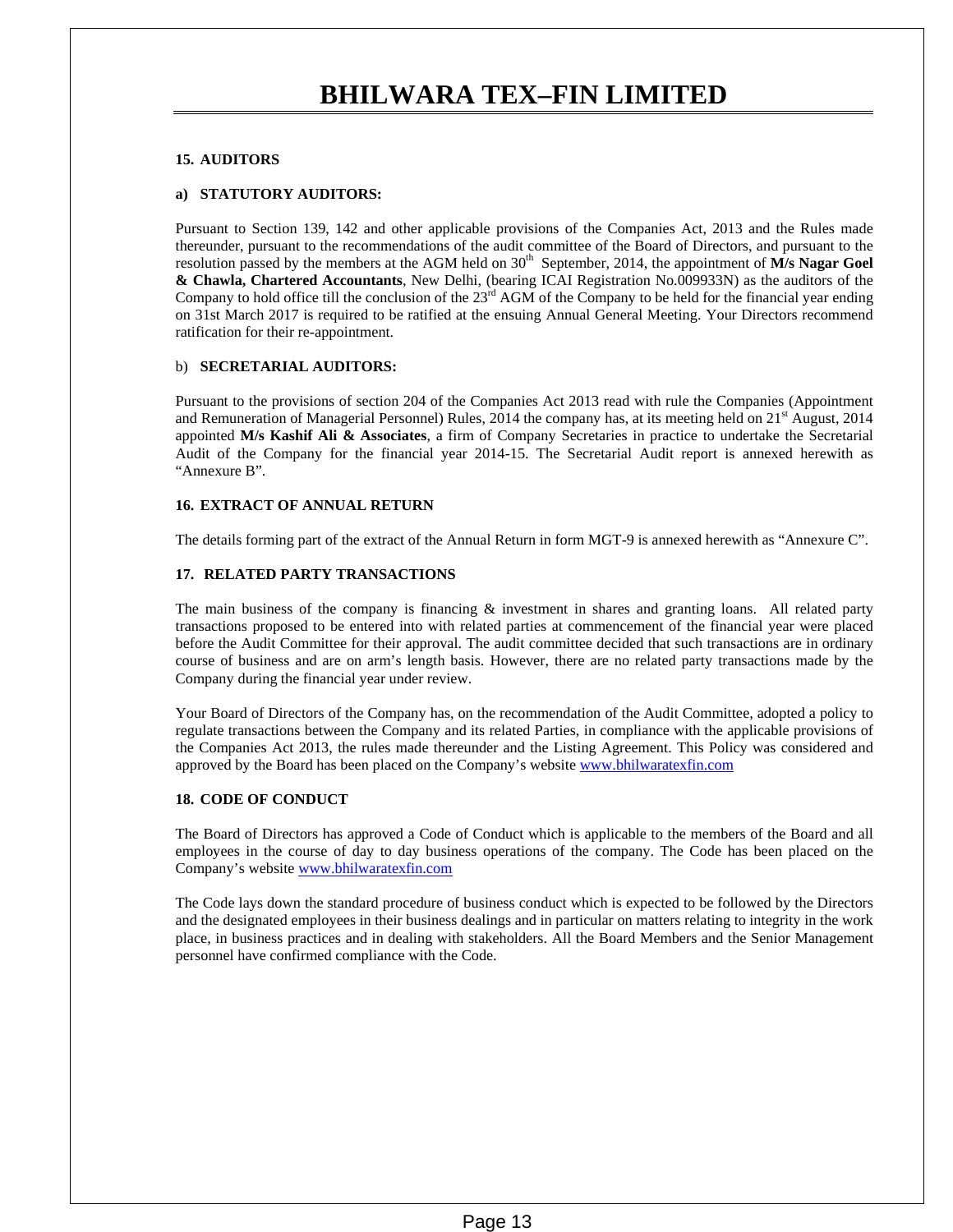#### **19. VIGIL MECHANISM / WHISTLE BLOWER POLICY**

Pursuant to the provisions of section 177(9) & (10) of the Companies Act, 2013 read with the rules made thereunder and pursuant to the provision of clause 49(II)(f) of Listing Agreement, the Company has established a vigil mechanism to be known as the 'Whistle Blower Policy' for its Directors and employees, to report instances of unethical behaviour, actual or suspected, fraud or violation of the Company's code of conduct. The aim of the policy is to provide adequate safeguards against victimization of whistle blower who avails of the mechanism and also provide direct access to the Chairman of the Audit Committee, in appropriate or exceptional cases.

Accordingly, Vigil Mechanism / Whistle Blower Policy have been formulated with a view to provide a mechanism for the Directors and employees of the Company to approach the Ethics Officer or the Chairman of the Audit Committee of the Company.

The purpose of this policy is to provide a framework to promote responsible and secure whistle blowing. It protects employees willing to raise a concern about serious irregularities with in the Company.

#### **20. PREVENTION OF INSIDER TRADING**

The Company has adopted a Code of Conduct for Prevention of Insider Trading with a view to regulate trading in securities by the Directors and designated employees of the Company. The Code requires pre-clearance for dealing in the Company's shares and prohibits the purchase or sale of Company shares by the Directors and the designated employees while in possession of unpublished price sensitive information in relation to the Company and during the period when the trading window is closed. The Board is responsible for implementation of the Code.

All Board Directors and the designated employees have confirmed compliance with the Code.

#### **21. CONSERVATION OF ENERGY, TECHNOLOGY ABSORPTION & FOREIGN EXCHANGE EARNINGS AND OUTGO**

During the year under review, the provisions of Section 134 (3) (m) of the Companies Act, 2013 read with Rule 8 of the companies (Accounts) Rules, 2014 were not applicable to our Company. Hence, Statement detailing the particulars required under the said Section and rules are not being furnished. There was no foreign exchange earnings and outgo in the Company during the financial year.

#### **22. PARTICULARS OF LOANS, GUARANTEES OR INVESTMENTS**

The Company, being a non-banking finance company registered with the Reserve Bank of India and engaged in the business of giving loans or finance & investment activities, is exempt from complying with the provisions of section 186 of the Companies Act, 2013. Accordingly, the disclosures of the loans given as required under the aforesaid section have not been given in this Report.

#### **23. CORPORATE SOCIAL RESPONSIBILITY (CSR)**

During the year under review, provision of section 135 and Schedule VII of the Companies Act, 2013, pertaining to Corporate Social Responsibility are not applicable to our Company. Hence, details of expenditure of CSR Committee are not being furnished.

#### **24. LISTING OF SECURITIES**

Presently, the Securities of the Company are listed on Bombay Stock Exchange Limited, Mumbai. The listing fee for the financial year 2015-16 has been paid.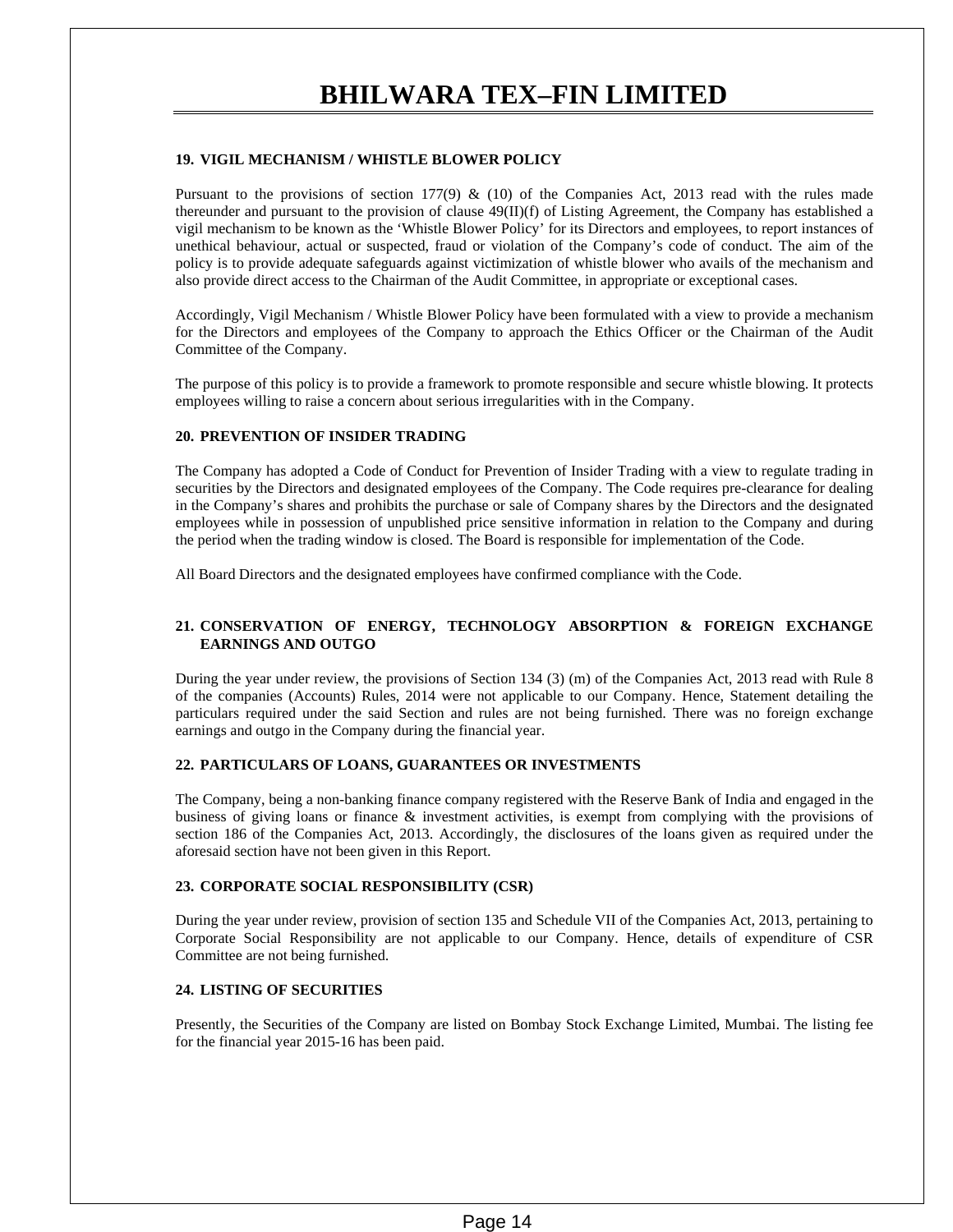#### **25. ACKNOWLEDGEMENTS**

Your directors would like to place their grateful appreciation for the assistance and co-operation received from the Company's bankers during the year under review. The directors also acknowledge with appreciation the support and co-operation rendered by various Government Agencies and Departments. Your Directors would also wish to place on record their deep sense of appreciation for the continued support of all the investors of the Company.

|                              |                       | By order and on behalf of the Board |
|------------------------------|-----------------------|-------------------------------------|
|                              |                       | <b>Bhilwara Tex-Fin Limited</b>     |
|                              | Sd                    | $sd/-$                              |
| Place: New Delhi             | (Satish Kumar Sharma) | (Sanjay Hasija)                     |
| Date: $28^{th}$ August, 2015 | Director              | Director                            |
|                              | (DIN: 00536970)       | (DIN: 00090672)                     |

#### **FORM AOC-2**

(Pursuant to clause (h) of sub-section (3) of section 134 of the Act and Rule 8(2) of the Companies (Accounts) Rules, 2014)

Form for Disclosure of particulars of contracts/arrangements entered into by the company with related parties referred to in sub section (1) of section 188 of the Companies Act, 2013 including certain arm's length transaction under third proviso is given below:

#### **1. Details of contracts or arrangements or transactions not at Arm's length basis:**

| S. No         | <b>Particulars</b>                                                                                                   | <b>Details</b> |
|---------------|----------------------------------------------------------------------------------------------------------------------|----------------|
| a)            | Name(s) of the related party $\&$ nature of relationship                                                             | NIL.           |
| b)            | Nature of contracts/arrangements/transaction                                                                         | <b>NIL</b>     |
| $\mathbf{c})$ | Duration of the contracts/arrangements /transaction                                                                  | <b>NIL</b>     |
| d)            | Salient terms of the contracts or arrangements or transaction including the value,<br>if any                         | NIL            |
| $\epsilon$ )  | Justification for entering into such contracts or arrangements or transactions                                       | <b>NIL</b>     |
|               | Date of approval by the Board                                                                                        | <b>NIL</b>     |
| g)            | Amount paid as advances, if any                                                                                      | <b>NIL</b>     |
| h)            | Date on which the special resolution was passed in General meeting as required<br>under first proviso to section 188 | NIL            |

#### **2. Details of contracts or arrangements or transactions at Arm's length basis:**

| S.<br>No. | Name of<br><b>Related</b><br>Party | Nature of<br><b>Relation</b><br><b>Ship</b> | <b>Nature of</b><br>Contracts/<br>arrangments/<br>transaction | <b>Duration of</b><br>the contracts/<br>arrangements<br>transaction | <b>Salient terms</b><br>of the<br>contracts or<br>arrangements<br>-or<br>transaction | Date of<br>approval<br>by the<br><b>Board</b> | Amount<br>incurred<br>during the<br>year (Rs.<br>In lakhs) |
|-----------|------------------------------------|---------------------------------------------|---------------------------------------------------------------|---------------------------------------------------------------------|--------------------------------------------------------------------------------------|-----------------------------------------------|------------------------------------------------------------|
| N.A.      | N.A.                               | N.A.                                        | N.A.                                                          | N.A.                                                                | N.A.                                                                                 | N.A.                                          | N.A.                                                       |
|           |                                    |                                             |                                                               |                                                                     |                                                                                      |                                               |                                                            |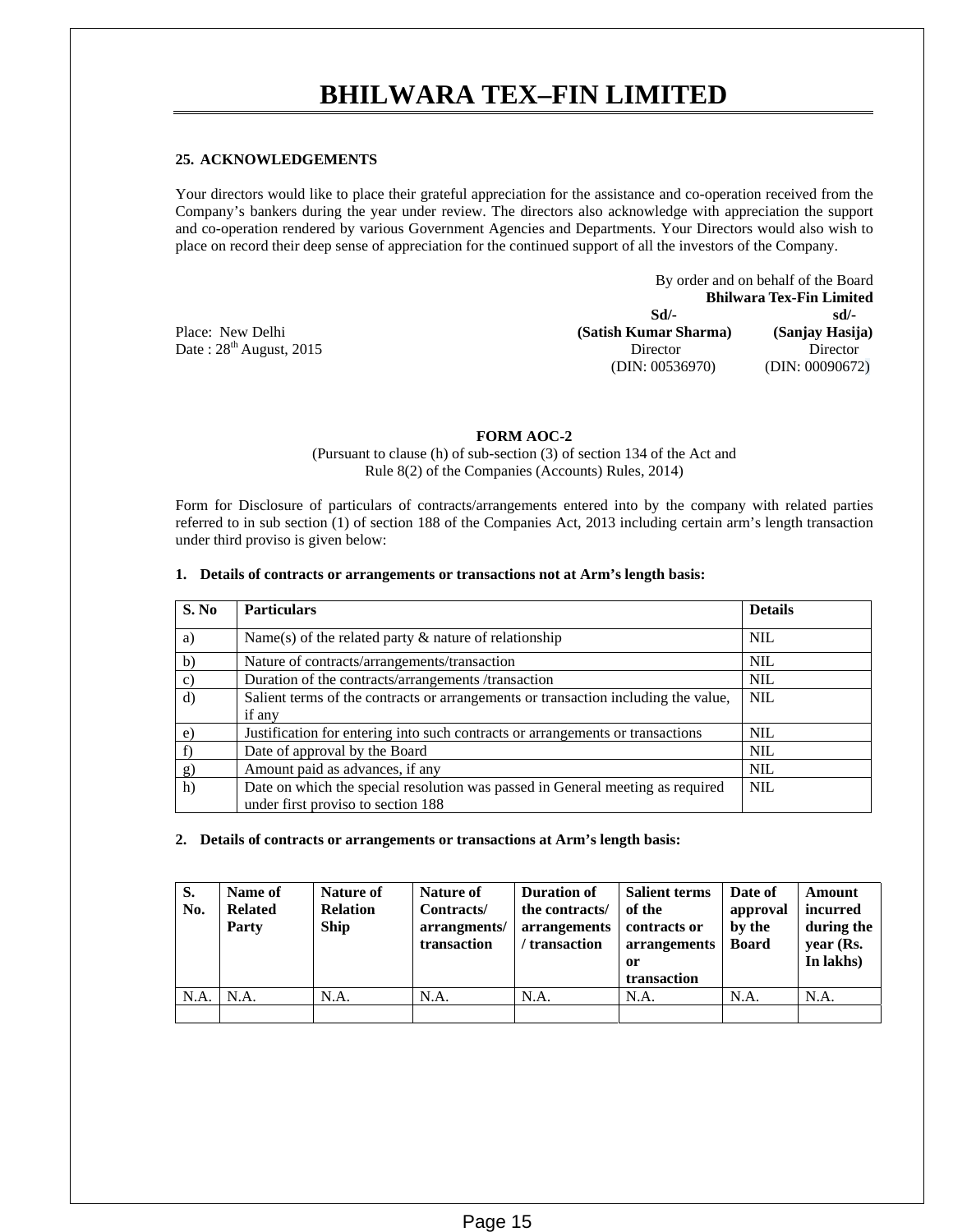#### Annexure-A

#### **REPORT ON CORPORATE GOVERNANCE**

#### **For the financial year ended 31st March, 2015**

#### **1. COMPANY'S PHILOSOPHY**

The Corporate Governance refers to set of policies, systems, regulations and procedures to be followed in the best interest of stakeholders i.e. Shareholders, Consumers, Banks, financial institutions and employees of the Company etc. Our Company is making regular compliances and furnishing the information related to the performance and prospect of the Company keeping in view of true spirit of the Corporate Governance. The Company's philosophy is the conduct of its affairs transparently with all persons dealing with the Company and/or having a stake in the Company. As required under clause 49 of the Listing Agreement entered into with the Stock Exchange, all necessary disclosures are set out towards achievements of good Corporate Governance.

#### **2. BOARD OF DIRECTORS**

The Board of Directors of the Company provides leadership, strategic guidance to the Company and exercises control over the Company and accountable at all time to the shareholders of the Company. The present Board comprises of 4 (Four) directors (of which 3 are non-executive independent directors) who possess the requisite qualifications and experience in general corporate management, finance, banking and other allied fields enabling them to contribute effectively in their capacity as Directors of the Company.

#### **2.1 Composition of the Board of Directors**

| <b>NAME OF DIRECTOR</b> | <b>CATEGORY</b>                    |
|-------------------------|------------------------------------|
| Mr. Satish Kumar Sharma | Executive Non Independent Director |
| Mr. Sanjay Hasija       | Independent Director               |
| Mr. Samai Singh         | Independent Director               |
| Mrs. Seema Kumari       | Independent Director               |

#### **2.2 Board Meetings**

During the Financial Year 2014-15,**Eight (8)** meeting of the Board of Directors of the Company were held on **15th**  April, 2014, 30<sup>th</sup> May, 2014, 11<sup>th</sup> August, 2014, 21<sup>st</sup> August 2014, 13<sup>th</sup> November 2014, 24<sup>th</sup> December 2014, 31<sup>st</sup> January, 2015 and 30<sup>th</sup> March, 2015. The time gap between two meetings was not more than four months as stipulated in clause 49 of the listing agreement.

#### **2.3 Attendance record of Directors at Board Meeting and Annual General Meeting and number of other Directorships / Committee memberships / Chairmanships.**

| <b>Name of Director</b> | <b>Attendance details</b> |                                                                                                                              |                |          |        |
|-------------------------|---------------------------|------------------------------------------------------------------------------------------------------------------------------|----------------|----------|--------|
|                         | At Board<br>Meeting       | **Other Committees<br>Number of other<br>At annual general<br>meeting held on<br><b>Companies in which</b><br>of which he is |                |          |        |
|                         |                           | 30-09-2014                                                                                                                   | he is Director | Chairman | Member |
| Mr. Satish Kumar Sharma |                           |                                                                                                                              |                |          |        |
| Mr. Sanjay Hasija       |                           |                                                                                                                              | 12             |          |        |
| Mr. Samai Singh         |                           | Yes                                                                                                                          |                |          |        |
| Mr. Vadake Chundayil    |                           |                                                                                                                              |                |          |        |
| Sreenivasan*            |                           |                                                                                                                              |                |          |        |
| Mrs. Seema Kumari*      |                           |                                                                                                                              | NIL.           |          |        |

\*Mr. Vadake Chundayil Sreenivasan has been resigned and Mrs. Seema Kumari has been appointed w.e.f  $30<sup>th</sup>$ March, 2015 on the Board.

\*\* For the purpose of reckoning the limit of Chairmanship/ Membership in Committees, we consider only Audit Committee and Stakeholder Relationship Committee.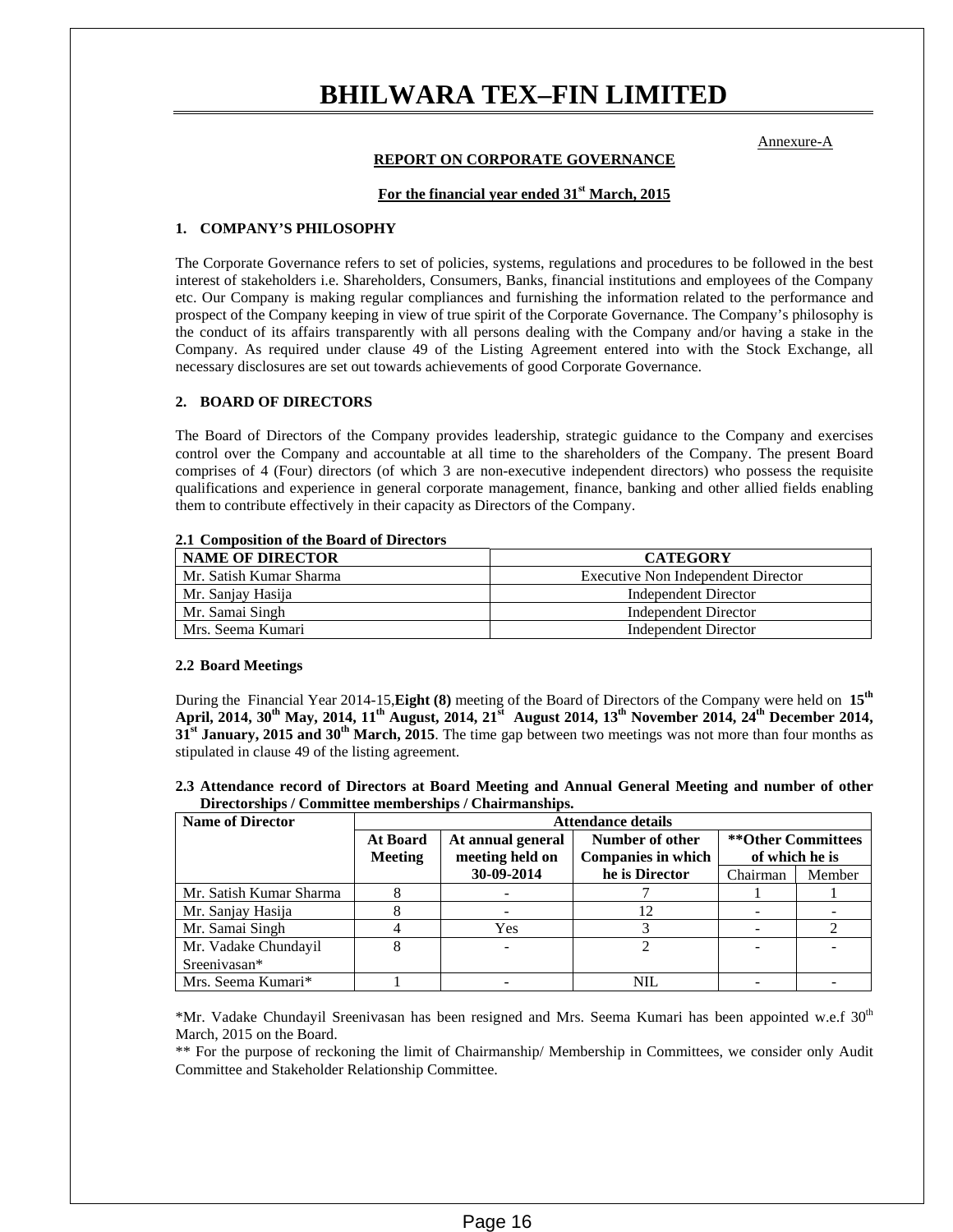#### **Independent Directors:**

The Company has complied with the definition of Independence as per Clause 49 of the Listing Agreement and according to the Provisions of section 149(6) Companies Act, 2013. The company has also obtained declarations from all the Independent Directors pursuant to section 149(7) of the Companies Act, 2013.

Whenever new Non-executive and Independent Directors are inducted in the Board they are introduced to our Company's culture through appropriate orientation session and they are also introduced to our organization structure, our business, constitution, board procedures, our major risks and management strategy.

The appointment letters of Independent Directors has been placed on the Company's website www.bhilwaratexfin.com.

The Board evaluates the performance of Non-executive and Independent Directors every year. All the Nonexecutive and Independent Directors are eminent personalities having wide experience in the field of business, industry and administration. Their presence on the Board is advantageous and fruitful in taking business decisions.

The Independent Directors held a Separate Meeting on 24<sup>th</sup> December, 2014, without the attendance of Non-Independent Directors and members of Management. All the Independent Directors were present at the meeting. The following issues were discussed in detail:

- a) Reviewed the performance of non-independent directors and the Board as a whole;
- b) Reviewed the performance of the Chairperson of the Company, taking into account the views of Executive Directors and Non-Executive Directors;
- c) Assessed the quality, quantity and timeliness of flow of information between the Company Management and the Board that is necessary for the Board to effectively and reasonably perform their duties.

#### **3. COMMITTEES OF THE BOARD**

#### **3.1 AUDIT COMMITTEE**

The Audit Committee has been constituted by the Board of Directors in order to meet the requirements of section 177 of the Companies Act, 2013 as well as the clause 49 of Listing Agreement. The Audit Committee has been reconstituted on 30<sup>th</sup> March, 2015. Mrs. Seema Kumari, Woman Independent Director of the Company has been inducted at the Audit Committee in place of Mr. Vadake Chundayil Sreenivasan who resigned from the board of the Company w.e.f. 30<sup>th</sup> March, 2015. All the members of the committee are financially literate.

As on date the **Audit Committee** comprise the following members:

| Mr. Sanjay Hasija       | Chairman | Independent Director      |
|-------------------------|----------|---------------------------|
| Mr. Satish Kumar Sharma | Member   | <b>Executive Director</b> |
| Mrs. Seema Kumari       | Member   | Independent Director      |

During the year under review, 7 (Seven) Audit Committee meetings were held. The attendance record of the members during these meetings is set down below:

| Date of Meeting | Mr. Satish Kumar<br><b>Sharma</b> | Mr. Sanjay<br>Hasija | Mr. Vadake Chundayil<br>Sreenivasan* | Mrs. Seema<br>Kumari* |
|-----------------|-----------------------------------|----------------------|--------------------------------------|-----------------------|
| 15-04-2014      | Yes                               | Yes                  | Yes                                  | N.A                   |
| 30-05-2014      | Yes                               | Yes                  | Yes                                  | N.A                   |
| 11-08-2014      | Yes                               | Yes                  | Yes                                  | N.A                   |
| 21-08-2014      | Yes                               | Yes                  | Yes                                  | N.A                   |
| 13-11-2014      | Yes                               | Yes                  | Yes                                  | N.A                   |
| 31-01-2015      | Yes                               | Yes                  | Yes                                  | N.A                   |
| 30-03-2015      | Yes                               | Yes                  | N.A                                  | N.A                   |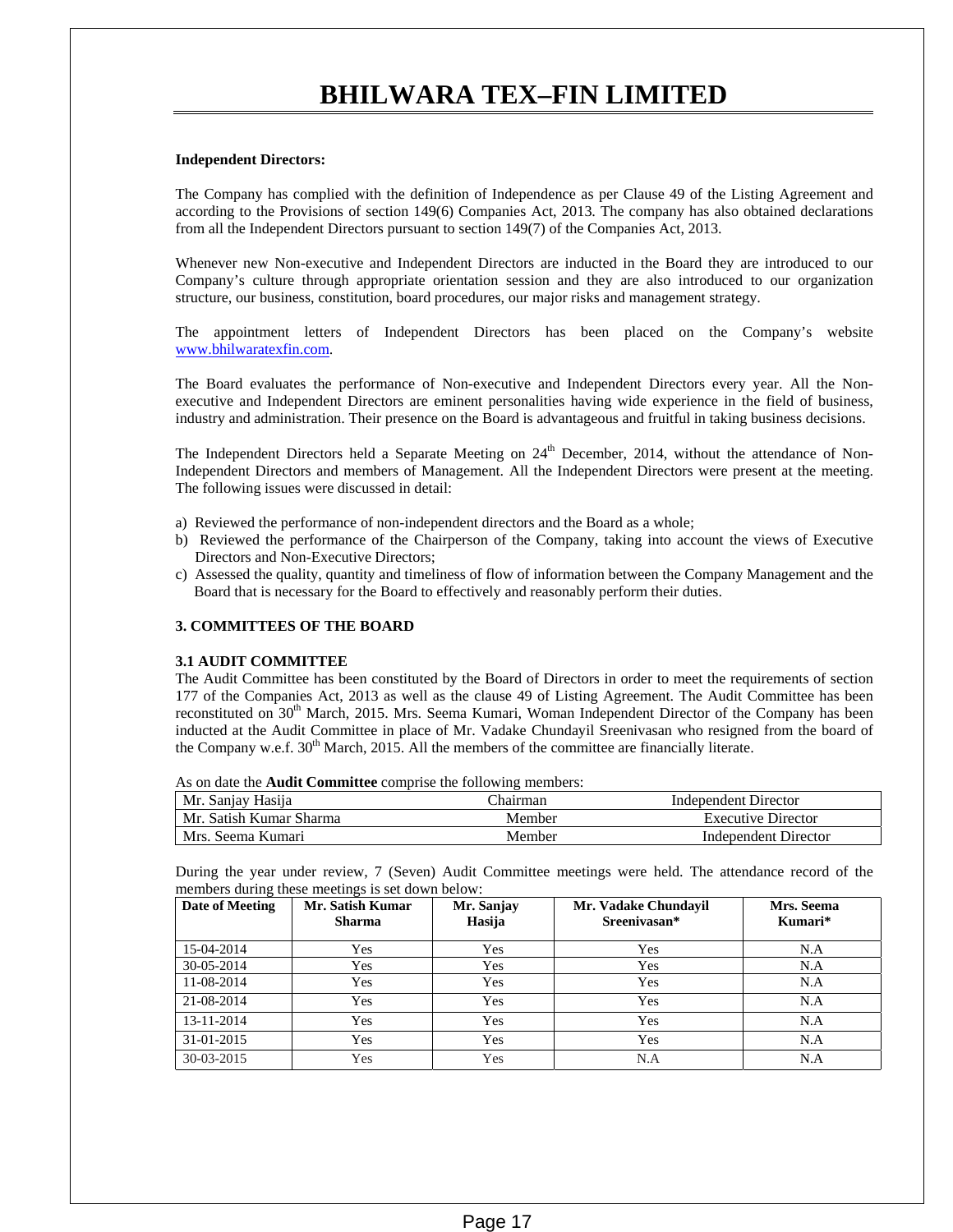\*Mr. Vadake Chundayil Sreenivasan has been resigned and Mrs. Seema Kumari has been appointed w.e.f. 30<sup>th</sup> March, 2015 on the Board.

#### **3.2 STAKEHOLDERS RELATIONSHIP COMMITTEE**

The Stakeholder Relationship Committee looks into the matters of complaints of the investors and shareholders relating to the non-receipt of dividend warrants, annual reports, share transfers/ transmission in time, issue of duplicate share certificate, remat / demat of shares, change of address etc. and the redressal of their complaints.

The Stakeholder Relationship Committee has been constituted by the Board of Directors in order to meet the requirements of section 178 of the Companies Act, 2013 as well as the clause 49 of Listing Agreement. The Stakeholder Relationship Committee has been re-constituted w.e.f. 30<sup>th</sup> March, 2015. Mrs. Seema Kumari, Woman Independent Director of the Company has been inducted at the Stakeholder Relationship Committee in place of Mr. Vadake Chundayil Sreenivasan who resigned from the board of the Company w.e.f. 30<sup>th</sup> March, 2015.

As on date the **Stakeholders Relationship Committee** comprises of the following members:

| Mr. Sanjay Hasija       | <b>Chairman</b> | Independent director      |
|-------------------------|-----------------|---------------------------|
| Mr. Satish Kumar Sharma | Member          | <b>Executive Director</b> |
| Mrs. Seema Kumari       | Member          | Independent Director      |

The committee met 5(Five) times during the year under review. The following table summarises the attendance of the members at the Stakeholder Relationship Committee of the Company.

| Date of<br><b>Meeting</b> | Mr. Sanjay<br>Hasija | Mr. Satish<br>Kumar Sharma | Mr. Vadake Chundayil<br>Sreenivasan* | Mrs. Seema<br>Kumari* |
|---------------------------|----------------------|----------------------------|--------------------------------------|-----------------------|
| 30-05-2014                | Yes                  | Yes                        | Yes                                  | N.A.                  |
| 11-08-2014                | Yes                  | Yes                        | Yes                                  | N.A.                  |
| 13-11-2014                | Yes                  | Yes                        | Yes                                  | N.A.                  |
| 31-01-2015                | Yes                  | Yes                        | Yes                                  | N.A.                  |
| 30-03-2015                | Yes                  | Yes                        | N.A                                  | Yes                   |

\*Mr. Vadake Chundayil Sreenivasan has been resigned and Mrs. Seema Kumari has been appointed w.e.f  $30<sup>th</sup>$ March, 2015 on the Board.

The details of queries/complaints received from the share holders, status thereof etc. are summarized as under during the year under review

| SL. | <b>Particulars</b>                                                                | No.        | Status/       |
|-----|-----------------------------------------------------------------------------------|------------|---------------|
|     |                                                                                   |            | <b>Remark</b> |
|     | Number of queries/complaints received from shareholders/ investors from April 01, | NIL.       |               |
|     | 2014 to March 31, 2015 regarding non-receipt of dividend/ interest warrants, non- |            |               |
|     | receipt of shares sent for transfer etc.                                          |            |               |
|     | Number of queries/complaints not attended                                         | NIL.       |               |
|     | Number of request of Share Transfer / Transmission received during the year       | NIL.       |               |
| 4.  | Number of Share Transfer cases done during the year.                              | <b>NIL</b> |               |
|     | Number of Share Transfer pending during the year.                                 | NIL        |               |

#### **3.3 NOMINATION AND REMUNERATION COMMITTEE**

This Committee shall identify the persons, who are qualified to become Directors of the Company / who may be appointed in Senior Management in accordance with the criteria laid down, recommend to the Board their appointment and removal and also shall carry out evaluation of every director's performance. Committee shall also formulate the criteria for determining qualifications, positive attributes, independent of the Directors and recommend to the Board a Policy, relating to the remuneration for the Directors, Key Managerial Personnel and other employees.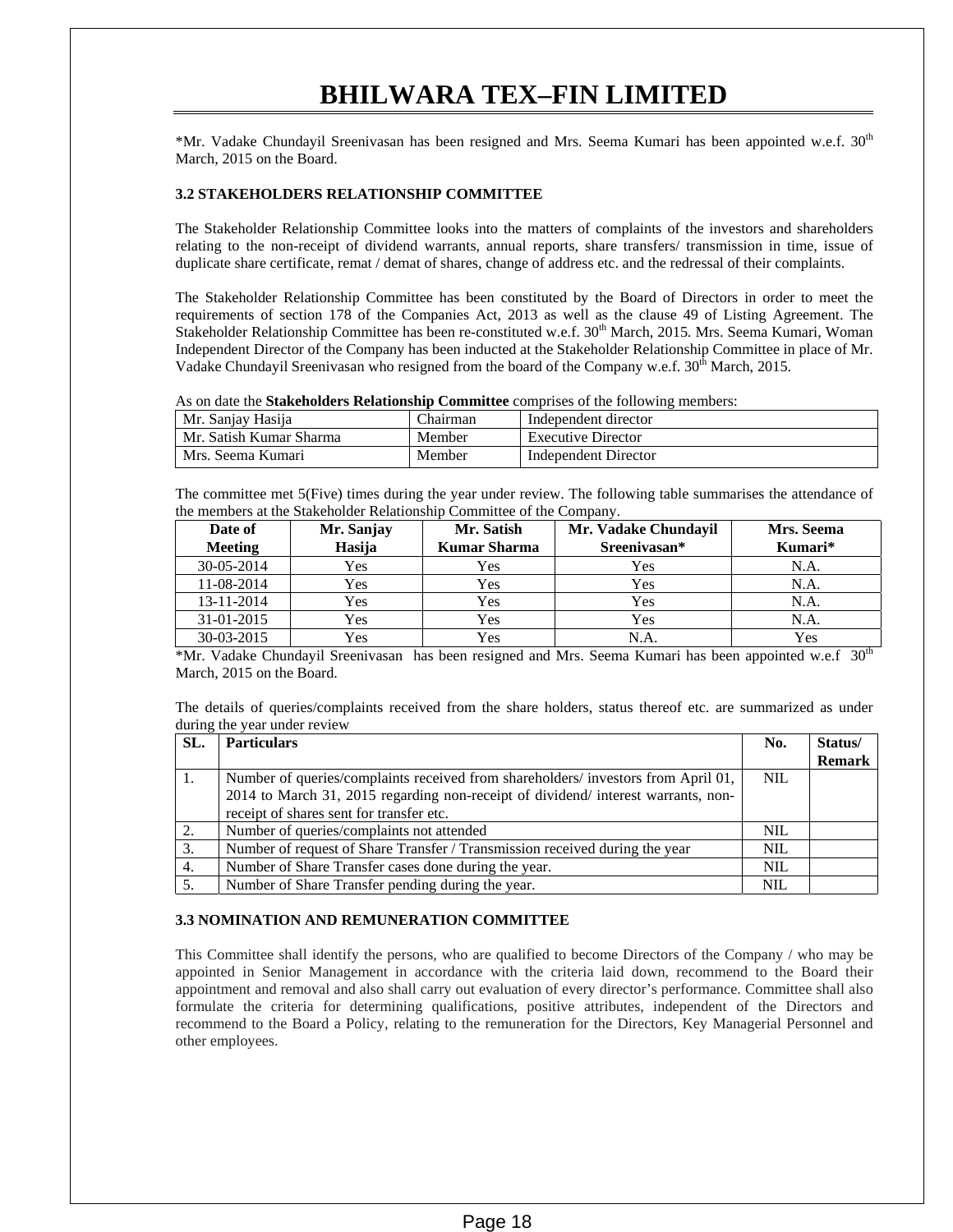The Nomination and Remuneration Committee has been re- constituted with effect from 30<sup>th</sup> March 2015. Mrs. Seema Kumari, Woman Independent Director of the Company has been inducted at the Nomination and Remuneration Committee (as member) in place of Mr. Vadake Chundayil Sreenivasan who resigned from the board of the Company w.e.f  $30<sup>th</sup>$  March, 2015.

As on date the **Nomination and Remuneration Committee** comprises of the following members:

| Mr. Sanjay Hasija | <b>Chairman</b> | Independent Director |
|-------------------|-----------------|----------------------|
| Mr. Samai Singh   | Member          | Independent Director |
| Mrs. Seema Kumari | Member          | Independent Director |

The Committee met 3 (Three) times during the year under review. The following table summarises the attendance of the members at the **Nomination and Remuneration Committee** of the Company:

| Date       | of Mr. Sanjay Hasija | Mr. Samai Singh | Mr. Vadake Chundavil | Mrs. Seema Kumari |
|------------|----------------------|-----------------|----------------------|-------------------|
| meeting    |                      |                 | Sreenivasan*         |                   |
| 30-05-2014 | Yes                  | No              | Yes                  | N.A               |
| 21-08-2014 | Yes                  | Yes             | <b>Yes</b>           | N.A.              |
| 30-03-2015 | Yes                  | Yes             | N.A                  | N.A.              |

\*Mr. Vadake Chundayil Sreenivasan has been resigned and Mrs. Seema Kumari has been appointed w.e.f  $30<sup>th</sup>$ March, 2015 on the Board

#### **4. THE MANNER OF THE BOARD EVALUATION**

The board of directors has carried out an annual evaluation of its own performance, Board committees and individual directors pursuant to the provisions of the Companies Act, 2013 and the corporate governance requirements as prescribed under Clause 49 of the Listing Agreements.

The performance of the Board was evaluated by the Board after seeking inputs from all the directors on the basis of the criteria such as the Board composition and structure, effectiveness of board processes, information and functioning, etc. The performance of the committees was evaluated by the board after seeking inputs from the committee members on the basis of the criteria such as the composition of committees, effectiveness of committee meetings, etc.

The Board and the Nomination and Remuneration Committee ("NRC") reviewed the performance of the individual directors on the basis of the criteria such as the contribution of the individual director to the Board and committee meetings like preparedness on the issues to be discussed, meaningful and constructive contribution and inputs in meetings, etc. In addition, the Chairman was also evaluated on the key aspects of his role.

A separate exercise was carried out to evaluate the performance of individual Directors including the Chairman of the Board, who were evaluated on parameters such as level of engagement and contribution, independence of judgement, safeguarding the interest of the Company and its minority shareholders etc. The performance evaluation of the Independent Directors was carried out by the entire Board. The performance evaluation of the Chairman and the Non-independent Directors was carried out by the Independent Directors who also reviewed the performance of the Secretarial Department. The Directors expressed their satisfaction with the evaluation process.

In a separate meeting of independent Directors, performance of non-independent directors, performance of the board as a whole was evaluated, taking into account the views of executive directors and non-executive directors.

#### **5. POLICY FOR SELECTION AND APPOINTMENT OF DIRECTORS AND THEIR REMUNERATION**

#### **a) Criteria of selection of Non-executive Directors**

The Non-executive Directors shall be of high integrity with relevant expertise and experience so as to have a diverse Board with Directors having expertise in the fields of marketing, finance, taxation, law, governance and general management.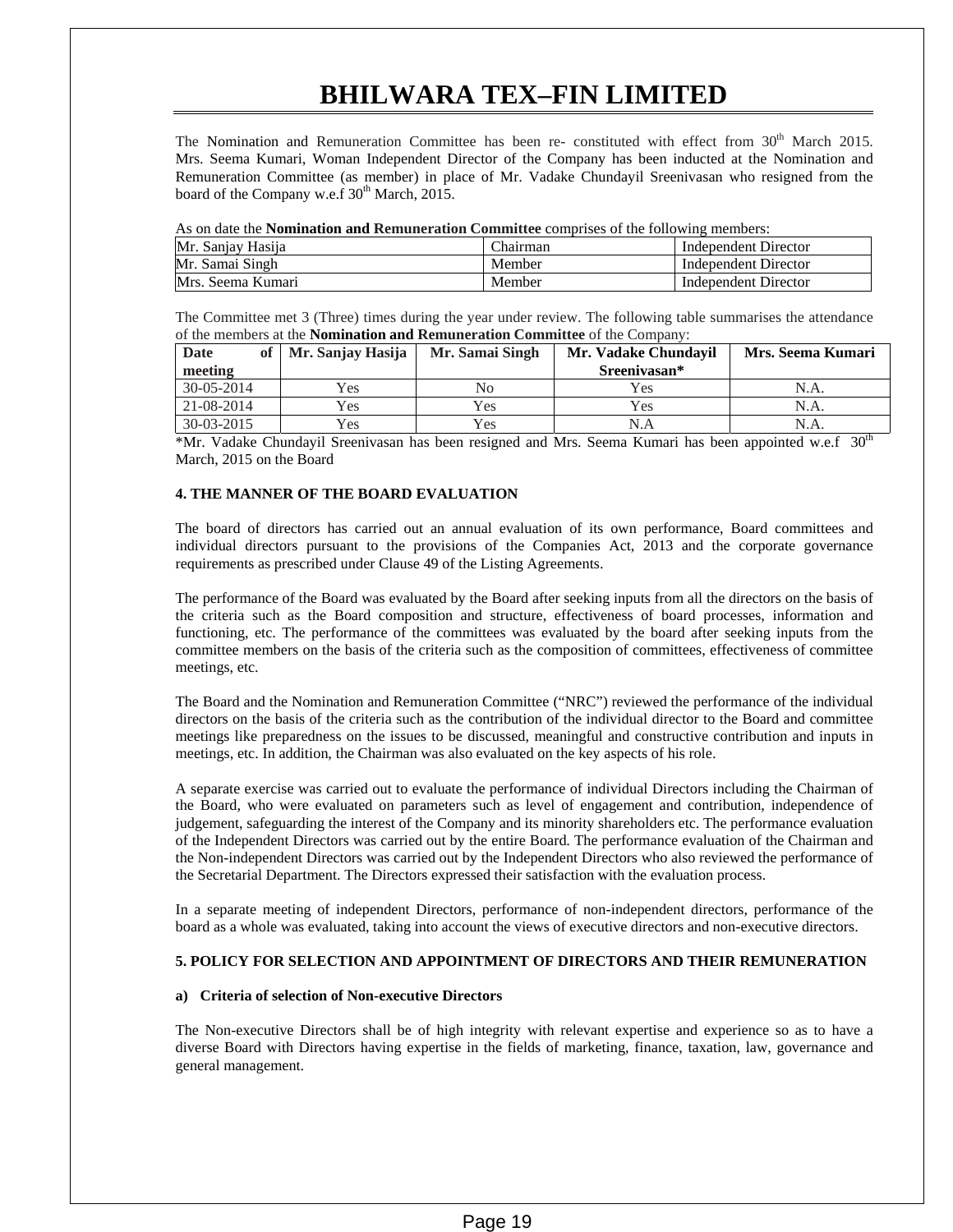In case of appointment of Independent Directors, the Committee shall satisfy itself with regard to the independent nature of the Directors vis-a-vis the Company so as to enable the Board to discharge its function and duties effectively.

The Committee shall ensure that the candidate identified for appointment as a Director is not disqualified for appointment under Section 164 of the Companies Act, 2013.

The Committee shall consider the following attributes / criteria, whilst recommending to the Board the candidature for appointment as Director.

- i. Qualification, expertise and experience of the Directors in their respective fields;
- ii. Personal, Professional or business standing;

iii. Diversity of the Board.

In case of re-appointment of Non-executive Directors, the Board shall take into consideration the performance evaluation of the Director and his engagement level.

#### **b) CEO & Executive Chairman / Director – Criteria for selection / appointment**

For the purpose of selection of the CEO & Executive Chairman / Director the Committee shall identify persons of integrity who possess relevant expertise, experience and leadership qualities required for the position and shall take into consideration recommendation, if any, received from any member of the Board.

The Nomination and Remuneration Committee will also ensure that the incumbent fulfils such other criteria with regard to age and other qualifications as laid down under the Companies Act, 2013 or other applicable laws.

#### **c) Remuneration to the independent directors or for the CEO & Executive Director at the time of appointment or re-appointment,**

At the time of appointment or re-appointment, the CEO & Executive Director shall be paid such remuneration as may be mutually agreed between the Company (which includes the Committee and the Board of Directors) and the CEO & Executive Chairman / Director within the overall limits prescribed under the Companies Act, 2013.

The remuneration shall be subject to the approval of the Members of the Company in General Meeting. The remuneration of the CEO & Executive Director comprises of fixed and variable component as per the provisions of Companies Act, 2013. The fixed component comprises salary, allowances, perquisites, amenities and retiral benefits.

#### **d) Remuneration Policy for the Senior Management Employees**

In determining the remuneration of the Senior Management Employees, the Committee shall ensure the relationship of remuneration and performance benchmark is clear. The Executive Director will carry out the individual performance review based on the respective defined objectives, qualification, expertise, experience and other factors whilst recommending the annual incentive to the Committee for its review and approval.

#### **6. GENERAL BODY MEETINGS**

|      | Location and third of the last three Fundal General Meetings. |       |                                                                       |
|------|---------------------------------------------------------------|-------|-----------------------------------------------------------------------|
| Year | Date of                                                       | Time  | Venue                                                                 |
|      | <b>Meeting</b>                                                |       |                                                                       |
| 2014 | $30th$ September,                                             | 10.30 | The Farm House of M/s Kapil Constructions Private Limited, Kishangarh |
|      | 2014                                                          | A.M   | - Mehrauli Road, Near Maa Anandmai Ashram, New Delhi –110057.         |
| 2013 | $30th$ September,                                             | 10.00 | The Farm House of M/s Kapil Constructions Private Limited, Kishangarh |
|      | 2013                                                          | A.M   | - Mehrauli Road, Near Maa Anandmai Ashram, New Delhi –110057.         |
| 2012 | $29th$ September,                                             | 10.00 | The Farm House of M/s Kapil Constructions Private Limited, Kishangarh |
|      | 2012                                                          | A.M   | - Mehrauli Road, Near Maa Anandmai Ashram, New Delhi –110057.         |

Location and time of the last three Annual General Meetings: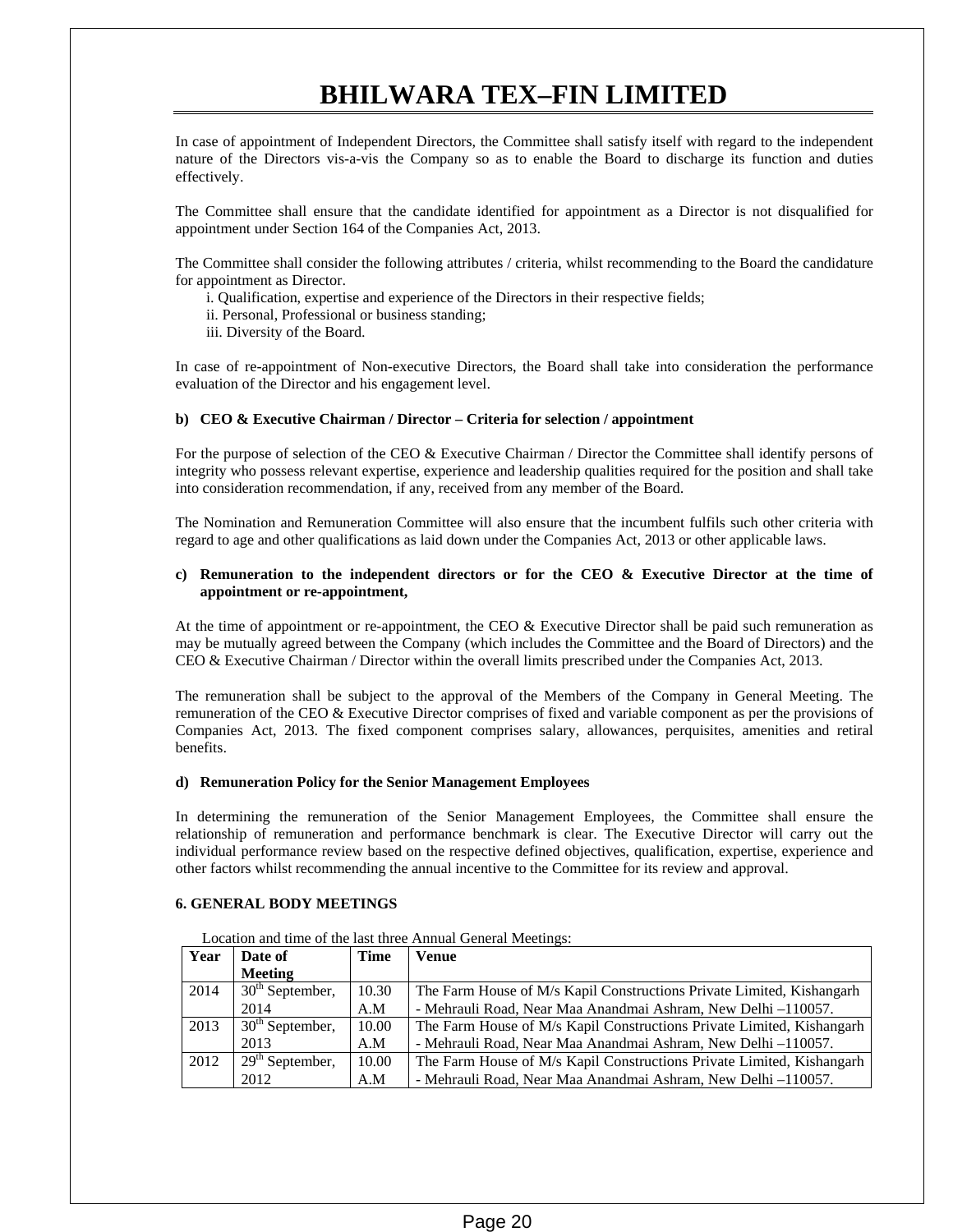The following table summarizes the details of the special resolution passed or not during the last three years:

| SI. | <b>Particulars</b>                                                                                          | <b>Status</b> | <b>Remark</b> |
|-----|-------------------------------------------------------------------------------------------------------------|---------------|---------------|
|     | Whether any special resolutions were passed at the last three Annual   None<br><b>General Meeting</b>       |               |               |
|     | Whether special resolutions were put through postal ballot at the last None<br>three Annual General Meeting |               |               |
|     | Persons who conducted the postal ballot                                                                     | N.A.          |               |
| 4.  | Procedure for postal ballot                                                                                 | N.A.          |               |

#### **7. DISCLOSURE**

| a) | Except as disclosed in annual report of the Company for the financial year ended on $31st$ March, 2015,    |
|----|------------------------------------------------------------------------------------------------------------|
|    | there was no related party transactions with its promoters, Directors or the management, their             |
|    | subsidiaries / relatives that may have potential conflict with the interests of the Company at large.      |
| b) | There were no cases of non-compliance by the Company, penalties, strictures imposed on the Company         |
|    | by the Stock Exchanges, or the Securities and Exchange Board of India or any other statutory body/         |
|    | authority, on any matter related to capital markets during the last three years.                           |
| c) | The related party details are disclosed in the notes to financial statements. The Register of Contracts    |
|    | containing the transactions in which Directors are interested is regularly placed before the Board for its |
|    | approval.                                                                                                  |
| d) | No personnel have been denied access to the Chairman or members of the Audit Committee. The                |
|    | mechanism of Whistle Blower Policy is in place.                                                            |
| e) | To the extent possible, the Company has complied with the mandatory requirement of this clause.            |
| f) | The Company has complied with all applicable Accounting Standards in preparation of its financial          |
|    | statements pursuant to the amended Schedule III of Companies Act, 2013.                                    |

#### **8. MEANS OF COMMUNICATION**

- a) The financial results of all four quarters were published in Pioneer/ Financial Express (English) and Dainik Haribhoomi (Hindi). These were not sent individually to the shareholders.
- b) The Company's results or official news are displayed on a web site www.bhilwaratexfin.com.
- c) There were no presentations made to the institutional investors or to the analysts.
- d) The Management, Discussion and Analysis Report form a part of this Annual Report.

#### **9. GENERAL SHAREHOLDER INFORMATION**

| <b>AGM Date Time and Venue</b>    | Wednesday, 30 <sup>th</sup> day of September, 2015 at 10.30 a.m. at the Farm House of |
|-----------------------------------|---------------------------------------------------------------------------------------|
|                                   | M/s Kapil Constructions Private Limited, Kishangarh - Mehrauli Road, Near             |
|                                   | Maa Anandmai Ashram, New Delhi -110057                                                |
| <b>Financial Calendar</b>         | $1st$ April, 2015 to 31 <sup>st</sup> March, 2016                                     |
|                                   | Quarterly Results- For Quarter ending tentative)                                      |
|                                   | $1st$ Quarter – First/Second week of August, 2015                                     |
|                                   | 2 <sup>nd</sup> Quarter - First/Second week of November, 2015                         |
|                                   | 3 <sup>rd</sup> Quarter - First/Second week of February, 2016                         |
|                                   | 4 <sup>th</sup> Quarter - Third/Last week of April, 2016                              |
| Date of Book closure              | Saturday, $26th$ September, 2015 to Wednesday, $30th$ September, 2015 (both days      |
|                                   | inclusive)                                                                            |
| <b>Listing on Stock Exchanges</b> | a) BSE Limited, $25th$ Floor, P.J. Towers, Dalal Street, Mumbai - 400 001.            |
|                                   | b) The Listing fees have been paid to the Stock Exchange for the financial year       |
|                                   | 2015-2016                                                                             |

**Market Price Data (as traded in the Bombay Stock Exchange Limited) during the year under the report:**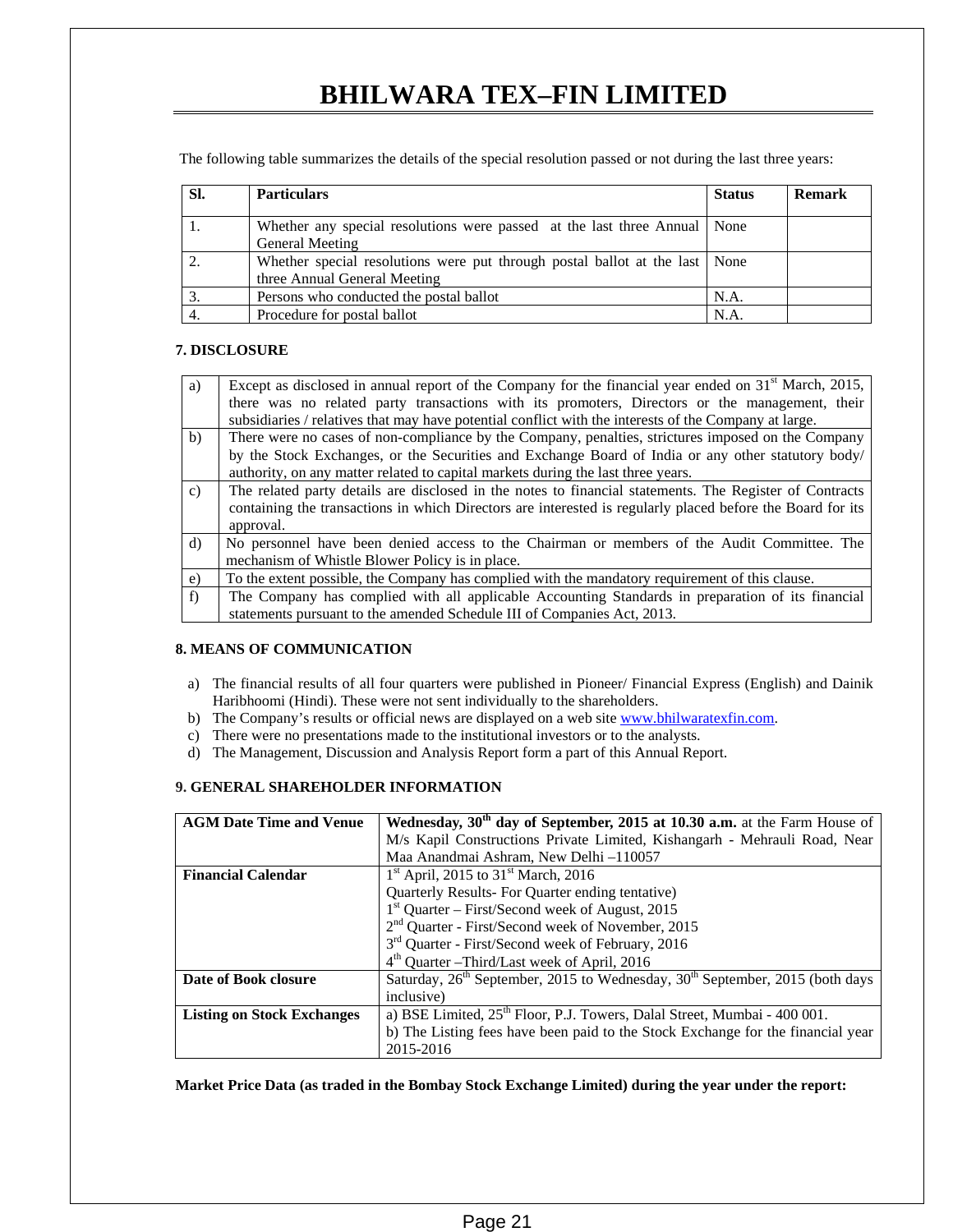The Company's shares are listed at Bombay Stock Exchange. Stock Exchange Code of the Company is 530879.

| <b>Month</b>         | High (Rs.)               | Low (Rs.)                | Month          | High $(Rs.)$ | Low (Rs.)                |
|----------------------|--------------------------|--------------------------|----------------|--------------|--------------------------|
| April, 2014          | $\overline{\phantom{a}}$ | $\overline{\phantom{0}}$ | October, 2014  |              |                          |
| May, 2014            | 28.85                    | 28.85                    | November, 2014 | -            | $\overline{\phantom{a}}$ |
| June, 2014           | 29.50                    | 25.40                    | December, 2014 | 14.85        | 9.03                     |
| July, 2014           | 24.15                    | 14.10                    | January, 2015  | 18.92        | 15.59                    |
| <b>August</b> , 2014 | 14.80                    | 9.92                     | February, 2015 | 22.05        | 19.85                    |
| September, 2014      | 9.50                     | 9.50                     | March, 2015    | 24.25        | 20.95                    |

#### **Market Price data (as traded in the Bombay Stock Exchange Limited) during the year under report.**

#### **Share Transfer System**

The Company's Shares are traded on BSE Limited compulsorily in the dematerialized form. However, all requests received for transfer of shares for off market transaction in physical form furnishing with a copy of PAN card of the transferee(s) in compliance with the SEBI circular in that behalf are processed by the Registrar and Transfer Agents and are approved by Share Transfer Committee. The Share Transfers are registered and returned within period of 15 days from the date of lodgment, if documents are complete in all respect.

#### **Outstanding GDR/Warrants/Convertible Instruments**

The Company has no outstanding GDR/Warrants/Convertible Instruments.

#### **Share Registrar & Transfer Agents:**

**Indus Portfolio Private Limited,**  G - 65, Bali Nagar, New Delhi-110 015. **Telephone Nos.**: 91-11-47671200 **Fax no:** 91-11- 25449863. **Email:** bharat.b@indusinvest.com **Website:** www.indusinvest.com **Business Hours:** 10:00 a.m. to 6:00 p.m. (Monday to Saturday)

#### **10. Distribution of shareholding as on 31st March, 2015:**

| wise<br>Category<br>shareholding<br>(in shares) | of<br><b>Number</b><br><b>Shareholders</b> | $\frac{0}{0}$<br>total<br>to<br><b>Shareholders</b> | Number of Share<br>held | % to total share capital |
|-------------------------------------------------|--------------------------------------------|-----------------------------------------------------|-------------------------|--------------------------|
| <b>UPTO - 500</b>                               | 290                                        | 36.80                                               | 117259                  | 3.35                     |
| 501-1000                                        | 226                                        | 28.68                                               | 203936                  | 5.82                     |
| 1001-5000                                       | 239                                        | 30.33                                               | 608905                  | 17.38                    |
| 5001-10000                                      | 10                                         | 1.27                                                | 99000                   | 2.83                     |
| 10001-20000                                     | 5                                          | 0.63                                                | 88200                   | 2.52                     |
| 20001-30000                                     | 8                                          | 1.02                                                | 225300                  | 6.43                     |
| 30001-40000                                     |                                            | 0.13                                                | 39600                   | 1.13                     |
| 40001-50000                                     | 4                                          | 0.51                                                | 198000                  | 5.65                     |
| 50001-100000                                    | 3                                          | 0.38                                                | 211600                  | 6.04                     |
| Above 100000                                    | 2                                          | 0.25                                                | 1710900                 | 48.85                    |
| <b>Total</b>                                    | 788                                        | <b>100</b>                                          | 35,02,700               | 100                      |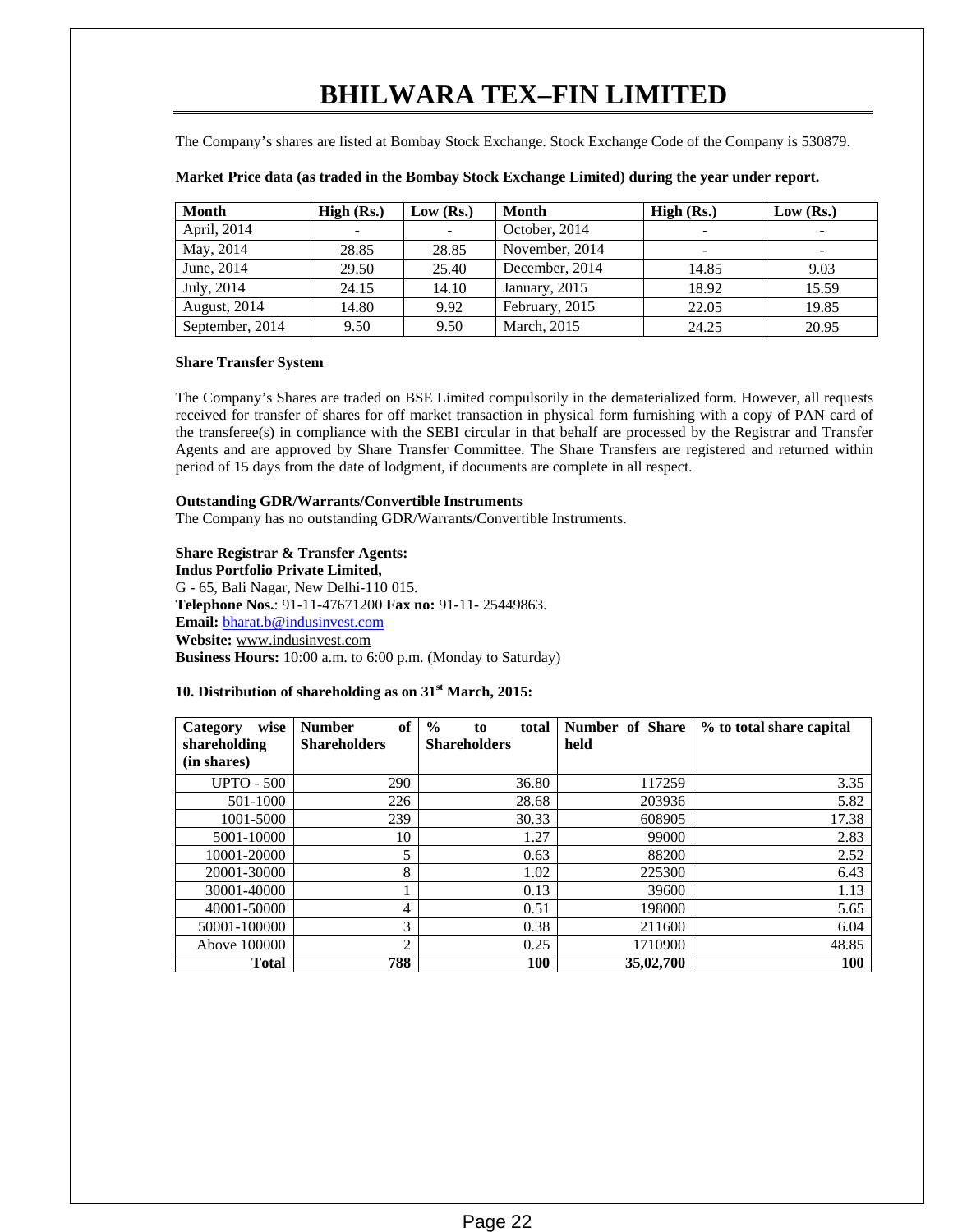#### **11. Shareholding details as on 31st March, 2015:**

| Category                                                   | No. of shares held | % to Total          |  |
|------------------------------------------------------------|--------------------|---------------------|--|
|                                                            |                    | <b>Shareholding</b> |  |
| <b>Promoters</b>                                           | 14,67,800          | 41.90               |  |
| <b>Institutional Investors</b>                             | <b>NIL</b>         | <b>NIL</b>          |  |
| Mutual Funds and UTI                                       | <b>NIL</b>         | <b>NIL</b>          |  |
| Banks, Financial institutions, Insurance Companies         | NIL                | <b>NIL</b>          |  |
| (Central/State Govt. Institutions/ Non-Govt. Institutions) |                    |                     |  |
| <b>FIIs</b>                                                | <b>NIL</b>         | <b>NIL</b>          |  |
| <b>Private Corporate Bodies</b>                            | 285757             | 8.16                |  |
| Indian Public                                              | 17,48,743          | 49.93               |  |
| <b>NRIs</b>                                                | 400                | 0.011               |  |
| <b>Clearing House</b>                                      | <b>NIL</b>         | <b>NIL</b>          |  |
| <b>Clearing Member</b>                                     | <b>NIL</b>         | <b>NIL</b>          |  |
| <b>TOTAL</b>                                               | 35,02,700          | 100.00              |  |

#### **12. Top 10 shareholders as on 31st March, 2015:**

| Sr. | <b>Name</b>                                | <b>Shares</b> | In $%$ |
|-----|--------------------------------------------|---------------|--------|
| No. |                                            |               |        |
|     | Sainik Mining And Allied Services Limited  | 1467800       | 41.9   |
| 2.  | Archana Agarwal                            | 243100        | 6.94   |
| 3.  | Laxmi Synthetics Packaging Private Limited | 82700         | 2.36   |
| 4.  | Chhotelal Parekh                           | 69400         | 1.98   |
| 5.  | Usha Jhaveri                               | 59500         | 1.70   |
| 6.  | Jamana Lal Laddha                          | 49500         | 1.41   |
| 7.  | Satyam Polytex Private Limited             | 49500         | 1.41   |
| 8.  | Dhruva Capitals Limited                    | 49500         | 1.41   |
| 9.  | Doogar & Associated Securities Limited     | 49500         | 1.41   |
| 10. | Mangat Ram Wadhwani                        | 39600         | 1.13   |

#### **13. Dematerialization of Securities and Details thereof:**

The shareholders desirous of getting the shares dematerialised should approach a depository participant (DP) - For example, Indus Portfolio Private Limited) and get a depository account opened. The share certificates should be deposited with the same Depository Participant who shall approach the Company and get the shares dematerialised.

1507300 Equity Shares of the Company i.e. 43.03% of total paid up share capital are held in dematerialized form as on 31st March, 2015.

The International Securities Identification Number (ISIN) allotted for the Company by NSDL and CDSL is **INE345H01016.** In case a member wants his shares to be dematerialized, he may send the shares along with the request through his depository participant (DP) to the Registrars, M/s Indus Portfolio Private Limited.

The Company's Registrar and Transfer Agent promptly intimate the DPs in the event of any deficiency and the shareholders are also kept informed. Pending demat requests in the records of the Depositories, if any are continually reviewed and appropriate action initiated.

#### **14. ADDRESS FOR CORRESPONDENCE:**

For any query related to Annual Report, Transfer of Shares and other query related to shares, please contact at the following addresses.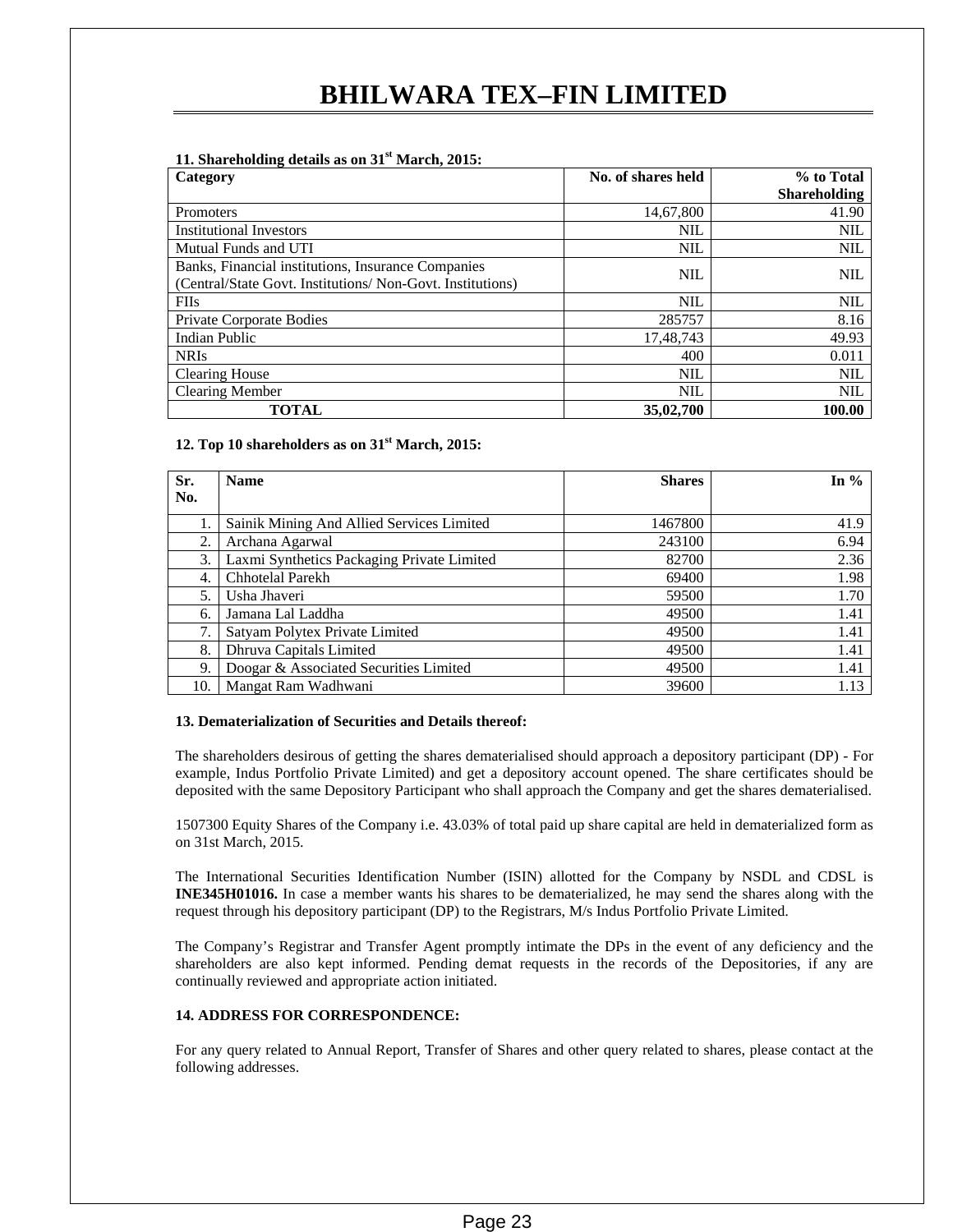#### **Registered Office of the Company,**

129, Transport Centre, Rohtak Road, Punjabi Bagh, New Delhi-110035 **Tel. No:** 011-28315036 **Fax. No:** 011-28315044 **E-mail:** info@sainik.org

#### **Corporate Office Address of the Company**

7<sup>th</sup> Floor, Office Tower, Ambience Mall N.H-8, Gurgaon-122002, Haryana **Tel. No:** 0124-2719000 **E-mail:**legal.secretarial@sainikmining.com **Business Hours:** 10:00 a.m. to 6:00 p.m. (Monday through Saturday- except second and fourth Saturday)

#### **Registrar & Transfer Agents:**

#### **Indus Portfolio Private Limited,**

G-65, Bali Nagar, New Delhi-110 015. **Tel. Nos**: 91-11-47671200 **Fax no:** 91-11- 25449863. **Email:** bharat.b@indusinvest.com **Website:** www.indusinvest.com

Place: New Delhi **Satish Kumar Sharma Sanjay Hasija** 

Date:  $28<sup>th</sup>$  August, 2015<br>
(DIN: 00536970)<br>
(DIN: 00536970)<br>
(DIN: 00090672)  $(DIN: 00536970)$ 

By Order of the Board of Directors **Bhilwara Tex-Fin Limited**   $Sd$ - $sd/$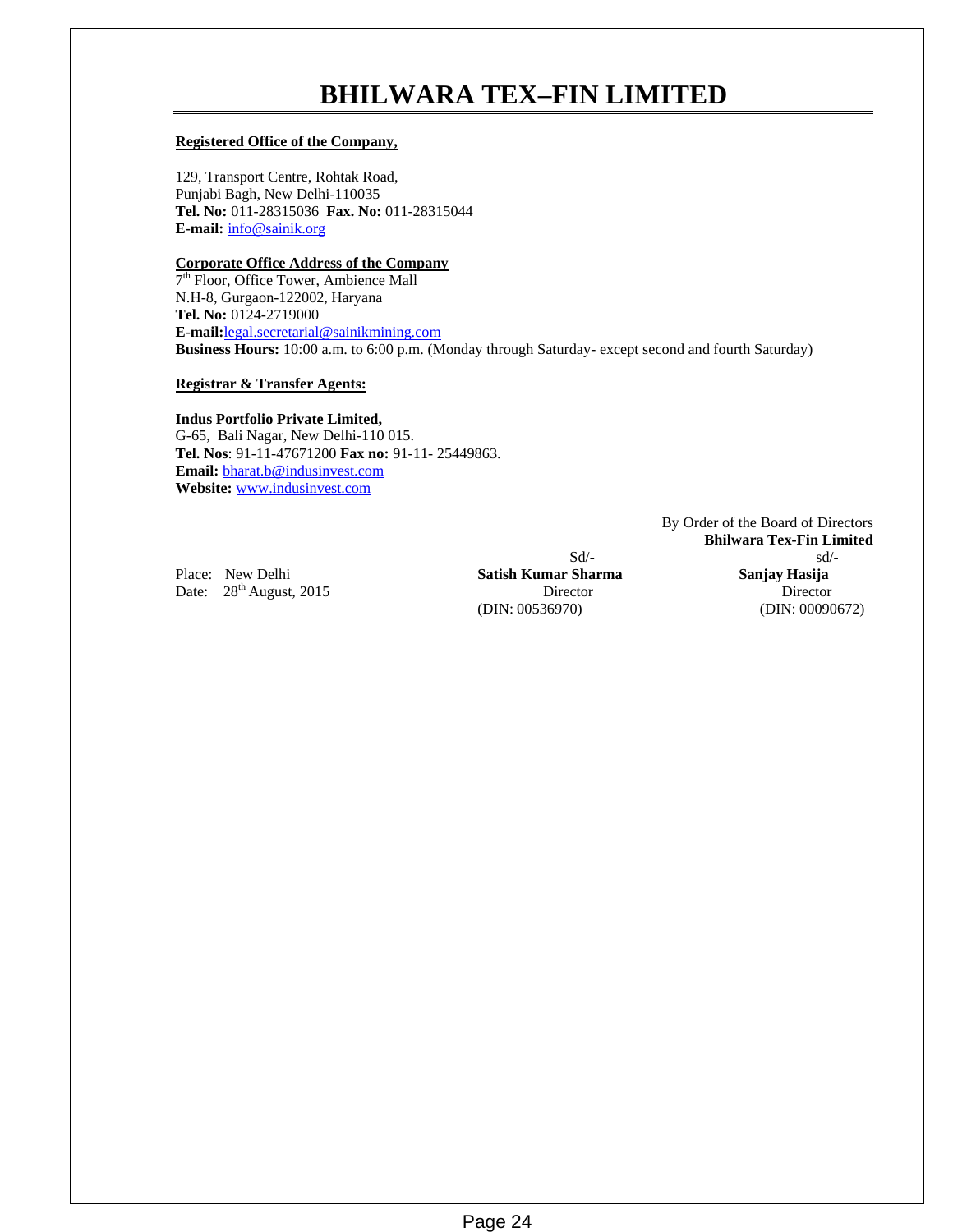#### **Management Discussion and Analysis Report**

#### **Industry structure and developments**

Indian markets were one of the best performing markets globally in 2014. The BSE Sensex and NSE Nifty jumped 30% buoyed by hopes of a better economy and reforms by the present government. India also emerged as one of the strongest economies amongst the emerging markets.

Currently the markets are negative for the year, but most analysts are of the opinion that the current sell-off is a periodic correction of the markets.

The key drivers for growth in India will continue to be reforms. Strong reforms in various sectors will be an important catalyst for the markets in 2015. Markets cheered the reforms introduced by the new government in 2014 such as diesel deregulation, FDI in construction and re-allocation of coal blocks. Decline in interest rates will be an important trigger for the markets. India has been battling with high inflation. However, inflation contracted sharply in 2014 due to lower food, oil and commodity prices. The Reserve Bank of India has started cutting rates in the first quarter of the calendar year, but it may not exceed 0.5-0.7% this year.

The last four-five years witnessed large outflows from the equity markets into other asset classes like real estate and gold. Going forward, it is expected that this may reverse. DSP BlackRock Mutual Fund expects domestic inflows of about \$10-15 billion into Indian equities. They believe relative returns from equities would be better than other asset classes in 2015.

With a gradual pick-up in demand, fall in raw material prices as well as the improvement in economic conditions, corporate earnings are expected to gather momentum in the coming quarters. Corporate profits may rise at least 17- 18% in each of the next two years, according to brokerage firm IIFL.

The Eurozone is already facing slowdown-related issues. On top of this, talks of Greece exiting the Eurozone are back. Will Eurozone be able to handle another crisis in Greece? Markets are speculating whether EU countries will slip into recession again. If that happens, markets around the world may slump. This could affect Indian markets too.

The price of oil is down nearly 55% in value since June 2014, and shows no signs of abating. This week, prices slipped below \$50 a barrel, its lowest since 2009. Analysts expect prices to remain weak in the medium term. Oil prices could rise if consumption picks up or if output is cut. In such a case, oil import-dependent India could suffer.

The year ahead will be challenging on the interest rate and credit quality front, however, India has stable Government, and we can see improvement in asset quality and return growth. The economic environment prevailing in the country affected the NBFC sector also.

#### **Opportunities and Threats**

Government has announced a number of policy measures to kickstart investments. This includes an investment allowance for manufacturing companies, policy measures for creating affordable housing and addressing requirements of agriculture sector through measures other than price supports. Steps are being taken to address requirements of mining and power generation sectors which will remove supply bottlenecks to a number of sectors. Improvement in connectivity to rural areas will result in robustness of demand from semi urban and rural areas. With the government's initiative to boost infrastructure projects, NBFCs can also look for growth in asset financing.

Capital market activities in which most of our activities depend on is also influenced by global events and hence there is an amount of uncertainty in the near term outlook of the market. Growth of the company's asset book, quality of assets and ability to raise funds depends significantly on the economy. Unfavorable events in the Indian economy can affect consumer sentiment and in turn impact consumer decision to purchase financial products.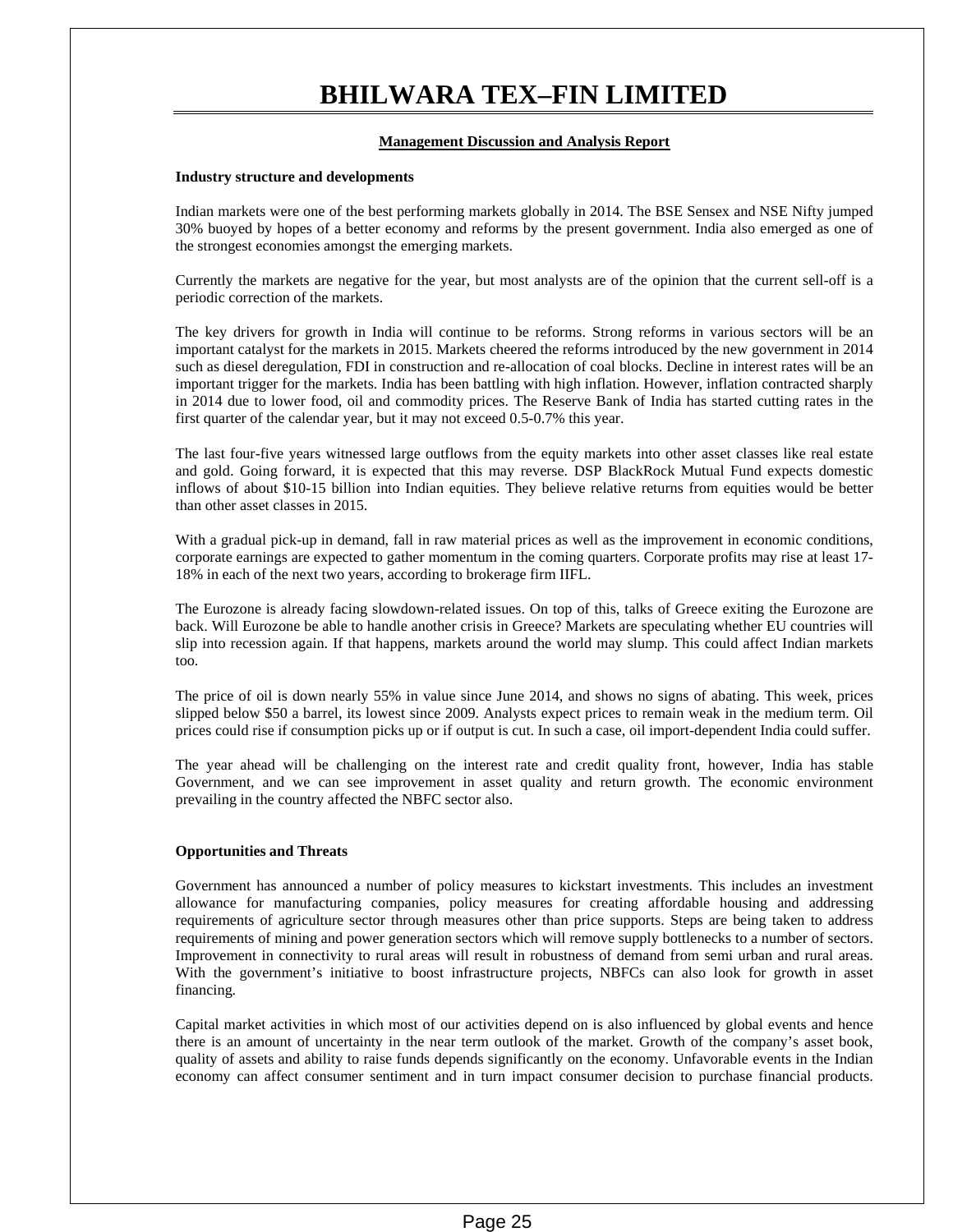Competition from a broad range of financial services providers and changes in Government policy / regulatory framework could impact the Company's operations.

#### **Outlook**

The markets will continue to grow and mature leading to differentiation of products and services. Each financial intermediary will have to find its niche in order to add value to consumers. The company is cautiously optimistic in its outlook for the year 2015-16.

#### **Fixed Deposits**

The company is a non-deposit accepting company-NBFC. The Company has not accepted any fixed deposit during the period under review.

#### **Internal Control Systems and their adequacy**

The Company has satisfactory internal control system. The Company has an adequate system of internal controls to ensure accuracy of accounting records, compliance with all laws & regulations and compliance with all rules, procedures & guidelines prescribed by the management. An extensive internal audit is carried out by independent firm of Chartered Accountants. An internal team of inspection also regularly visits branches for ensuring regulatory compliance. Post audit reviews are also carried out to ensure follow up on the observations made.

#### **Risk Management**

The Company recognizes the importance of risk management and has accordingly invested in appropriate processes, people and a management structure. The Board of Directors of the Company reviews the asset quality at frequent intervals. The asset quality of the company continues to remain healthy. Comprehensive risk management practices form an integral part of the operations at BTFL. The nature of business the company is engaged in exposes it to a slew of complex and variable risks. The rapid and continuous changes in the business environment have ensured that the organization becomes increasingly risk focused to achieve its strategic objectives. BTFL's policies ensure timely identification, management and mitigation of relevant risks, such as credit risk, liquidity risk, interest rate risk, operational risk, reputational and regulatory risks, which help the company move forward with vigour.

Financial Performance with respect to Operational Performance

#### **Share Capital**

The paid up equity share capital of the Company as on  $31<sup>st</sup>$  March, 2015 stands at Rs. 3,50,27,000 divided into 35,02,700 equity shares of Rs.10/- each fully paid up. **Total Income** 

During the year under consideration total income was Rs. 438.61 Lacs as against Rs.153.73 Lacs in the previous year.

#### **Profit before tax**

During the year under consideration, profit before tax was Rs.13.39 Lacs as against Rs.7.38 Lacs in the previous year.

#### **Interest and Finance Charges**

During the year under consideration total interest and finance charges were Rs.403.63 Lacs against Rs.136.48 Lacs in the previous year.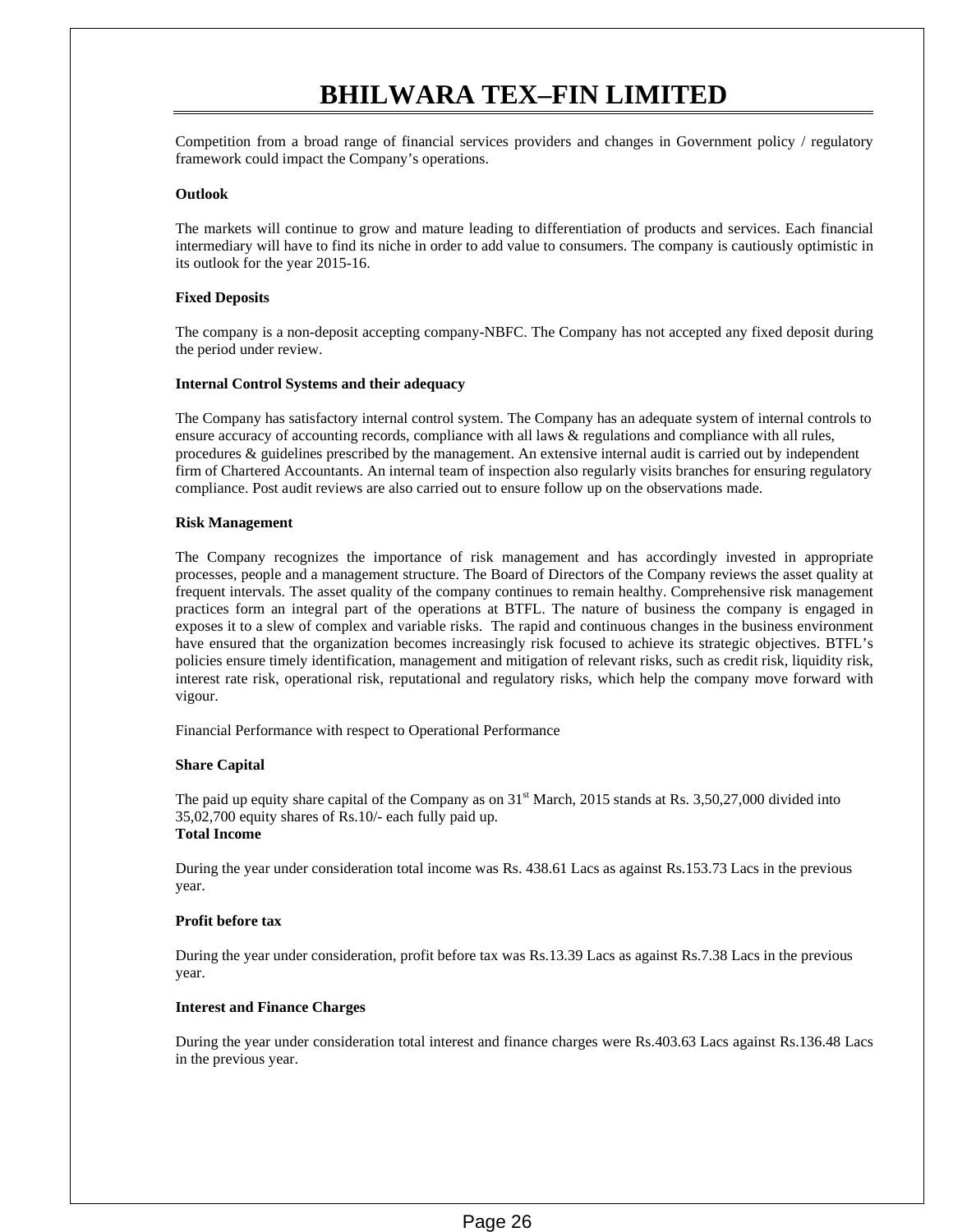#### **Tax Expense**

During the year under consideration, the tax expense were Rs.2.55 Lacs

#### **RBI Guidelines**

The company has complied with all the applicable regulations of the Reserve Bank of India.

#### **Human Resources/ Industrial Relations**

The Company has a dedicated team who has been contributing to the progress and growth of the Company. The manpower requirement at the offices of the Company is assessed continuously and recruitment is conducted accordingly.

#### **Performance During the year**

During the year under review, the Company earned a profit before tax of Rs.13.39 Lacs as compared to the a profit before tax of Rs.7.38 Lacs during the previous year.

|                                     |                     | By Order of the Board of Directors |
|-------------------------------------|---------------------|------------------------------------|
|                                     |                     | <b>Bhilwara Tex-Fin Limited</b>    |
|                                     | Sd/                 | $sd/-$                             |
| Place: New Delhi                    | Satish Kumar Sharma | Sanjay Hasija                      |
| Date: $28^{\text{th}}$ August, 2015 | <b>Director</b>     | Director                           |
|                                     | (DIN: 00536970)     | (DIN: 00090672)                    |

#### **CERTIFICATE ON CORPORATE GOVERNANCE:**

#### To The Members **Bhilwara Tex-Fin Limited**

#### **CERTIFICATE**

We have examined the compliance of conditions of corporate governance by Bhilwara tex-Fin Limited, for the year ended 31<sup>st</sup> March, 2015 as per clause 49 of the Listing Agreement of the said Company with the Stock Exchanges.

The compliance of conditions of corporate governance is the responsibility of the management. Our examination has been limited to a review of the procedures and implementation thereof adopted by the company for ensuring compliance with the conditions of the corporate governance as stipulated in the said clause. It is neither an audit nor an expression of opinion on the financial statements of the company.

In our opinion and to the best of our information and according to the explanations given to us and based on the representations made by the Directors and the management, we certify that the company has complied with conditions of corporate governance as stipulated in clause 49 of the above mentioned listing agreement, subject to the following observations.

We state that such compliance is neither an assurance as to the future viability of the Company nor the efficiency or effectiveness with which the management has conducted the affairs of the Company.

For **Nagar Goel & Chawla**. Chartered Accountants FR No. 009933N Sd/- (Dharmender Singhal) **Partner** Partner Place : New Delhi M. No. 515984

Dated :  $28<sup>th</sup>$  August, 2015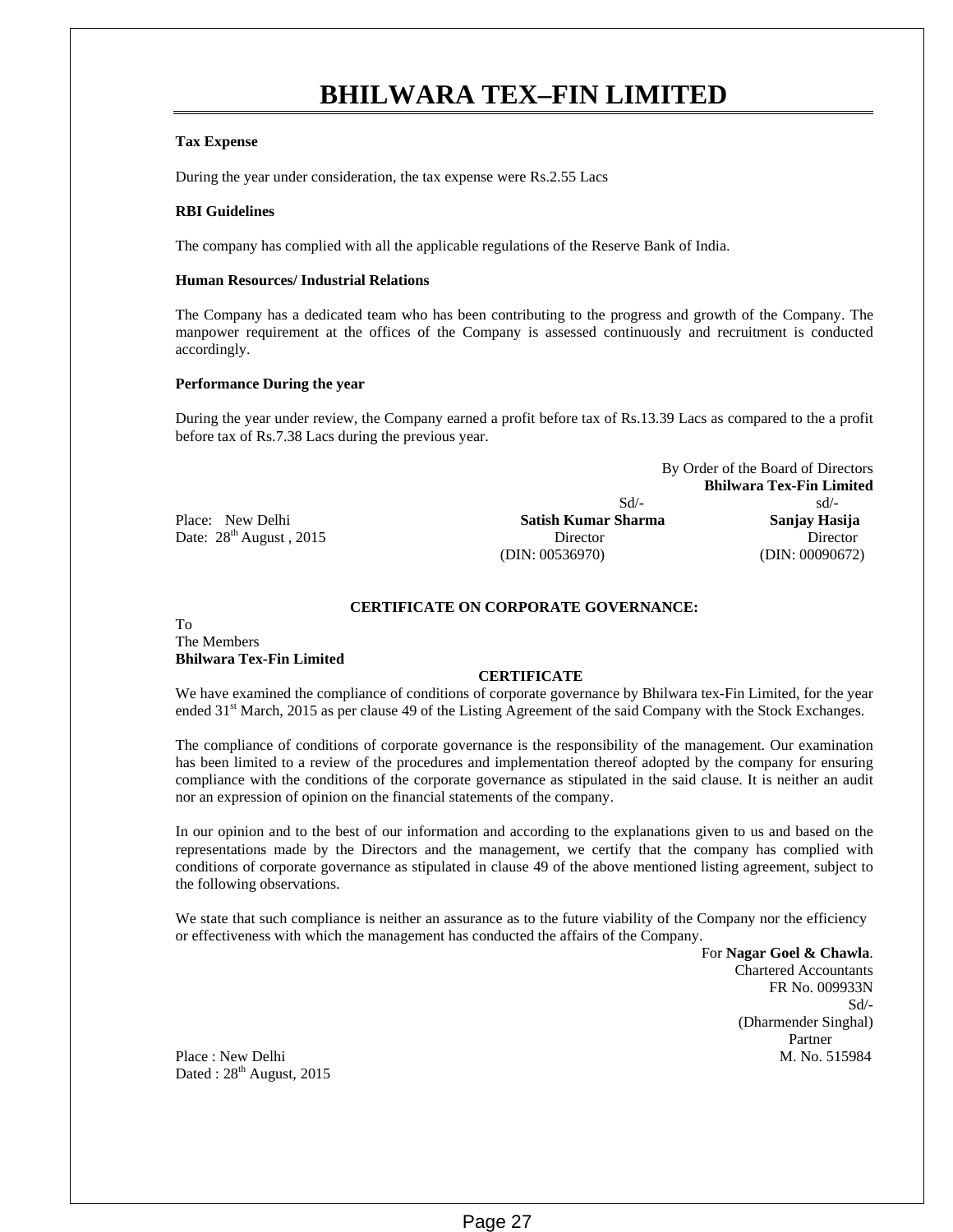#### **Annual Certificate under Clause 49(II)(E) of Listing Agreement**

In accordance with the Clause 49 of the Listing Agreement with the Stock Exchange, and according to information provided/available, this is to confirm that all members of the Board of Directors and the Senior Management Personnel have affirmed compliance with the Code of Conduct, as applicable to them, for the financial year ended March 31, 2015.

Date :  $28<sup>th</sup>$  August, 2015 Chief Executive Officer

 Sd/- Place: New Delhi **(Himmat Singh Bedla)**

#### **CEO/CFO CERTIFICATION**

#### The Board of Directors **Bhilwara Tex-Fin Limited**

- A. We have reviewed financial statements and the cash flow statement for the financial year 2014-2015 and certify that these statements to the best of our knowledge and belief :
	- 1) do not contain any materially untrue statement or omit any material fact or contain statements that might be misleading.
	- 2) present a true and fair view of the Company's affairs and are in compliance with existing accounting standards, applicable laws and regulations.
- B. There are, to the best of our knowledge and belief, no transactions entered into by the company during the year which are fraudulent, illegal or violative of the Company's code of conduct.
- C. We accept responsibility for establishing and maintaining internal controls for financial reporting and that we have evaluated the effectiveness of internal control systems of the company pertaining to financial reporting and we have disclosed to the auditors and the Audit Committee, deficiencies in the design or operation of such internal controls, if any, of which we are aware and the steps we have taken or propose to take to rectify these deficiencies.
- D. We have indicated to the Auditors and the Audit Committee:
	- 1) significant changes in internal control over financial reporting during the year;
	- 2) significant changes in accounting policies during the year and that the same have been disclosed in the notes to the financial statements.
- E. To the best of our knowledge and belief, there are no instances of significant fraud of which we have become aware and the involvement therein, if any, of the management or an employee having a significant role in the company's internal control system over financial reporting.

By Order of the Board of Directors **Bhilwara Tex-Fin Limited** 

Place: New Delhi **Himmat Singh Bedla Sukomal Bhunya**  Date:  $28<sup>th</sup>$  August, 2015 Chief Executive Officer Chief Financial Office

 $Sd$ - $sd/$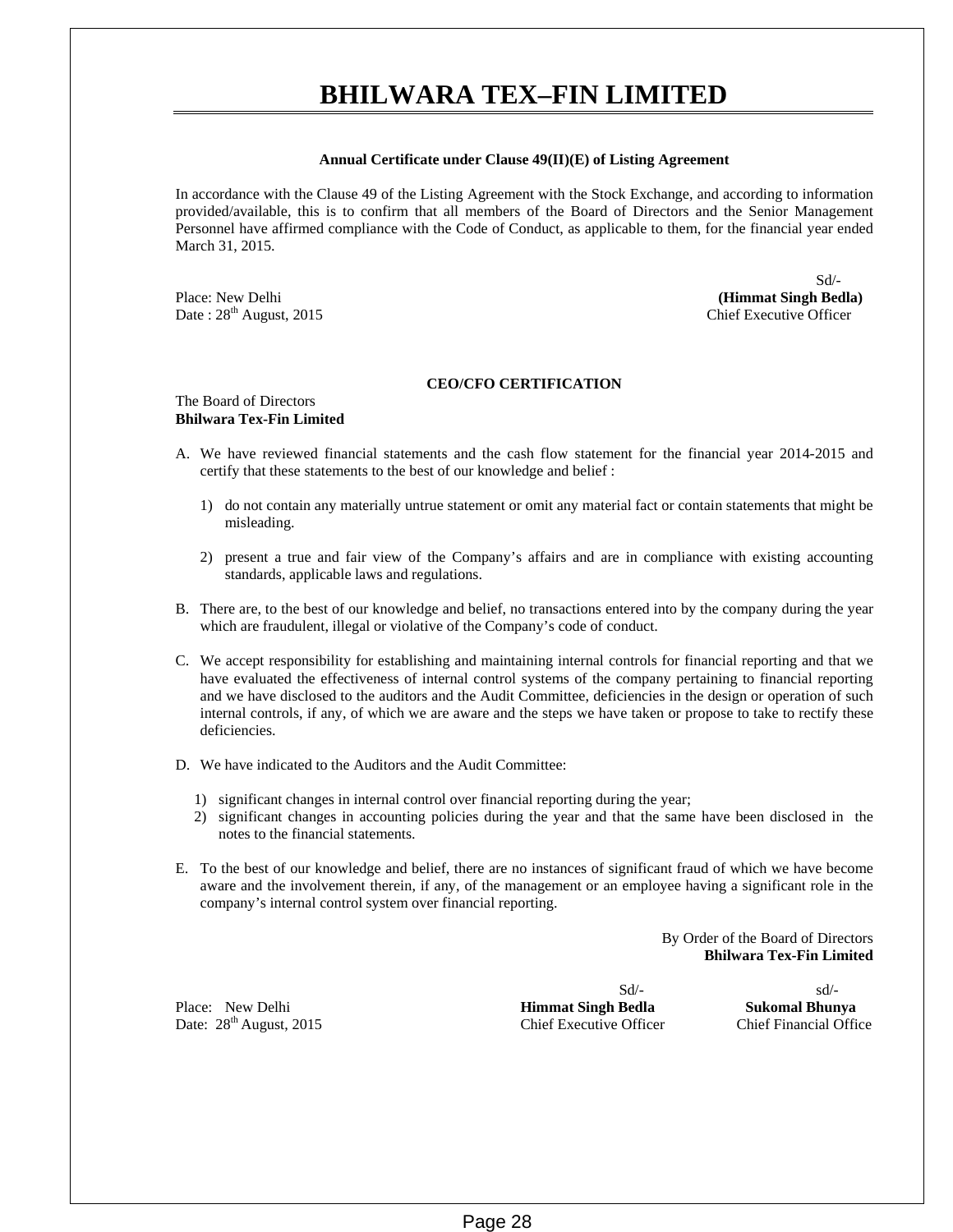### **Annexure-B**

Form No. MR-3 SECRETARIAL AUDIT REPORT For The Financial Year Ended on 31<sup>st</sup> March 2015 [Pursuant to section 204(1) of the Companies Act, 2013 and rule No.9 of the Companies (Appointment and Remuneration of Managerial Personnel) Rules, 2014]

To,

The Members, Bhilwara Tex-Fin Limited 129, Transport Centre, Rohtak Road, Punjabi Bagh, New Delhi-110035

I have conducted the secretarial audit of the compliance of applicable statutory provisions and the adherence to good corporate practices by 'Bhilwara Tex-Fin Limited ' (hereinafter called as "the Company"). Secretarial audit was conducted in a manner that provided me a reasonable basis for evaluating the corporate conducts/statutory compliances and expressing our opinion thereon.

Based on my verification of the Company's books, papers, minute books, forms and returns filed and other records maintained by the company and also the information provided by the Company, its company secretary, its officers agents and authorized representatives during the conduct of secretarial audit, I hereby report that in my opinion during the audit period covering the financial year ended on  $31<sup>st</sup>$  March 2015 ('Audit Period') the Company has complied with the statutory provisions listed hereunder and also that the Company has proper board-processes and compliance-mechanism in place to the extent, in the manner and subject to the reporting made hereinafter:

I have examined the books, papers, minute books, forms and returns filed and other records maintained by the Company for the financial year ended on  $31<sup>st</sup>$  March 2015 according to the provisions of:

- I. The Companies Act, 2013 (the Act) and the Rules made there under;
- II. The Securities Contract (Regulation) Act, 1956 (SCRA) and the rules made there under;
- III. The Depositories Act, 1996 and the Regulations and Byelaws framed thereunder;
- IV. The Reserve Bank of India Act,1934 and the circulars issued thereunder;
- V. The Following regulations and Guidelines prescribed under the Securities Exchange Board of India Act, 1992 (SEBI Act)
	- a. The SEBI (Substantial Acquisition of Shares and Takeovers) Regulations, 2011
	- b. The SEBI (Prohibition of Insider Trading) Regulations, 1992
	- c. The SEBI (Issue and Listing of Debt Securities) Regulation,2008
- VI. Listing Agreement entered into company with on BSE Limited.
- VII. Other laws applicable to the Company as per the representations made by the Company.
- VIII. Secretarial Standards issued by the Institute of Company Secretaries of India. (Not notified hence not applicable to the Company during the audit period).

#### I report that:

During the period under review and as per the explanations and representations made by the management and subject to clarifications given to us, the Company has substantially complied with the provisions of the Act, Rules, Regulations, Guidelines, etc.

I further report that the compliance by the Company of applicable financial laws, like direct and indirect tax laws, has not been reviewed in this audit since the same have been subject to review by statutory financial audit and other designated professionals.

I further report that:

- The Board of Directors of the Company is duly constituted with proper balance of Executive Directors, Non-Executive Directors and Independent Directors.
- The changes in the composition of the Board of Directors that took place during the period under review were carried out in compliance with the provisions of the Act.
- Adequate notice is given to all directors to schedule the Board Meetings, agenda and detailed notes on agenda were sent at least seven days in advance, and a system exists for seeking and obtaining further information and clarifications on the agenda items before the meeting and for meaningful participation at the meeting.

### Page 29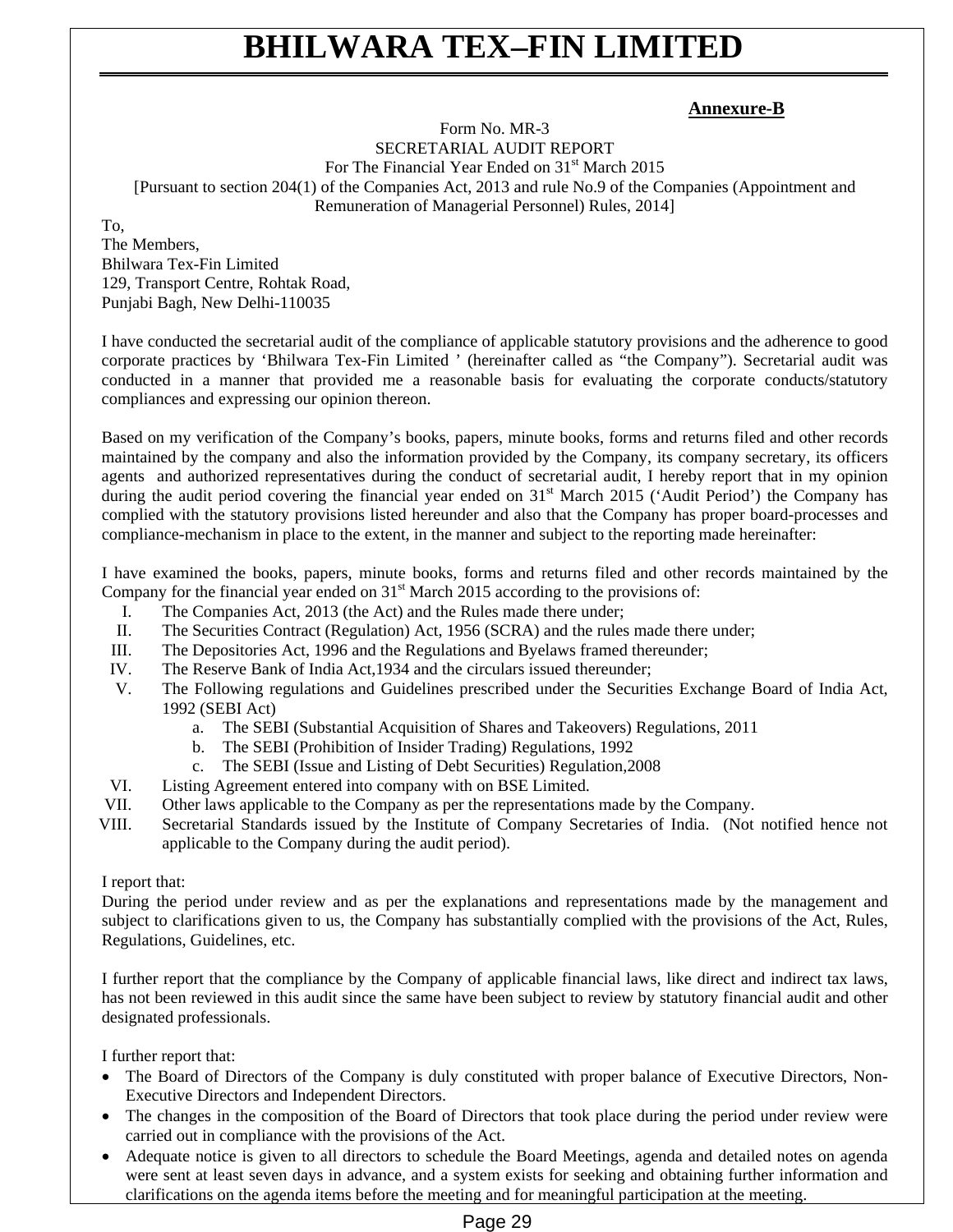- All the decisions are carried unanimously. The members of the Board have not expressed dissenting views on any of the agenda items.
- Based on the compliance mechanism established by the Company, I am of the opinion that the management has adequate systems and processes in the company commensurate with the size and operations of the company to monitor and ensure compliance with applicable laws, rules, regulations and guidelines.

Recommendations as a matter of best practice:

In the course of our audit, we have made certain recommendations for good corporate practices, separately placed before the Board, for its necessary consideration and implementation by the Company

We further report that during the audit period the Company had following events which had bearing on the Company's affairs in pursuance of the above referred laws, rules, regulations, guidelines etc.:

**a)** Mrs. Seema Kumari was appointed as additional Directors designated as Independent Director in the meeting of the Board held on  $30<sup>th</sup>$  March, 2015. Their term shall expire in the next ensuing Annual general Meeting of the Company.

Date:  $28<sup>th</sup>$  August 2015 (Company Secretaries)

Place: New Delhi For Kashif Ali & Associates sd/- (Kashif Ali) Membership No 26889

To, The Members, Bhilwara Tex-Fin Limited 129, Transport Centre, Rohtak Road, Punjabi Bagh, New Delhi-110035

Our report of even date is to be read along with this letter:

- 1. Management of secretarial record is the responsibility of the management of the Company. Our responsibility is to express an opinion on these secretarial records based on our audit.
- 2. We have followed the audit practices and processes as were appropriate to obtain reasonable assurance about the correctness of the contents of the secretarial records. The verification was done on test basis to ensure that correct facts are reflected in secretarial records. We believe that the processes and practices, we followed provide a reasonable basis for our opinion.
- 3. We have not verified the correctness and appropriateness of financial records and books of accounts of the Company.
- 4. Wherever required, we have obtained the management representation about the compliance of laws, rules and regulations & happening of the events etc.
- 5. The compliance of the provisions of corporate and other applicable laws, rules, regulations, standards is the responsibility of the management. Our examination was limited to the verification of procedure on test basis.
- 6. The Secretarial Audit Report is neither an assurance as to the future viability of the Company nor of the efficacy or effectiveness with which the management has conducted the affairs of the Company.

Place: New Delhi For Kashif Ali & Associates Date: 28-08-2015 (Company Secretaries) Sd/- (Kashif Ali) Mem. No : 26889 COP No. : 09684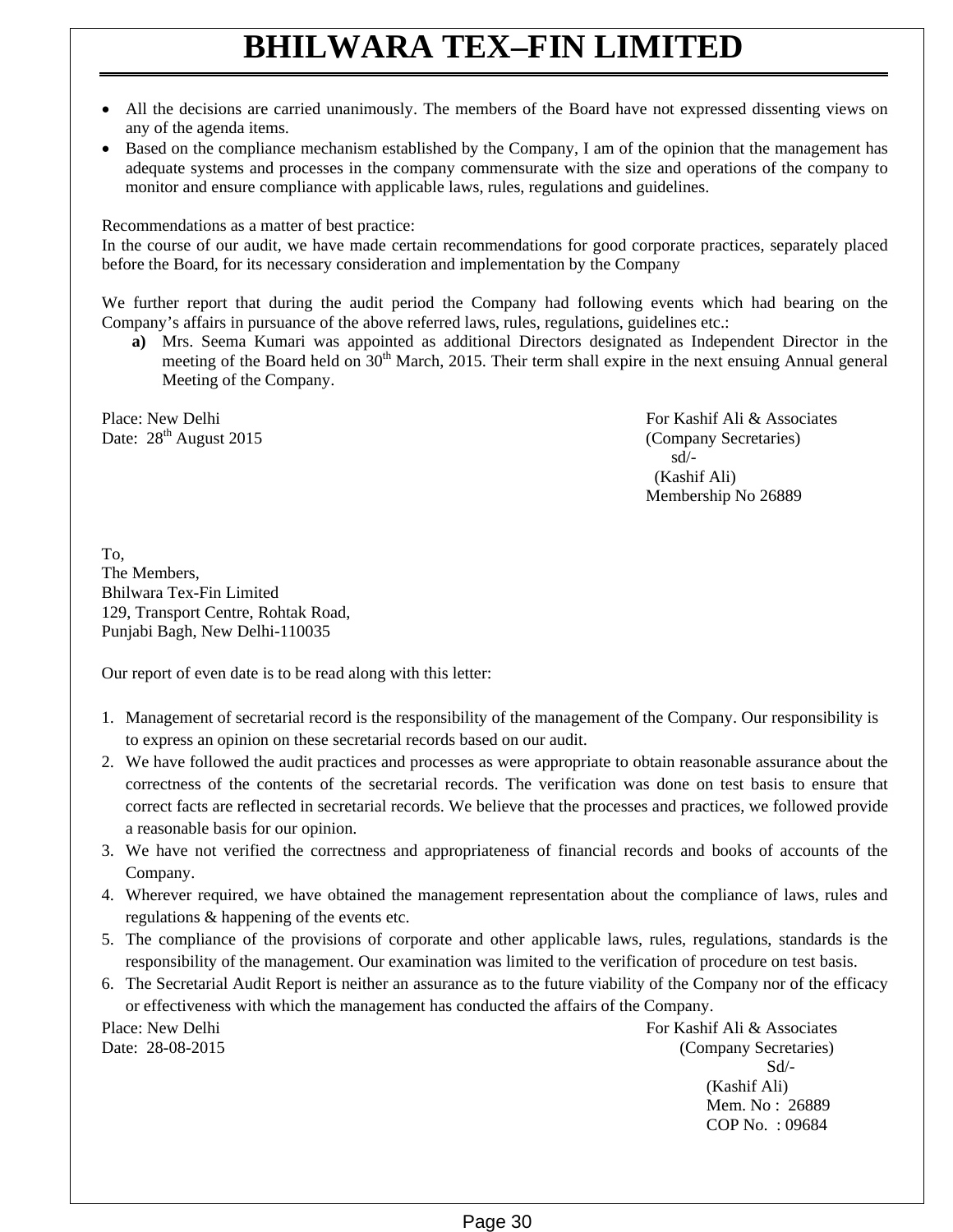#### **Annexure- 'C'**

### **Form No. MGT-9 EXTRACT OF ANNUAL RETURN**

**As on the financial year ended on 31st March, 2015**

[Pursuant to section 92(3) *of the Companies Act, 2013* and rule 12(1) of the Companies (Management and Administration) Rules, 2014]

#### **I. REGISTRATION AND OTHER DETAILS:**

| <b>CIN</b>                                   |                | L74899DL1994PLC128577               |
|----------------------------------------------|----------------|-------------------------------------|
| <b>Registration Date</b>                     |                | 16/11/1994                          |
| Name of the Company                          |                | <b>Bhilwara Tex-Fin Limited</b>     |
| Category / Sub-Category of the Company       |                | <b>Company limited Shares</b>       |
| Address of the Registered office and contact | $\ddot{\cdot}$ | 129, Transport Centre, Rohtak Road, |
| details                                      |                | Punjabi Bagh, New Delhi -110035     |
| Whether listed company                       |                | Yes                                 |
| Name, Address and Contact details of         |                | Indus Portfolio Private Limited     |
| Registrar and Transfer Agent, if any         |                | G- 65, Bali Nagar, New Delhi 110015 |
|                                              |                | Contact No: 91-11-47671200          |
|                                              |                | Fax No: 91-11-25449863              |

### **II. PRINCIPAL BUSINESS ACTIVITIES OF THE COMPANY**

All the business activities contributing10% or more of the total turnover of the Company shall be stated:

| Sl.            | Name and Description of main products / | NIC Code of the  | % to total turnover of |
|----------------|-----------------------------------------|------------------|------------------------|
| N <sub>0</sub> | <b>Services</b>                         | Product/ service | the Company            |
|                | Investment & Financing                  |                  | 99.34%                 |

#### **III. PARTICULARS OF HOLDING, SUBSIDIARY AND ASSOCIATE COMPANIES:**

| - 91<br>.וכ | NAME AND              | CIN/GLN | HOLDING/         | % Of Shares | Applicable |
|-------------|-----------------------|---------|------------------|-------------|------------|
| No.         | <b>ADDRESS OF THE</b> |         | SUBSIDIARY/      | Held        | Section    |
|             | <b>COMPANY</b>        |         | <b>ASSOCIATE</b> |             |            |
|             | N.A.                  | N.A.    | N.A.             | N.A.        | N.A.       |

#### **IV. SHARE HOLDING PATTERN (Equity Share Capital Breakup as percentage of Total Equity)**

#### *i . Category-wise Share Holding*

| Category of<br>Shareholders |                          |                | No. of Shares held at the beginning of the year |                                      | No. of Shares held at the end of the year |                          |                          |                               | % Change<br>during<br>the year |
|-----------------------------|--------------------------|----------------|-------------------------------------------------|--------------------------------------|-------------------------------------------|--------------------------|--------------------------|-------------------------------|--------------------------------|
|                             | Demat                    | Physical       | Total                                           | of<br>$\%$<br>Total<br><b>Shares</b> | Demat                                     | Physical                 | Total                    | %of<br>Total<br><b>Shares</b> |                                |
| <b>Promoter</b><br>А.       |                          |                |                                                 |                                      |                                           |                          |                          |                               |                                |
| 1) Indian                   |                          |                |                                                 |                                      |                                           |                          |                          |                               |                                |
| a) Individual/HUF           | 1467800                  | $\overline{a}$ | 1467800                                         | 41.90                                | 1467800                                   | $\overline{a}$           | 1467800                  | 41.90                         | N.A                            |
| b) Central Govt.            | ۰                        | $\overline{a}$ | $\overline{a}$                                  | $\overline{\phantom{a}}$             | $\overline{\phantom{a}}$                  | $\overline{\phantom{a}}$ | $\overline{\phantom{a}}$ | ٠                             | ٠                              |
| State $Govt.(s)$<br>C)      |                          |                |                                                 |                                      |                                           |                          |                          |                               |                                |
| <b>Bodies Corp</b><br>d)    | $\overline{\phantom{a}}$ | $\overline{a}$ | $\overline{\phantom{a}}$                        | $\sim$                               | $\tilde{\phantom{a}}$                     | $\overline{a}$           | $\overline{a}$           | $\overline{\phantom{a}}$      | $\overline{\phantom{a}}$       |
| e) Banks / FI               | ۰                        | $\overline{a}$ | $\overline{a}$                                  | ٠                                    | $\tilde{\phantom{a}}$                     | ٠                        | $\tilde{\phantom{a}}$    | ۰                             | $\overline{\phantom{a}}$       |
| f) Any Other                | ۰                        | ٠              | $\overline{a}$                                  | ٠                                    | ٠                                         | ٠                        | $\tilde{\phantom{a}}$    | ٠                             | ۰                              |
| Sub-total $(A)(1)$ :        | 1467800                  | $\overline{a}$ | 1467800                                         | 41.90                                | 1467800                                   | $\overline{a}$           | 1467800                  | 41.90                         | N.A.                           |
| 2) Foreign                  |                          | $\overline{a}$ | $\overline{a}$                                  | $\overline{a}$                       | $\overline{a}$                            | $\overline{\phantom{a}}$ | $\overline{\phantom{a}}$ | $\overline{\phantom{a}}$      | -                              |
| a) NRIs-Individuals         | ۰                        | $\overline{a}$ | ۰                                               | ۰                                    | $\overline{a}$                            | $\overline{\phantom{a}}$ | $\tilde{\phantom{a}}$    | ۰                             |                                |

 $#$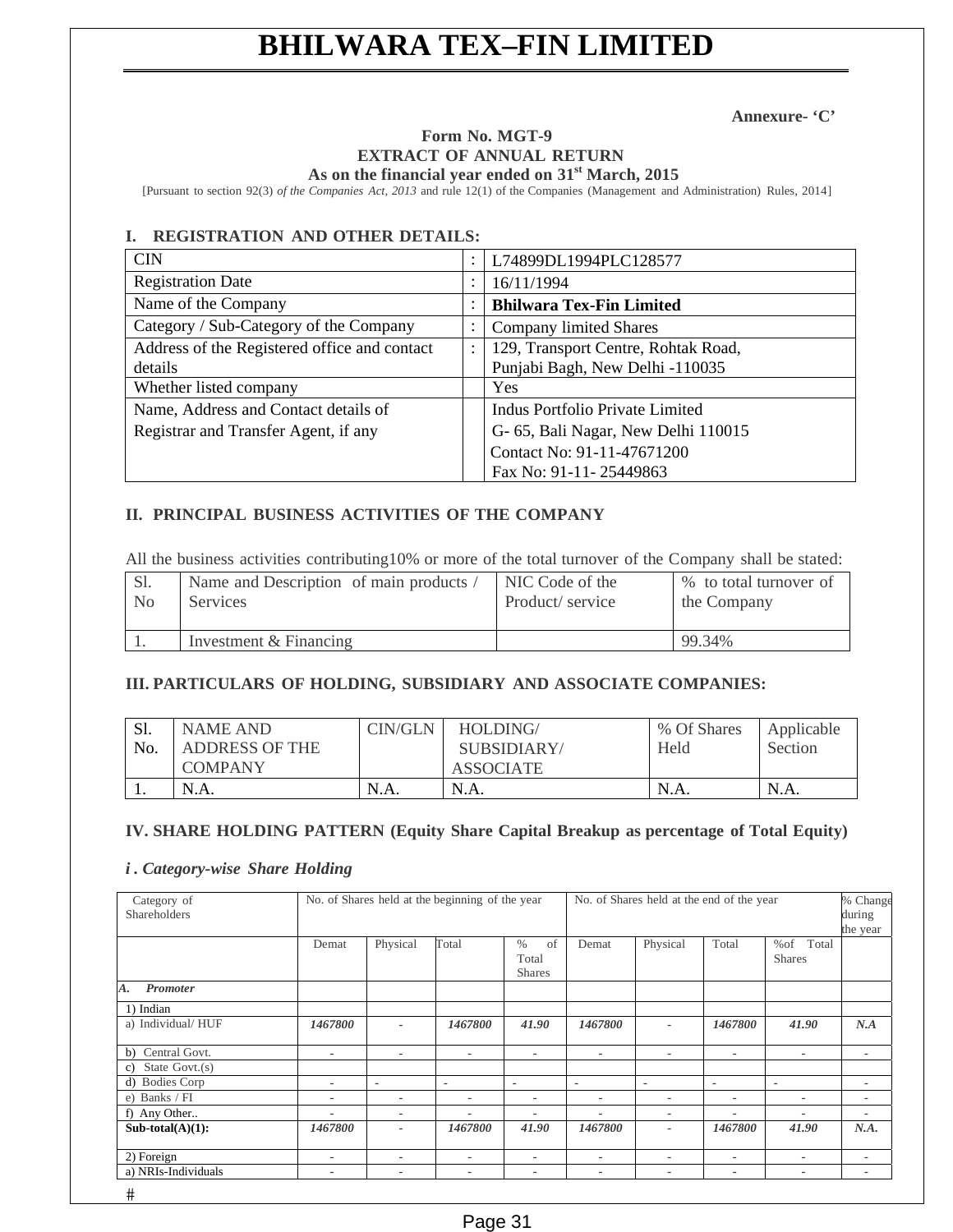| Category of<br>Shareholders                                    |                             | No. of Shares held at the beginning of the year |                          |                          | No. of Shares held at the end of the year |                          |                          |                          | % Change<br>during<br>the year |
|----------------------------------------------------------------|-----------------------------|-------------------------------------------------|--------------------------|--------------------------|-------------------------------------------|--------------------------|--------------------------|--------------------------|--------------------------------|
| b) Other-Individuals                                           | $\overline{\phantom{a}}$    | $\overline{\phantom{a}}$                        | $\overline{\phantom{a}}$ | $\overline{\phantom{a}}$ | $\overline{\phantom{a}}$                  | $\overline{\phantom{a}}$ | $\overline{\phantom{a}}$ | $\overline{\phantom{m}}$ | $\overline{\phantom{a}}$       |
| c) Bodies Corp.                                                | $\overline{\phantom{a}}$    | $\overline{a}$                                  | $\overline{a}$           | $\overline{a}$           | $\overline{\phantom{a}}$                  | ÷,                       |                          | ۰                        | $\overline{\phantom{a}}$       |
| d) Banks / FI                                                  | $\overline{\phantom{a}}$    | $\overline{\phantom{a}}$                        | $\overline{\phantom{a}}$ | $\overline{\phantom{a}}$ | $\overline{\phantom{a}}$                  | $\sim$                   | $\overline{\phantom{a}}$ | $\overline{\phantom{a}}$ | $\overline{\phantom{a}}$       |
| e) Any Other                                                   | $\overline{\phantom{a}}$    | $\overline{\phantom{a}}$                        | $\overline{\phantom{a}}$ | $\overline{a}$           | $\overline{\phantom{a}}$                  | $\sim$                   | $\overline{\phantom{a}}$ | ä,                       | $\overline{\phantom{a}}$       |
| Sub-total $(A)(2)$ :-                                          | $\overline{\phantom{a}}$    | $\overline{\phantom{a}}$                        | $\overline{a}$           | $\overline{a}$           | $\overline{\phantom{a}}$                  | $\omega$                 | $\overline{\phantom{a}}$ | $\overline{\phantom{a}}$ | $\overline{\phantom{a}}$       |
| <b>Total shareholding of Promoter</b><br>$(A) = (A)(1)+(A)(2)$ | $\overline{\phantom{a}}$    | $\overline{\phantom{a}}$                        | ÷,                       | $\overline{\phantom{a}}$ | ÷,                                        | $\overline{\phantom{a}}$ | ÷,                       | ÷,                       | N.A.                           |
| <b>B. Public Shareholding</b>                                  | 1467800                     | $\overline{\phantom{a}}$                        | 1467800                  | 41.90                    | 1467800                                   | $\overline{\phantom{a}}$ | 1467800                  | 41.90                    |                                |
| 1. Institutions                                                | $\blacksquare$              | $\Delta$                                        | $\overline{\phantom{a}}$ | $\overline{\phantom{a}}$ | $\blacksquare$                            | $\sim$                   | $\overline{\phantom{a}}$ | $\overline{\phantom{a}}$ | $\overline{\phantom{a}}$       |
| a) Mutual Funds                                                | $\overline{\phantom{a}}$    | $\overline{\phantom{a}}$                        | $\overline{\phantom{a}}$ | $\overline{a}$           | $\overline{\phantom{a}}$                  | $\sim$                   | $\overline{\phantom{a}}$ | ä,                       | $\overline{a}$                 |
| b) Banks / FI                                                  | $\overline{\phantom{a}}$    | $\overline{\phantom{a}}$                        | $\overline{a}$           | $\overline{a}$           | $\overline{\phantom{a}}$                  | $\overline{\phantom{a}}$ | $\overline{\phantom{a}}$ | $\overline{a}$           | $\overline{a}$                 |
| c) Central Govt.                                               | $\overline{\phantom{a}}$    | $\overline{\phantom{a}}$                        | $\overline{\phantom{a}}$ | $\overline{\phantom{a}}$ | $\overline{\phantom{a}}$                  | $\overline{\phantom{a}}$ | $\overline{\phantom{a}}$ | $\frac{1}{2}$            | $\overline{\phantom{a}}$       |
| d) State Govt.(s)                                              | $\overline{\phantom{a}}$    | $\tilde{\phantom{a}}$                           | $\overline{\phantom{a}}$ | $\overline{\phantom{a}}$ | $\overline{\phantom{a}}$                  | $\overline{\phantom{a}}$ | $\overline{\phantom{a}}$ | ۰                        | ٠                              |
| e) Venture Capital Funds                                       | $\mathcal{L}_{\mathcal{A}}$ | $\mathbf{r}$                                    | ÷.                       | $\blacksquare$           | $\mathcal{L}^{\pm}$                       | $\mathbf{r}$             | $\mathbf{r}$             | ÷.                       | $\overline{\phantom{a}}$       |
| f) Insurance Companies                                         | $\overline{\phantom{a}}$    | $\sim$                                          | $\overline{\phantom{a}}$ | $\overline{\phantom{a}}$ | $\overline{\phantom{a}}$                  | $\sim$                   | $\overline{\phantom{a}}$ | $\overline{\phantom{a}}$ | $\overline{\phantom{a}}$       |
| $g$ ) FIIs                                                     | $\overline{\phantom{a}}$    | $\overline{\phantom{a}}$                        | $\overline{\phantom{m}}$ | $\overline{\phantom{m}}$ | $\overline{\phantom{a}}$                  | $\overline{\phantom{a}}$ | $\overline{\phantom{a}}$ | $\overline{\phantom{m}}$ | $\overline{\phantom{a}}$       |
| h) Foreign Venture Capital                                     | $\overline{\phantom{a}}$    | ÷.                                              | $\overline{\phantom{a}}$ | $\overline{\phantom{a}}$ | $\overline{\phantom{a}}$                  | $\overline{\phantom{a}}$ | $\overline{\phantom{a}}$ | $\overline{\phantom{a}}$ | $\overline{\phantom{a}}$       |
| Funds                                                          |                             |                                                 |                          |                          |                                           |                          |                          |                          |                                |
| i) Others (specify)                                            | $\overline{\phantom{a}}$    | $\overline{\phantom{a}}$                        | $\overline{\phantom{a}}$ | $\overline{\phantom{a}}$ | $\overline{\phantom{a}}$                  | $\overline{\phantom{a}}$ | $\overline{\phantom{a}}$ | $\overline{\phantom{a}}$ | $\overline{\phantom{a}}$       |
| $Sub-total(B)(1)$                                              | $\overline{\phantom{a}}$    | $\overline{\phantom{a}}$                        | $\overline{\phantom{a}}$ | $\overline{\phantom{a}}$ | $\overline{\phantom{a}}$                  | $\overline{\phantom{a}}$ | $\overline{\phantom{a}}$ | $\overline{\phantom{a}}$ | $\overline{\phantom{a}}$       |
| 2. Non Institutions                                            | $\mathbf{r}$                | $\overline{a}$                                  | $\overline{a}$           | $\overline{a}$           | ÷,                                        | $\overline{\phantom{a}}$ | $\overline{a}$           | $\overline{a}$           | $\overline{\phantom{a}}$       |
| a) Bodies Corp.                                                | 1692                        | 280700                                          | 282392                   | 8.06                     | 5057                                      | 280700                   | 285757                   | 8.15                     |                                |
| (i) Indian                                                     |                             |                                                 |                          |                          |                                           |                          |                          |                          |                                |
| (ii) Overseas                                                  |                             |                                                 |                          |                          |                                           |                          |                          |                          |                                |
| b) Individuals                                                 |                             |                                                 |                          |                          |                                           |                          |                          |                          |                                |
| (i) Individual shareholders                                    |                             |                                                 |                          |                          |                                           |                          |                          |                          |                                |
| holding nominal share capital                                  | 33508                       | 983600                                          | 1017108                  | 29.04                    | 34443                                     | 979300                   | 1013743                  | 28.94                    |                                |
| upto Rs. 1 lakh                                                |                             |                                                 |                          |                          |                                           |                          |                          |                          |                                |
| (ii) Individual shareholders                                   |                             |                                                 |                          |                          |                                           |                          |                          |                          |                                |
| holding nominal share capital in                               | $\overline{\phantom{a}}$    | 735000                                          | 735000                   | 20.98                    | $\overline{\phantom{a}}$                  | 735000                   | 735000                   | 20.98                    |                                |
| excess of Rs 1 lakh                                            |                             |                                                 |                          |                          |                                           |                          |                          |                          |                                |
| c) Others(Specify)                                             |                             |                                                 |                          |                          |                                           |                          |                          |                          |                                |
| i) Non-Resident Indian                                         |                             | 400                                             | 400                      | 0.01                     |                                           | 400                      | 400                      | 0.01                     |                                |
| ii) Clearing Member                                            |                             | ÷,                                              | $\overline{a}$           |                          |                                           | $\overline{\phantom{a}}$ | $\overline{\phantom{a}}$ | ä,                       |                                |
| iii) Clearing House                                            |                             |                                                 |                          |                          |                                           |                          | $\overline{\phantom{a}}$ |                          |                                |
| $Sub-total(B)(2)$                                              | 35200                       | 1999700                                         | 2034900                  | 58.10                    | 39500                                     | 1995400                  | 20349<br>00              | 58.08                    |                                |
| <b>Total Public Shareholding</b><br>$(B)=(B)(1)+(B)(2)$        | 35200                       | 1999700                                         | 2034900                  | 58.10                    | 39500                                     | 1995400                  | 20349<br>00              | 58.08                    | $\overline{a}$                 |
| C. Shares held by Custodian for<br><b>GDRs &amp;ADRs</b>       | $\overline{\phantom{a}}$    | $\overline{\phantom{a}}$                        | $\overline{\phantom{a}}$ | $\overline{\phantom{a}}$ | $\overline{\phantom{a}}$                  | $\overline{\phantom{a}}$ | $\overline{\phantom{a}}$ | ä,                       | ÷,                             |
| Grand Total (A+B+C)                                            | 1503000                     | 1999700                                         | 3502700                  | 100                      | 1507300                                   | 1995400                  | 350270<br>0              | 100                      | N.A.                           |
|                                                                |                             |                                                 |                          |                          |                                           |                          |                          |                          |                                |

### (ii)*Shareholding of Promoters*

| Sr.<br>No. | <b>Shareholder's Name</b>                    |                         | Shareholding at the beginning of the year        |                                                             | Shareholding at the end of the year |                                                  |                                                             |                                                |
|------------|----------------------------------------------|-------------------------|--------------------------------------------------|-------------------------------------------------------------|-------------------------------------|--------------------------------------------------|-------------------------------------------------------------|------------------------------------------------|
|            |                                              | No. of<br><b>Shares</b> | % of total<br><b>Shares</b> of<br>the<br>company | %of Shares<br>$P$ ledged /<br>encumbered to<br>total shares | No. of<br><b>Shares</b>             | % of total<br><b>Shares of</b><br>the<br>company | %of Shares<br>$P$ ledged /<br>encumbered<br>to total shares | % change in<br>shareholding<br>during the year |
|            | Sainik Mining and<br>Allied Services Limited | 1467800                 | 41.90                                            | N.A.                                                        | 1467800                             | 41.90                                            | N.A                                                         | 0.00                                           |
|            | Total                                        | 1467800                 | 41.90                                            | N.A.                                                        | 1467800                             | 41.90                                            | N.A                                                         | 0.00                                           |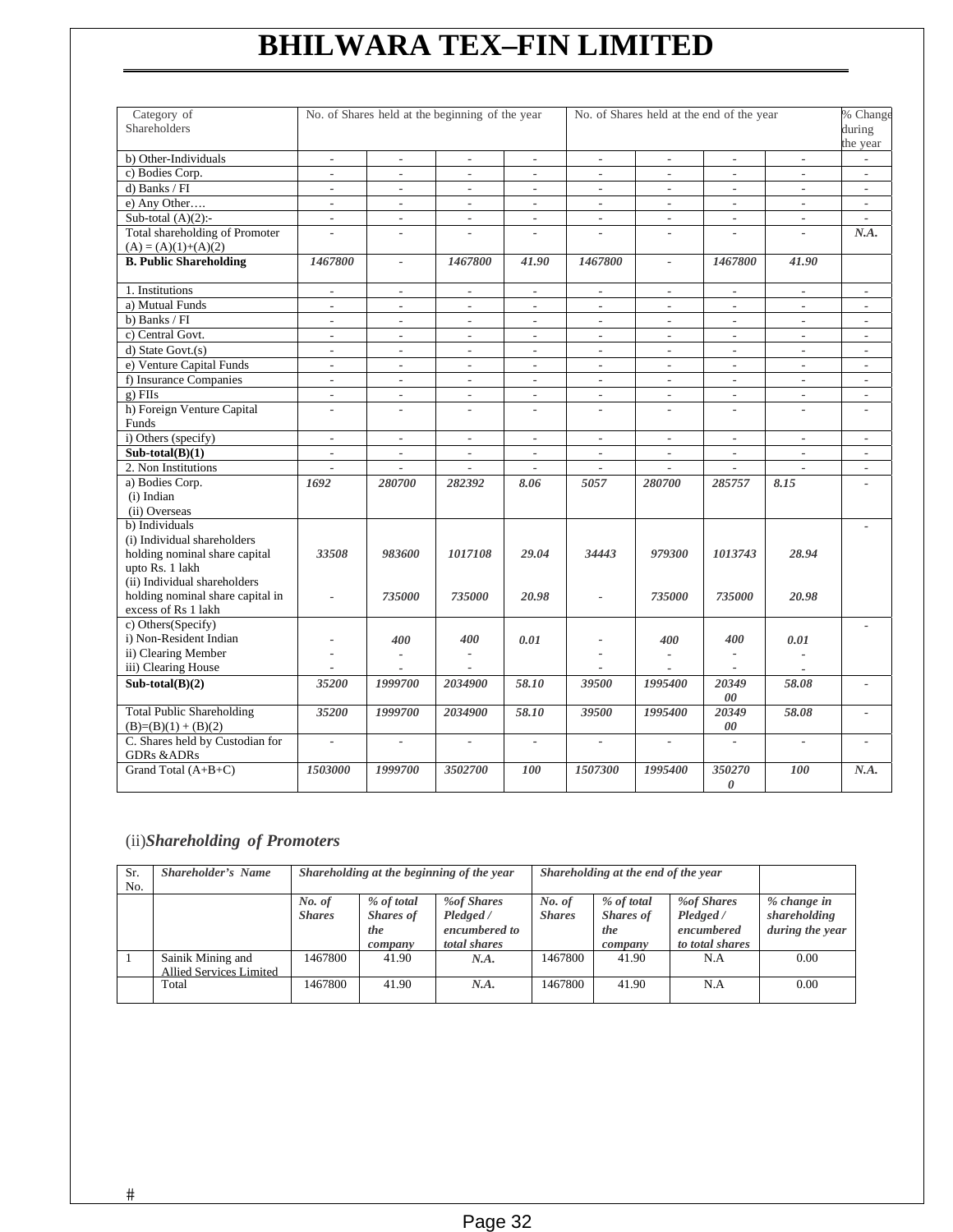(iii) *Change in Promoters' Shareholding (please specify, if there is no change)* 

| Sl.<br>No. |                                                                                                                                                                                     | Shareholding at the beginning<br>of the year |                                    | <b>Cumulative Shareholding during</b><br>the year |                                    |
|------------|-------------------------------------------------------------------------------------------------------------------------------------------------------------------------------------|----------------------------------------------|------------------------------------|---------------------------------------------------|------------------------------------|
|            |                                                                                                                                                                                     | No. of<br>shares                             | % of total share<br>of the Company | No. of<br>shares                                  | % of total share<br>of the Company |
|            | At the beginning of the year                                                                                                                                                        | 1467800                                      | 41.90                              |                                                   |                                    |
|            | Date wise Increase / Decrease in Promoters Shareholding<br>during the year specifying the reasons for increase /<br>decrease (e.g. allotment / transfer / bonus/ sweat equity etc): |                                              | $\theta$                           |                                                   |                                    |
|            | At the End of the year                                                                                                                                                              | 1467800                                      | 41.90                              |                                                   |                                    |

#### *(iv) Shareholding Pattern of top ten Shareholders (other than Directors, Promoters and Holders of GDRs and ADRs):*

| Sl.<br>No. |                                                                                                                                                                           | Shareholding at the beginning of |                     | <b>Cumulative Shareholding</b><br>during the year |                  |
|------------|---------------------------------------------------------------------------------------------------------------------------------------------------------------------------|----------------------------------|---------------------|---------------------------------------------------|------------------|
|            |                                                                                                                                                                           | the year                         |                     |                                                   |                  |
|            | <b>For each of Ten Shareholders</b>                                                                                                                                       | No. of                           | % of total share of | No. of                                            | % of total share |
|            |                                                                                                                                                                           | shares                           | the Company         | shares                                            | of the Company   |
|            | At the beginning of the year                                                                                                                                              | N.A.                             | N.A.                | N.A.                                              | N.A.             |
|            | Date wise Increase / Decrease in Shareholding during the<br>year specifying the reasons for increase / decrease (e.g.<br>allotment / transfer / bonus/ sweat equity etc): | N.A.                             | N.A.                | N.A.                                              | N.A.             |
|            | At the End of the year (or on the date of separation, if<br>separated during the year)                                                                                    | N.A.                             | N.A.                | N.A.                                              | N.A.             |

### *(v) Shareholding of Directors and Key Managerial Personnel:*

| Sl.              | <b>Name</b><br><b>Shareholding</b> |                                                                                                            | <b>Date</b>                               | Increase/ | Reason                             | <b>Reason Cumulative</b> |                                           |
|------------------|------------------------------------|------------------------------------------------------------------------------------------------------------|-------------------------------------------|-----------|------------------------------------|--------------------------|-------------------------------------------|
| N <sub>o</sub>   |                                    |                                                                                                            |                                           |           | <b>Decrease</b><br>in shareholding |                          | <b>Shareholding</b><br>during the year    |
|                  |                                    |                                                                                                            |                                           |           |                                    |                          | $(01-04-14$ to 31-03-15)                  |
|                  |                                    | No. of<br><b>Shares</b> at<br>the<br>beginning<br>$(01-04-14)$ /<br>end of the<br>year<br>$(31 - 03 - 15)$ | % of total<br>shares of<br>the<br>Company |           |                                    | No. of<br><b>Shares</b>  | % of total<br>shares of<br>the<br>Company |
| $\boldsymbol{A}$ | Director:                          |                                                                                                            |                                           |           |                                    |                          |                                           |
| $I_{\cdot}$      | Sh. Satish Kumar<br>Sharma         | N.A                                                                                                        | N.A                                       | N.A       | N.A                                | N.A                      | N.A                                       |
| 2.               | Sh. Sanjay Hasija                  | N.A                                                                                                        | N.A                                       | N.A       | N.A                                | N.A                      | N.A                                       |
| $\mathfrak{Z}$   | Sh. Samai Singh                    | N.A                                                                                                        | N.A                                       | N.A       | N.A                                | N.A                      | N.A                                       |
| $\overline{4}$   | Smt. Seema<br>Kumari               | N.A                                                                                                        | N.A                                       | N.A       | N.A                                | N.A                      | N.A                                       |
| 5                | Vadake Chundayil<br>Sreenivasan*   | N.A                                                                                                        | N.A                                       | N.A       | N.A                                | N.A                      | N.A                                       |
| 6.               | Himmat Singh<br>Bedla CEO          | N.A                                                                                                        | N.A                                       | N.A       | N.A                                | N.A                      | N.A                                       |
| 7.               | Sukomal Bhunya<br><b>CFO</b>       | N.A                                                                                                        | N.A                                       | N.A       | N.A                                | N.A                      | N.A                                       |

*\* Vadake Chundayil Sreenivasan has resigned w.e.f. 30-03-2015* 

#### **V. INDEBTEDNESS**

#### **Indebtedness of the Company including interest outstanding/accrued but not due for payment**

|                                  | Secured Loans | Unsecured  | Deposits   | Total        |
|----------------------------------|---------------|------------|------------|--------------|
|                                  | excluding     | Loans      |            | Indebtedness |
|                                  | deposits      |            |            |              |
| Indebtedness at the beginning of |               |            |            |              |
| the financial year               |               |            |            |              |
| i) Principal Amount              | <b>NIL</b>    | NIL.       | <b>NIL</b> | <b>NIL</b>   |
| ii) Interest due but not paid    | <b>NIL</b>    | <b>NIL</b> | NIL        | <b>NIL</b>   |

 $\#$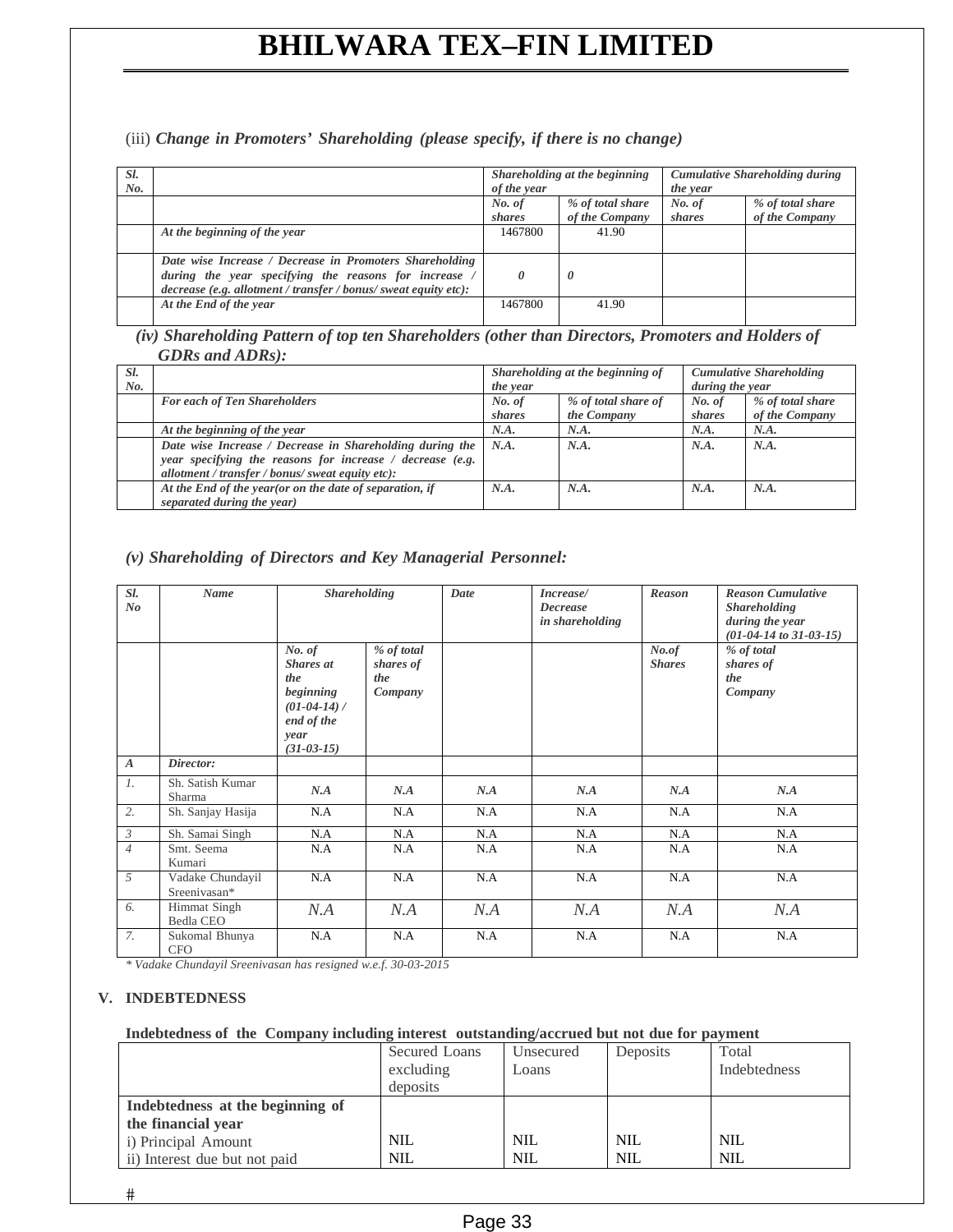|                                   | Secured Loans | Unsecured  | Deposits   | Total               |
|-----------------------------------|---------------|------------|------------|---------------------|
|                                   | excluding     | Loans      |            | <b>Indebtedness</b> |
|                                   | deposits      |            |            |                     |
| iii) Interest accrued but not due | <b>NIL</b>    | <b>NIL</b> | <b>NIL</b> | <b>NIL</b>          |
| Total $(i+iii+iii)$               | <b>NIL</b>    | <b>NIL</b> | <b>NIL</b> | <b>NIL</b>          |
| Change in Indebtedness during the |               |            |            |                     |
| financial year                    |               |            |            |                     |
| <b>Addition</b>                   | <b>NIL</b>    | <b>NIL</b> | <b>NIL</b> | <b>NIL</b>          |
| <b>Reduction</b>                  | <b>NIL</b>    | <b>NIL</b> | <b>NIL</b> | <b>NIL</b>          |
| <b>Net Change</b>                 | <b>NIL</b>    | <b>NIL</b> | <b>NIL</b> | <b>NIL</b>          |
| Indebtedness at the end of the    |               |            |            |                     |
| financial year                    |               |            |            |                     |
| i) Principal Amount               | <b>NIL</b>    | NIL.       | <b>NIL</b> | <b>NIL</b>          |
| ii) Interest due but not paid     | <b>NIL</b>    | <b>NIL</b> | <b>NIL</b> | <b>NIL</b>          |
| iii) Interest accrued but not due | <b>NIL</b>    | <b>NIL</b> | <b>NIL</b> | <b>NIL</b>          |
| Total $(i+iii+iii)$               | <b>NIL</b>    | <b>NIL</b> | <b>NIL</b> | <b>NIL</b>          |

### **VI. REMUNERATION OF DIRECTORS AND KEY MANAGERIAL PERSONNEL**

### *A. Remuneration to Managing Director, Whole-time Directors and/or Manager:*

| S1.              | Particular of Remuneration                                                                                                                                                                                                                                   | Name of MD / WTD / Manager |            | <b>Total Amount</b> |
|------------------|--------------------------------------------------------------------------------------------------------------------------------------------------------------------------------------------------------------------------------------------------------------|----------------------------|------------|---------------------|
| No.              |                                                                                                                                                                                                                                                              |                            |            |                     |
| 1.               | Gross salary<br>(a) Salary as per provisions contained<br>in section $17(1)$ of the Income-tax<br>Act, 1961<br>(b) Value of perquisites $u/s$ 17(2)<br>Income-tax Act, 1961<br>(c) Profits in lieu of salary under<br>section 17(3) Income- tax Act,<br>1961 | <b>NIL</b>                 | <b>NIL</b> | <b>NIL</b>          |
| 2.               | <b>Stock Option</b>                                                                                                                                                                                                                                          | <b>NIL</b>                 | <b>NIL</b> | <b>NIL</b>          |
| 3.               | <b>Sweat Equity</b>                                                                                                                                                                                                                                          | <b>NIL</b>                 | <b>NIL</b> | <b>NIL</b>          |
| $\overline{4}$ . | Commission<br>- as % of profit<br>- others, specify                                                                                                                                                                                                          | <b>NIL</b>                 | <b>NIL</b> | <b>NIL</b>          |
| 5.               | Others, please specify                                                                                                                                                                                                                                       | <b>NIL</b>                 | <b>NIL</b> | <b>NIL</b>          |
|                  | Total (A)                                                                                                                                                                                                                                                    | <b>NIL</b>                 | <b>NIL</b> | <b>NIL</b>          |
|                  | Ceiling as per the Act                                                                                                                                                                                                                                       | <b>NIL</b>                 | <b>NIL</b> | <b>NIL</b>          |

### B. *Remuneration to other directors:*

| Sl.<br>No. | Particulars of Remuneration                  | Name of Directors |            | Total<br>Amount |
|------------|----------------------------------------------|-------------------|------------|-----------------|
|            |                                              |                   |            |                 |
|            | 1. Independent Directors                     |                   |            |                 |
|            | · Fee for attending board committee meetings | <b>NIL</b>        | <b>NIL</b> | <b>NIL</b>      |
|            | $\cdot$ Commission                           | <b>NIL</b>        | <b>NIL</b> | <b>NIL</b>      |
|            | Others, please specify                       | <b>NIL</b>        | <b>NIL</b> | <b>NIL</b>      |
|            | Total $(1)$                                  | <b>NIL</b>        | <b>NIL</b> | <b>NIL</b>      |
|            | 2. Other Non-Executive Directors             |                   |            |                 |
|            | · Fee for attending board committee meetings | <b>NIL</b>        | <b>NIL</b> | <b>NIL</b>      |
|            | $\cdot$ Commission                           | <b>NIL</b>        | NIL.       | <b>NIL</b>      |
|            | Others, please specify                       | <b>NIL</b>        | <b>NIL</b> | <b>NIL</b>      |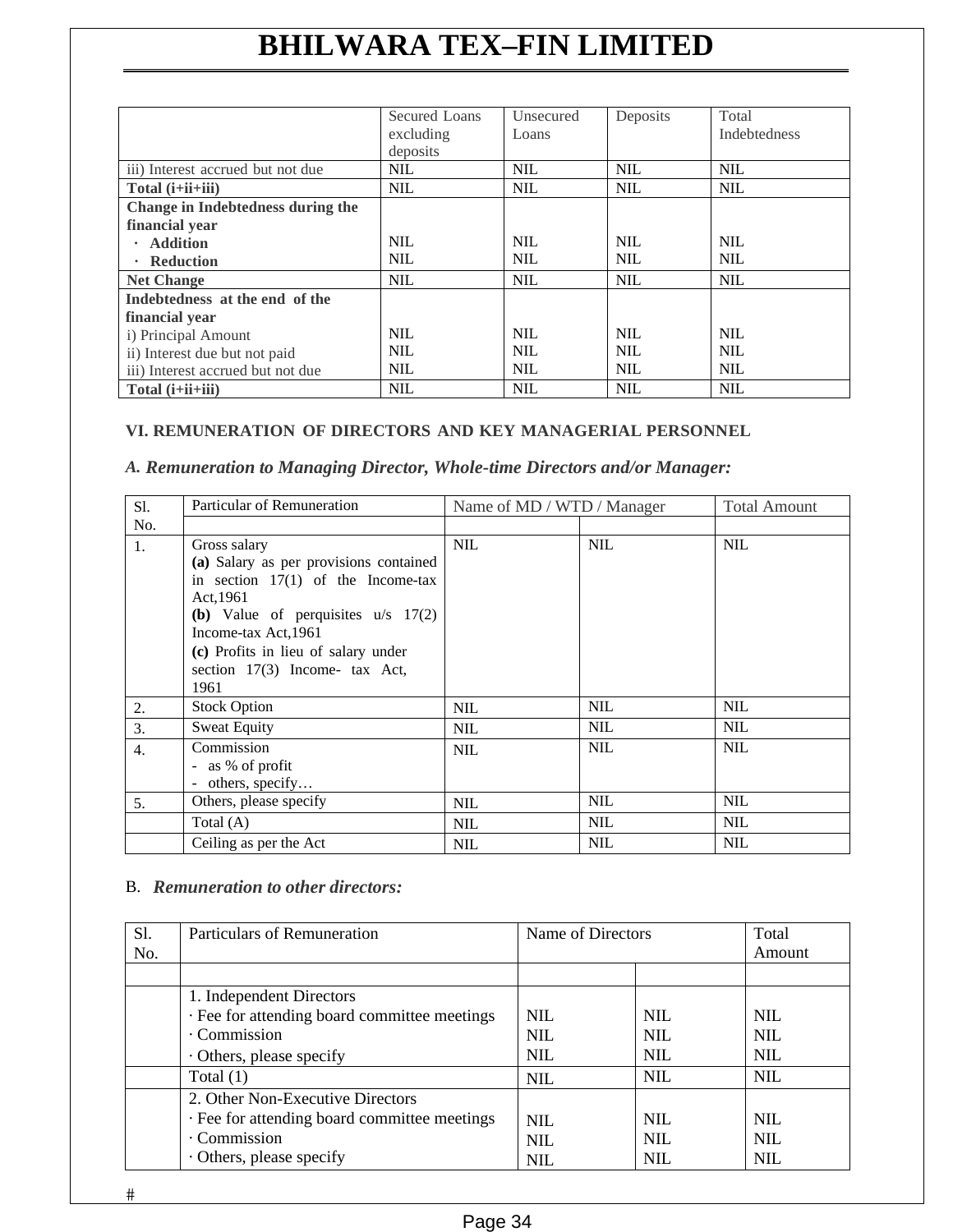| Total $(2)$                          | NIL        | <b>NIL</b> | NIL |
|--------------------------------------|------------|------------|-----|
| Total $(B)=(1+2)$                    | NIL        | <b>NIL</b> | NIL |
| <b>Total Managerial Remuneration</b> | <b>NIL</b> | NIL        | NIL |
| Overall Ceiling as per the Act       | NIL        | <b>NIL</b> | NIL |

### C. *Remuneration to Key Managerial Personnel Other Than MD/Manager/WTD*

| S1.              | Particular of Remuneration                                          | Name of Key Managerial Personnel |           |            |       |
|------------------|---------------------------------------------------------------------|----------------------------------|-----------|------------|-------|
| No.              |                                                                     | <b>CEO</b>                       | Company   | <b>CFO</b> | Total |
|                  |                                                                     |                                  | Secretary |            |       |
| $\mathbf{1}$     | Gross salary                                                        | N.A.                             | N.A.      | N.A.       | N.A.  |
|                  | (a) Salary as per provisions contained in section $17(1)$ of the    |                                  |           |            |       |
|                  | Income-tax Act, 1961                                                |                                  |           |            |       |
|                  | (b) Value of perquisites $u/s$ 17(2) Income-tax Act, 1961           |                                  |           |            |       |
|                  | (c) Profits in lieu of salary under section $17(3)$ Income-tax Act, |                                  |           |            |       |
|                  | 1961                                                                |                                  |           |            |       |
| 2.               | <b>Stock Option</b>                                                 | N.A.                             | N.A.      | N.A.       | N.A.  |
| 3.               | <b>Sweat Equity</b>                                                 | N.A.                             | N.A.      | N.A.       | N.A.  |
| $\overline{4}$ . | Commission                                                          | N.A.                             | N.A.      | N.A.       | N.A.  |
|                  | as % of profit<br>$\overline{\phantom{a}}$                          |                                  |           |            |       |
|                  | others, specify<br>$\blacksquare$                                   |                                  |           |            |       |
| 5.               | Others, please specify                                              | N.A.                             | N.A.      | N.A.       | N.A.  |
|                  | Total $(A)$                                                         | N.A.                             | N.A.      | N.A.       | N.A.  |
|                  | Ceiling as per the Act                                              | N.A.                             | N.A.      | N.A.       | N.A.  |

### **VII. Penalty / Punishment/ Compounding of offences:**

| Type                         | Section of<br>the<br>Companies<br>Act | <b>Brief</b><br>description | Details of<br>Penalty/<br>Punishment<br>/Compounding | Authority<br>[RD]<br>/NCLT/<br>Court] | Appeal<br>made, If<br>any(give)<br>details) |
|------------------------------|---------------------------------------|-----------------------------|------------------------------------------------------|---------------------------------------|---------------------------------------------|
|                              |                                       |                             | fees imposed                                         |                                       |                                             |
| A. Company                   |                                       |                             |                                                      |                                       |                                             |
| Penalty                      | $\overline{\phantom{a}}$              | $\overline{\phantom{0}}$    |                                                      |                                       |                                             |
| Punishment                   | $\overline{a}$                        | $\overline{\phantom{a}}$    |                                                      |                                       |                                             |
| Compounding                  | $\overline{\phantom{0}}$              | $\overline{\phantom{a}}$    |                                                      |                                       |                                             |
| <b>B.</b> Directors          |                                       |                             |                                                      |                                       |                                             |
| Penalty                      | $\overline{\phantom{a}}$              | $\overline{\phantom{a}}$    |                                                      | $\overline{\phantom{0}}$              |                                             |
| Punishment                   | $\overline{\phantom{a}}$              | $\overline{\phantom{a}}$    |                                                      | $\overline{\phantom{a}}$              |                                             |
| Compounding                  | $\overline{\phantom{a}}$              | $\overline{\phantom{a}}$    |                                                      |                                       |                                             |
| C. Other Officers in default |                                       |                             |                                                      |                                       |                                             |
| Penalty                      | $\overline{a}$                        | $\overline{\phantom{a}}$    |                                                      | $\overline{\phantom{a}}$              |                                             |
| Punishment                   | $\overline{\phantom{0}}$              | $\overline{\phantom{a}}$    |                                                      | $\overline{\phantom{a}}$              |                                             |
| Compounding                  |                                       |                             |                                                      |                                       |                                             |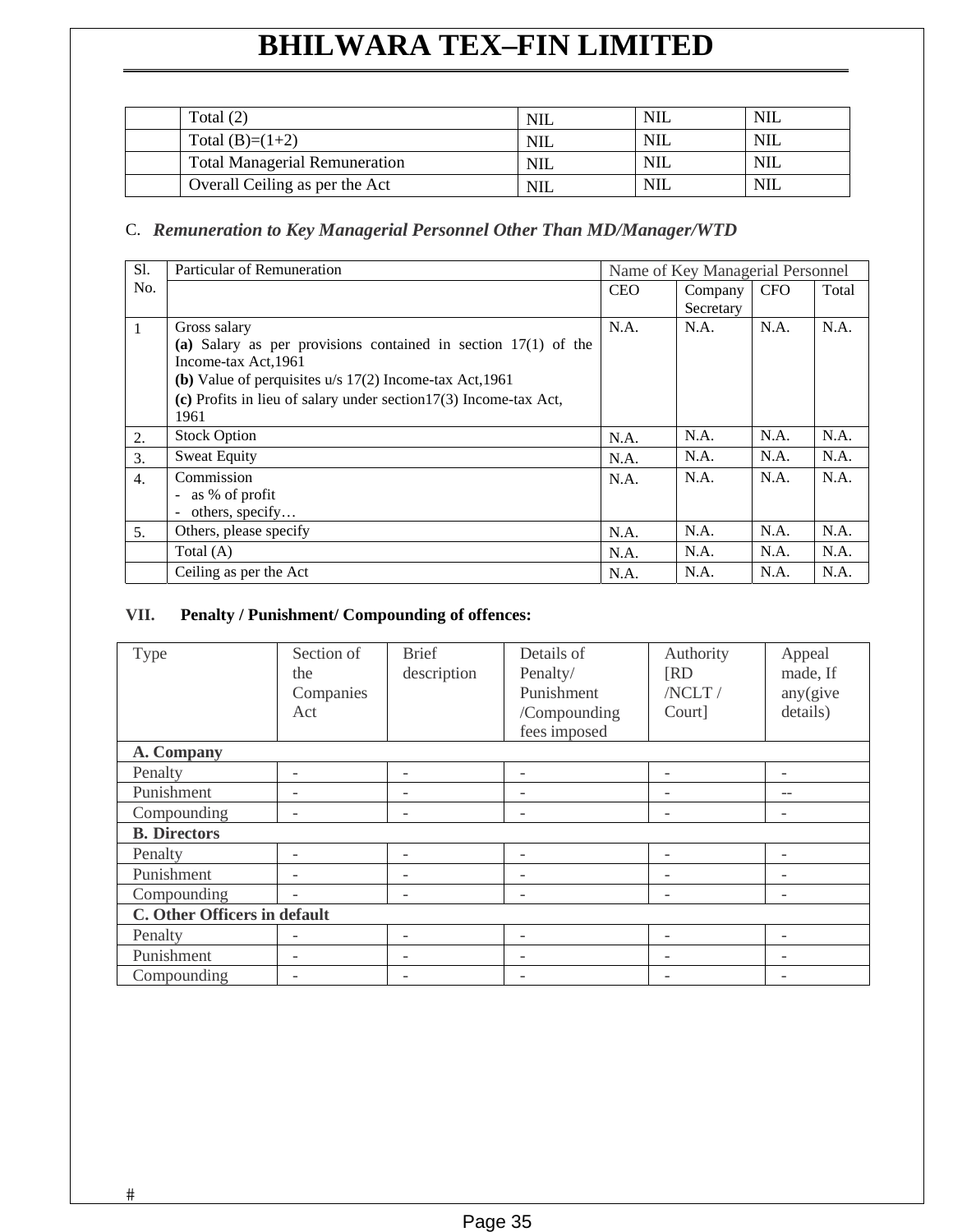## *Independent Auditors' Report*

## To the Members of **Bhilwara Tex-Fin Limited,**

## **Report on the Financial Statements**

We have audited the accompanying financial statements of **Bhilwara Tex-Fin Limited**, which comprise the Balance Sheet as at March 31, 2015, the statement of Profit and Loss and Cash Flow Statement for the year then ended, and a summary of significant accounting policies and other explanatory information.

## **MANAGEMENT'S RESPONSIBILITY FOR THE FINANCIAL STATEMENTS**

The Company's Board of Directors is responsible for the matters stated in Section 134(5) of the Companies Act, 2013 ("the Act") with respect to the preparation of these financial statements that give a true and fair view of the financial position, financial performance and cash flows of the Company in accordance with the accounting principles generally accepted in India, including the Accounting Standards specified under Section 133 of the Act, read with Rule 7 of the Companies (Accounts) Rules, 2014. This responsibility also includes maintenance of adequate accounting records in accordance with the provisions of the Act for safeguarding of the assets of the Company and for preventing and detecting frauds and other irregularities; selection and application of appropriate accounting policies; making judgments and estimates that are reasonable and prudent; and design, implementation and maintenance of adequate internal financial controls, that were operating effectively for ensuring the accuracy and completeness of the accounting records, relevant to the preparation and presentation of the financial statements that give a true and fair view and are free from material misstatement, whether due to fraud or error.

### **AUDITORS' RESPONSIBILITY**

Our responsibility is to express an opinion on these financial statements based on our audit.

We have taken into account the provisions of the Act, the accounting and auditing standards and matters which are required to be included in the audit report under the provisions of the Act and the Rules made there under.

We conducted our audit in accordance with the Standards on Auditing specified under Section 143(10) of the Act. Those Standards require that we comply with ethical requirements and plan and perform the audit to obtain reasonable assurance about whether the financial statements are free from material misstatement.

An audit involves performing procedures to obtain audit evidence about the amounts and the disclosures in the financial statements. The procedures selected depend on the auditor's judgment, including the assessment of the risks of material misstatement of the financial statements, whether due to fraud or error. In making those risk assessments; the auditor considers internal financial control relevant to the Company's preparation of the financial statements that give a true and fair view in order to design audit procedures that are appropriate in the circumstances. An audit also includes evaluating the appropriateness of the accounting policies used and the reasonableness of the accounting estimates made by the Company's Directors, as well as evaluating the overall presentation of the financial statements.

We believe that the audit evidence we have obtained is sufficient and appropriate to provide a basis for our audit opinion on the standalone financial statements.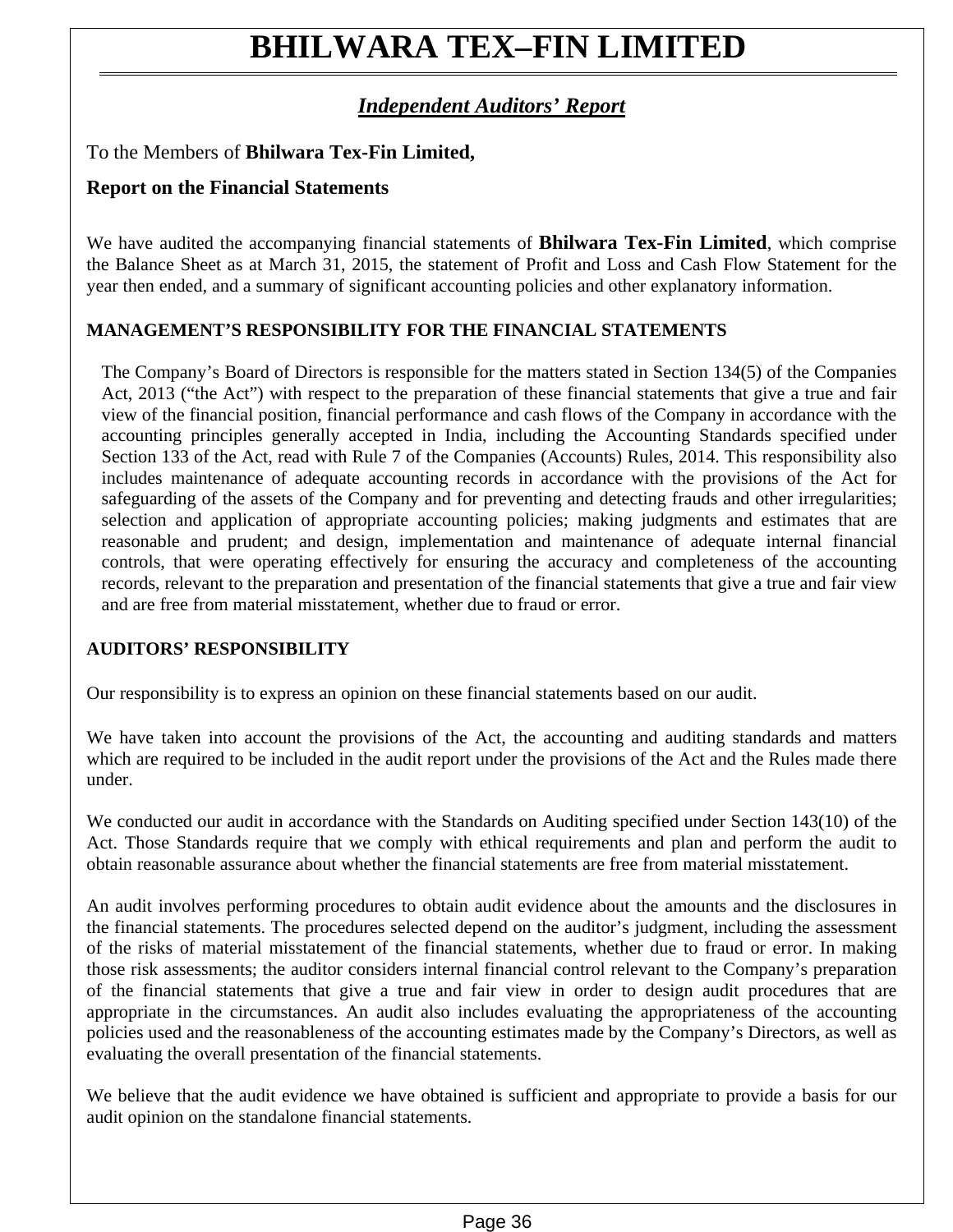## **OPINION**

In our opinion and to the best of our information and according to the explanations given to us, the aforesaid financial statements give the information required by the Act in the manner so required and give a true and fair view in conformity with the accounting principles generally accepted in India, of the state of affairs of the Company as at 31st March, 2015, and its profit/loss and its cash flows for the year ended on that date.

### **Report on Other Legal and Regulatory Requirements**

As required by the Companies (Auditor's Report) Order, 2015 (the Order) issued by the Central Government of India in terms of Sub-section (11) of section 143 of the Companies Act, 2013, we give in the Annexure a statement on the matters specified in paragraphs 3 and 4 of the Order, to the extent applicable.

As required by Section 143 (3) of the Act, we report that:

- (a) We have sought and obtained all the information and explanations which to the best of our knowledge and belief were necessary for the purposes of our audit.
- (b) In our opinion, proper books of account as required by law have been kept by the Company so far as it appears from our examination of those books.
- (c) The Balance Sheet, the Statement of Profit and Loss, and the Cash Flow Statement dealt with by this Report are in agreement with the books of account.
- (d) In our opinion, the aforesaid financial statements comply with the Accounting Standards specified under Section 133 of the Act, read with Rule 7 of the Companies (Accounts) Rules, 2014.
- (e) On the basis of the written representations received from the directors as on 31st March, 2015 taken on record by the Board of Directors, none of the directors is disqualified as on 31st March, 2015 from being appointed as a director in terms of Section 164 (2) of the Act, 2013 .
- (f) With respect to the other matters to be included in the Auditor's Report in accordance with Rule 11 of the Companies (Audit and Auditors) Rules, 2014, in our opinion and to the best of our information and according to the explanations given to us:
	- (i) There is no pending litigation which would have its impact on financial statement of the company.
	- (ii) The Company has made provision, where ever required as required under the applicable law or accounting standards, for material foreseeable losses, if any, on the long term contract and company has not entered in any derivative contracts under audit.
	- (iii) There are no amounts required to be transfer to the Investor Education and Protection Fund by the company.

For **Nagar Goel & Chawla**  *Chartered Accountants*  **Firm Regn No.:- 009933N** 

 $Sd$ <sup>-</sup> **Dharmender Singhal (Partner) Place: New Delhi M. No.: 515984 Date: May 23, 2015**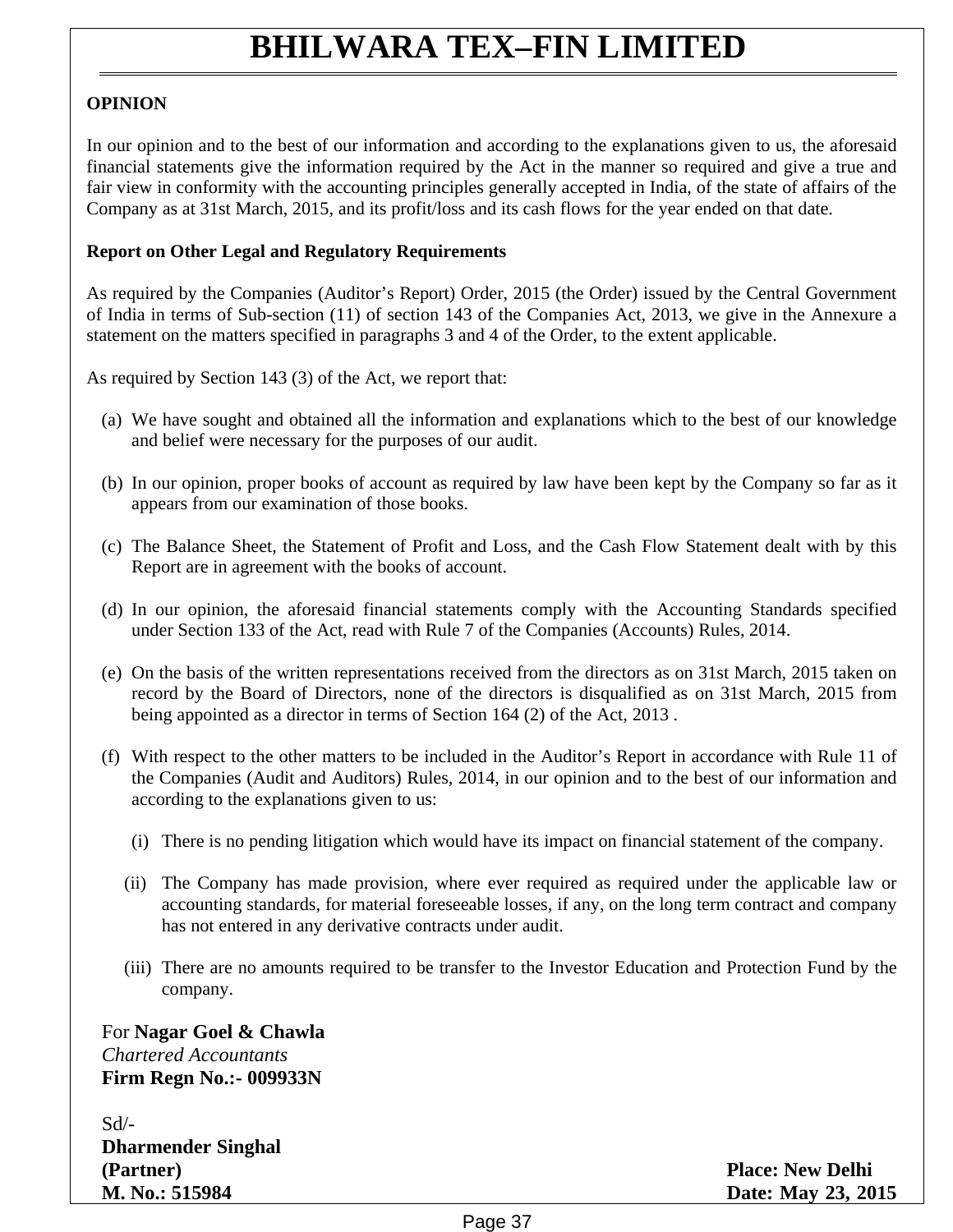## **Bhilwara Tex-Fin Limited, Annexure to the Auditors' Report**

The Annexure referred to in our report to the members of **Bhilwara Tex-Fin Limited,** for the year Ended 31<sup>st</sup> March, 2015. We report that:

| S.No. | <b>Particulars</b>                                                                                                                                                                                                                                                                                                                                                                                                                                                                                                                                             | <b>Auditors Remark</b>                                                 |
|-------|----------------------------------------------------------------------------------------------------------------------------------------------------------------------------------------------------------------------------------------------------------------------------------------------------------------------------------------------------------------------------------------------------------------------------------------------------------------------------------------------------------------------------------------------------------------|------------------------------------------------------------------------|
| (i)   | (a) whether the company is maintaining proper records showing<br>full particulars, including quantitative details and situation of fixed<br>assets;                                                                                                                                                                                                                                                                                                                                                                                                            | <b>NA</b>                                                              |
|       | (b) whether these fixed assets have been physically verified by the<br>management at reasonable intervals; whether any material<br>discrepancies were noticed on such verification and if so, whether<br>the same have been properly dealt with in the books of account;                                                                                                                                                                                                                                                                                       | <b>NA</b>                                                              |
| (ii)  | (a) whether physical verification of inventory has been conducted<br>at reasonable intervals by the management;                                                                                                                                                                                                                                                                                                                                                                                                                                                | <b>NA</b>                                                              |
|       | (b) are the procedures of physical verification of inventory<br>followed by the management reasonable and adequate in relation<br>to the size of the company and the nature of its business. If not, the<br>inadequacies in such procedures should be reported;                                                                                                                                                                                                                                                                                                | <b>NA</b>                                                              |
|       | (c) whether the company is maintaining proper records of<br>inventory and whether any material discrepancies were noticed on<br>physical verification and if so, whether the same have been<br>properly dealt with in the books of account;                                                                                                                                                                                                                                                                                                                    | <b>NA</b>                                                              |
| (iii) | Whether the company has granted any loans, secured or unsecured<br>to companies, firms or other parties covered in the register<br>maintained under section 189 of the Companies Act. If so,                                                                                                                                                                                                                                                                                                                                                                   | Yes                                                                    |
|       | (a) whether receipt of the principal amount and interest are also<br>regular; and                                                                                                                                                                                                                                                                                                                                                                                                                                                                              | Yes                                                                    |
|       | (b) if overdue amount is more than rupees one lakh, whether<br>reasonable steps have been taken by the company for recovery of<br>the principal and interest;                                                                                                                                                                                                                                                                                                                                                                                                  | Yes                                                                    |
| (iv)  | is there an adequate internal control system commensurate with the<br>size of the company and the nature of its business. Whether there is<br>a continuing failure to correct major weaknesses in internal control<br>system.                                                                                                                                                                                                                                                                                                                                  | Yes,<br>There<br>are<br>no<br>weaknesses<br>in<br>internal<br>control. |
| (v)   | in case the company has accepted deposits, whether the directives<br>issued by the Reserve Bank of India and the provisions of sections<br>73 to 76 or any other relevant provisions of the Companies Act and<br>the rules framed there under, where applicable, have been<br>complied with? If not, the nature of contraventions should be<br>stated; If an order has been passed by Company Law Board or<br>National Company Law Tribunal or Reserve Bank of India or any<br>court or any other tribunal, whether the same has been complied<br>with or not? | <b>NA</b>                                                              |
| (vi)  | where maintenance of cost records has been specified by the<br>Central Government under sub-section (1) of section 148 of the<br>Companies Act, whether such accounts and records have been<br>made and maintained;                                                                                                                                                                                                                                                                                                                                            | <b>NA</b>                                                              |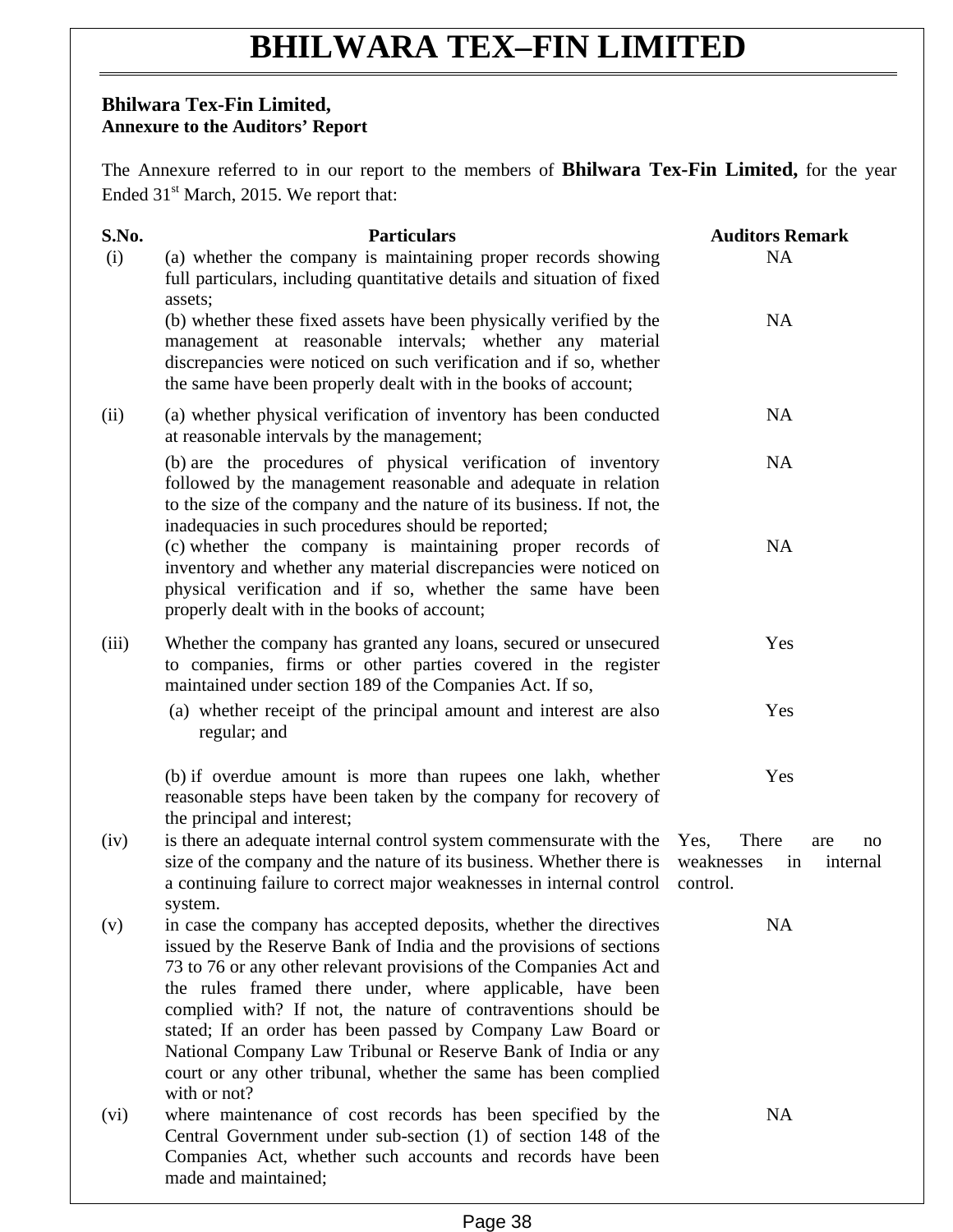(vii) (a) is the company regular in depositing undisputed statutory dues including provident fund, employees' state insurance, income-tax, sales-tax, wealth tax, service tax, duty of customs, duty of excise, value added tax, cess and any other statutory dues with the appropriate authorities and if not, the extent of the arrears of outstanding statutory dues as at the last day of the financial year concerned for a period of more than six months from the date they became payable, shall be indicated by the auditor. Yes (b) in case dues of income tax or sales tax or wealth tax or service tax or duty of customs or duty of excise or value added tax or cess have not been deposited on account of any dispute, then the amounts involved and the forum where dispute is pending shall be mentioned. (A mere representation to the concerned Department shall not constitute a dispute). NA (c) whether the amount required to be transferred to investor education and protection fund in accordance with the relevant provisions of the Companies Act, 1956 (1 of 1956) and rules made thereunder has been transferred to such fund within time. No amount is required to be transfer. (viii) whether in case of a company which has been registered for a period not less than five years, its accumulated losses at the end of the financial year are not less than fifty per cent of its net worth and whether it has incurred cash losses in such financial year and in the immediately preceding financial year; The accumulated losses of the company are not more than fifty percent of its net worth, further companies has not incurred cash loss in current financial year and immediately preceding financial year. (ix) Whether the company has defaulted in repayment of dues to a financial institution or bank or debenture holders? If yes, the period and amount of default to be reported; NA, as the company does not have any loan from bank or financial institution or debenture holders. (x) whether the company has given any guarantee for loans taken by others from bank or financial institutions, the terms and conditions whereof are prejudicial to the interest of the company; No, the Company has not provided guarantee of any type of loans taken by others. (xi) whether term loans were applied for the purpose for which the loans were obtained; The company has not obtained any term loan. (xii) whether any fraud on or by the company has been noticed or reported during the year; If yes, the nature and the amount involved is to be indicated. No fraud has been noticed. For **Nagar Goel & Chawla**  *Chartered Accountants*  **Firm Regn No.:- 009933N**   $Sd$ <sup>-</sup> **Dharmender Singhal (Partner) Place: New Delhi M. No.: 515984** Date: May 23, 2015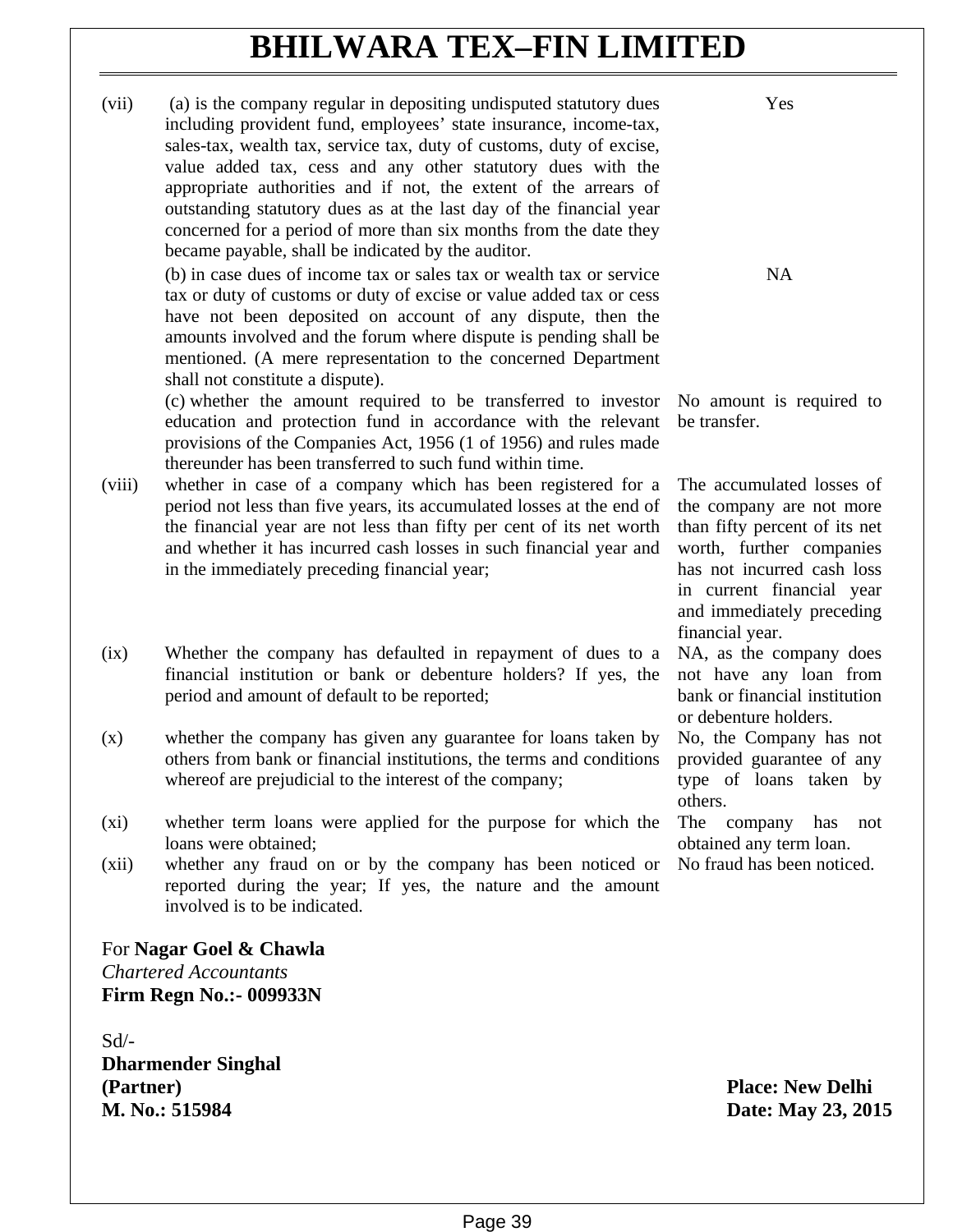### **Balance sheet as at 31 March 2015**

*(All figures are in rupess, except otherwise stated)*

| <b>Particulars</b>             | <b>Notes</b>   | As at         | As at         |
|--------------------------------|----------------|---------------|---------------|
|                                |                | 31 March 2015 | 31 March 2014 |
| <b>Equity and liabilities</b>  |                |               |               |
| <b>Shareholders' funds</b>     |                |               |               |
| Share capital                  | 3              | 35,027,000    | 35,027,000    |
| Reserves and surplus           | $\overline{4}$ | (9, 447)      | (1, 130, 893) |
|                                |                | 35,017,553    | 33,896,107    |
| <b>Non-current liabilities</b> |                |               |               |
| Long term Borrowings           | 5              |               | 118,200,000   |
| Other long term liablities     | 6              |               |               |
| Long term provisions           | $\overline{7}$ | 1,945,109     | 292,719       |
|                                |                | 1,945,109     | 118,492,719   |
| <b>Current liabilities</b>     |                |               |               |
| Short term Borrowings          | 5              | 526, 287, 328 |               |
| Other current liabilities      | 6              | 29,634,684    | 25,184,164    |
| Short-term provisions          | 7              |               |               |
|                                |                | 555,922,012   | 25,184,164    |
| <b>Total</b>                   |                | 592,884,674   | 177,572,990   |
| <b>Assets</b>                  |                |               |               |
| <b>Non-current assets</b>      |                |               |               |
| Non-Current Investment         | 8              | 28,712,970    | 28,712,970    |
| Long-term loans and advances   | 9              | 4,522,670     | 105,286,474   |
| Other non-current assets       | 10             |               |               |
|                                |                | 33,235,640    | 133,999,444   |
| <b>Current assets</b>          |                |               |               |
| Current investment             |                |               |               |
| Cash and bank balances         | 11             | 732,280       | 170,765       |
| Short-term loans and advances  | 9              | 558,916,754   | 43,402,781    |
|                                |                | 559,649,034   | 43,573,546    |
| <b>Total</b>                   |                | 592,884,674   | 177,572,990   |

### **Background & Significant accounting policies** 1 & 2

### **The notes referred to above form an integral part of the financial statements.**

As per our Report of even date attached **For NAGAR GOEL & CHAWLA For and on behalf of the Board** *Chartered Accountants* **BHILWARA TEX-FIN LIMITED** Firm Regn No : 009933N

| $sd/-$                    | $sd/$ -                    | $sd/-$                |
|---------------------------|----------------------------|-----------------------|
| <b>Dharmender Singhal</b> | <b>Satish Kumar Sharma</b> | Sanjay Hasija         |
| Partner                   | Director                   | Director              |
| M.No. 515984              | DIN: 00536970              | DIN: 00090672         |
|                           | $sd/$ -                    | $sd/-$                |
| Place: New Delhi          | <b>Rahul Jogi</b>          | <b>Sukomal Bhunya</b> |
| Date: May 23, 2015        | <b>Company Secretary</b>   | C.F. O.               |

Page 40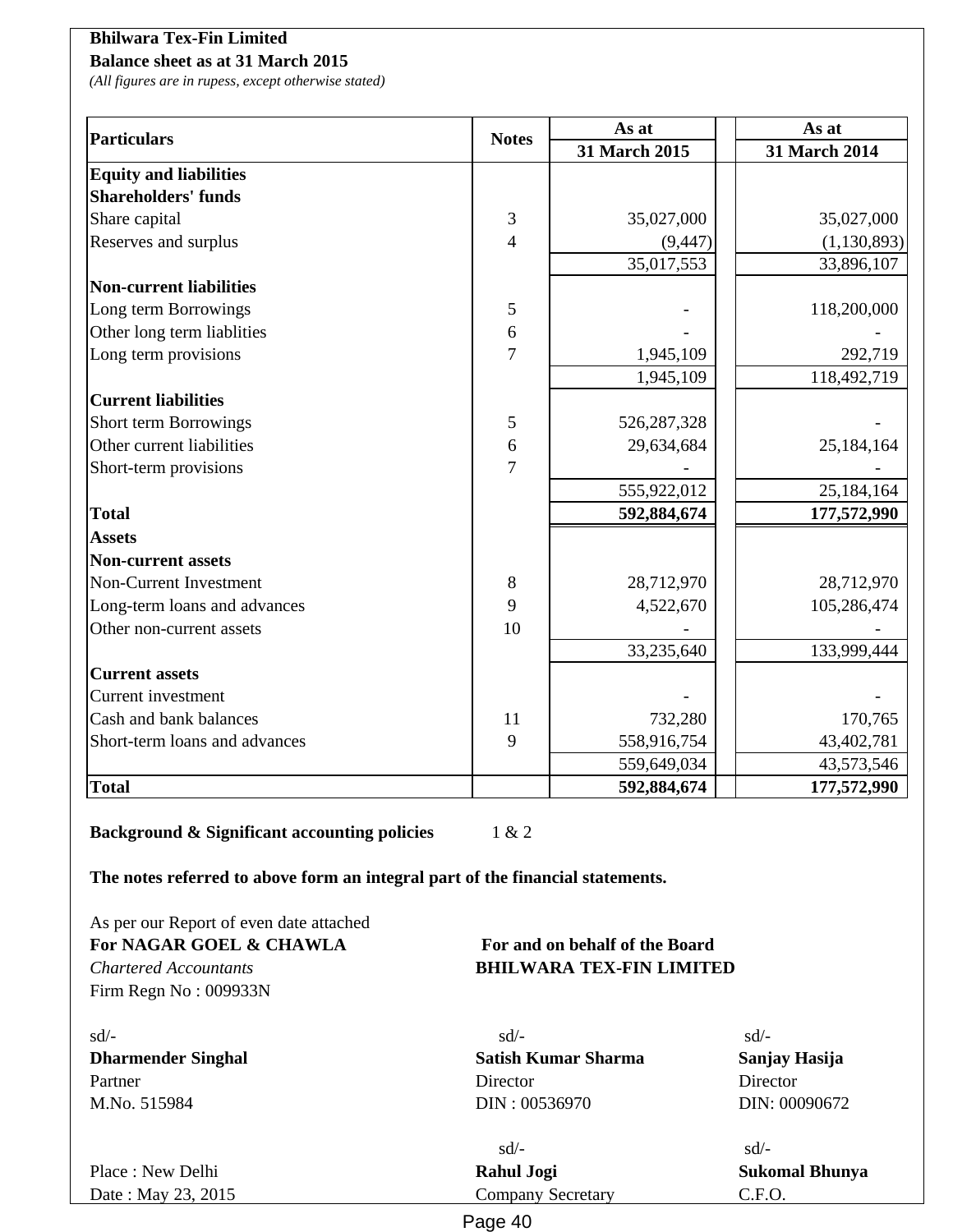## **Statement of profit and loss for the year ended 31 March 2015**

*(All figures are in rupess, except otherwise stated)*

| Particulars                                                                                                                                                                        | <b>Notes</b>                                                                                   | <b>Year Ended</b><br>31 March 2015                                | <b>Year Ended</b><br>31 March 2014                                                                |
|------------------------------------------------------------------------------------------------------------------------------------------------------------------------------------|------------------------------------------------------------------------------------------------|-------------------------------------------------------------------|---------------------------------------------------------------------------------------------------|
| <b>Revenue</b>                                                                                                                                                                     |                                                                                                |                                                                   |                                                                                                   |
| Revenue from operations (gross)                                                                                                                                                    | 12                                                                                             | 43,860,331                                                        | 15,278,942                                                                                        |
| Other Income                                                                                                                                                                       | 13                                                                                             | 534                                                               | 93,917                                                                                            |
| <b>Total revenue</b>                                                                                                                                                               |                                                                                                | 43,860,865                                                        | 15,372,859                                                                                        |
|                                                                                                                                                                                    |                                                                                                |                                                                   |                                                                                                   |
| <b>Expenses</b>                                                                                                                                                                    |                                                                                                |                                                                   |                                                                                                   |
| Employee benefit expenses                                                                                                                                                          | 14                                                                                             | 162,000                                                           | 71,000                                                                                            |
| Finance costs                                                                                                                                                                      | 15                                                                                             | 40,363,940                                                        | 13,648,397                                                                                        |
| Other expenses                                                                                                                                                                     | 16                                                                                             | 1,995,433                                                         | 915,949                                                                                           |
| <b>Total expenses</b>                                                                                                                                                              |                                                                                                | 42,521,373                                                        | 14,635,346                                                                                        |
| <b>Profit before tax</b>                                                                                                                                                           |                                                                                                | 1,339,492                                                         | 737,513                                                                                           |
| <b>Tax expense</b>                                                                                                                                                                 |                                                                                                |                                                                   |                                                                                                   |
| Less : Income Tax for Earlier year                                                                                                                                                 |                                                                                                | 19,484                                                            | 1,026                                                                                             |
| Less: Current tax                                                                                                                                                                  |                                                                                                | 255,240                                                           | 140,533                                                                                           |
|                                                                                                                                                                                    |                                                                                                |                                                                   |                                                                                                   |
| <b>Profit for the year</b>                                                                                                                                                         |                                                                                                | 1,064,768                                                         | 598,006                                                                                           |
| <b>Earnings per equity share</b><br><b>Basic</b><br>Background & Significant accounting policies<br>The notes referred to above form an integral part of the financial statements. | 1 & 2                                                                                          | 0.30                                                              | 0.17                                                                                              |
| As per our Report of even date attached<br>For NAGAR GOEL & CHAWLA<br><b>Chartered Accountants</b><br>Firm Regn No : 009933N                                                       |                                                                                                | For and on behalf of the Board<br><b>BHILWARA TEX-FIN LIMITED</b> |                                                                                                   |
| <b>Dharmender Singhal</b><br>Partner<br>M.No. 515984<br>$sd/-$<br>Place: New Delhi<br>Date: May 23, 2015                                                                           | $sd/-$<br>Director<br>DIN: 00536970<br>$sd/-$<br><b>Rahul Jogi</b><br><b>Company Secretary</b> | <b>Satish Kumar Sharma</b>                                        | $sd/-$<br>Sanjay Hasija<br>Director<br>DIN: 00090672<br>$sd/-$<br><b>Sukomal Bhunya</b><br>C.F.O. |
|                                                                                                                                                                                    |                                                                                                |                                                                   |                                                                                                   |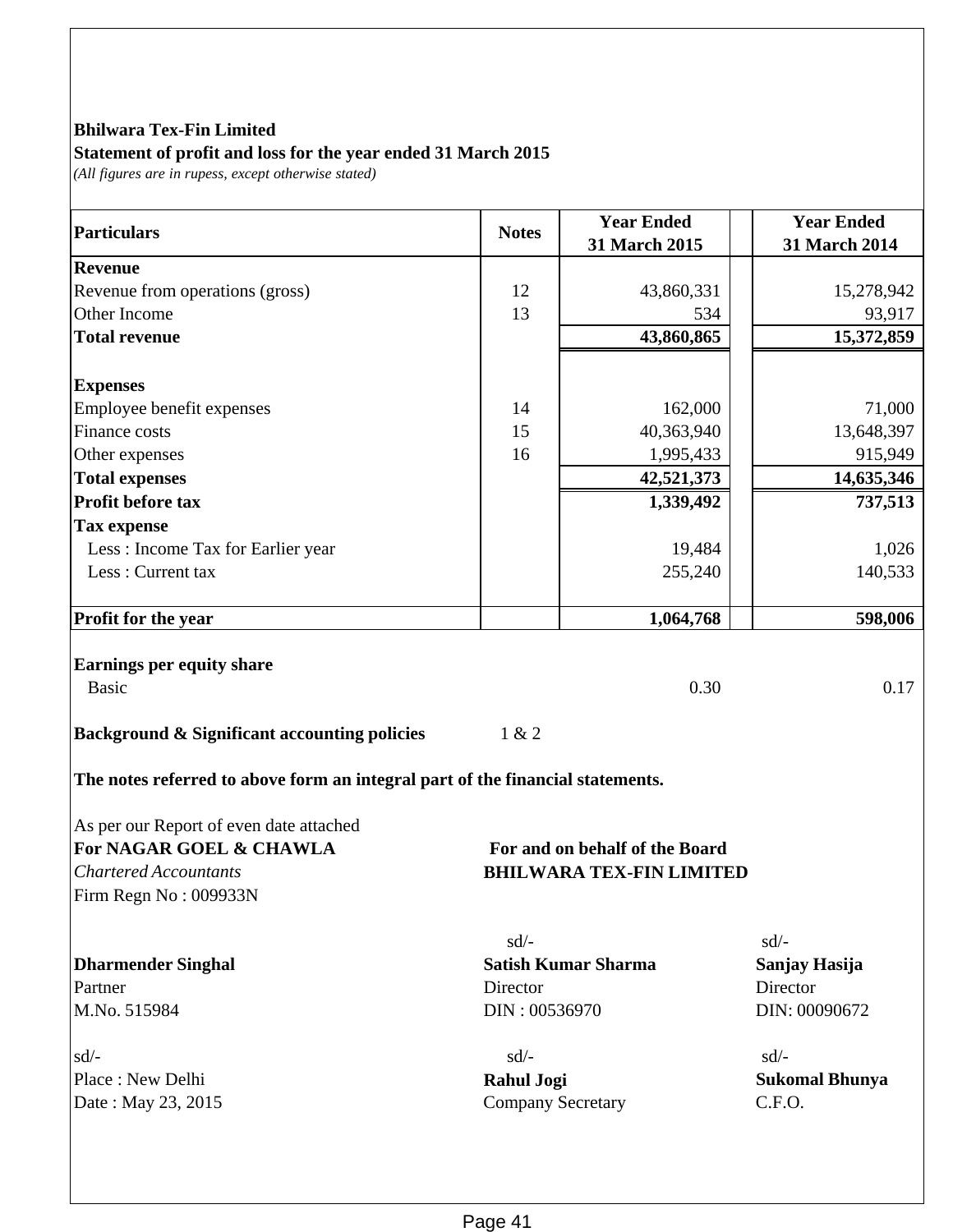## **Cash Flow Statement for the year ended 31 March 2015**

*(All figures are in rupess, except otherwise stated)*

|              | <b>PARTICULARS</b>                             | As at 31/03/2015 | As at 31/03/2014 |
|--------------|------------------------------------------------|------------------|------------------|
| $\mathbf{A}$ | <b>CASH FROM OPERATING</b>                     |                  |                  |
|              | Net profit before tax and extraordinary        | 1,339,492        | 737,513          |
|              | Provision for Standard Assets/                 |                  |                  |
|              | Adjustment/Balances written off                | 1,397,150        | 573,500          |
|              | <b>Operating profit before working capital</b> |                  |                  |
|              | changes-                                       | 2,736,642        | 1,311,013        |
|              | Adjustments for changes in Working capital :-  |                  |                  |
|              | Interest on income tax refund                  |                  | (15, 383)        |
|              | Decrease in Inventory                          |                  |                  |
|              | Decrease in Loans and Advances                 | (411, 157, 739)  | (41,760,242)     |
|              | Increase in Current Liab. & Provisions         | 4,450,520        | 12,870,453       |
|              | <b>Cash generated from operations-</b>         | (403, 970, 577)  | (27,594,159)     |
|              | Direct taxes paid                              | (3,555,236)      | (738, 312)       |
|              | Income tax refund received                     |                  | 220,500          |
|              | <b>CASH FLOW BEFORE</b>                        |                  |                  |
|              | <b>EXTRAORDINARY ITEMS:-</b>                   | (407, 525, 813)  | (28, 111, 971)   |
|              | Extraordinary items                            |                  |                  |
|              | Net Cash used in operating activities (A)      | (407, 525, 813)  | (28, 111, 971)   |
| $\bf{B}$     | <b>CASH FROM INVESTING ACTIVITIES:</b>         |                  |                  |
|              | Net Cash from investing activities (B)         |                  |                  |
| $\mathbf{C}$ | <b>CASH FLOW FROM FINANCING</b>                |                  |                  |
|              | Loans Received during the year                 | 408,087,328      | 28,200,000       |
|              | <b>Share Application Money Refunded</b>        |                  |                  |
|              | <b>Intercorporate Deposit Given</b>            |                  |                  |
|              | Net cash generated from financing              | 408,087,328      | 28,200,000       |
|              | Net increase/ decrease in cash and cash        | 561,515          | 88,029           |
|              | Cash and cash equivalents as at 31.03.2014     | 170,765          | 82,736           |
|              | Cash and cash equivalents as at 31.03.2015     | 732,280          | 170,765          |

As per our Report of even date attached **For NAGAR GOEL & CHAWLA For and on behalf of the Board**

Firm Regn No : 009933N

## *Chartered Accountants* **BHILWARA TEX-FIN LIMITED**

| $sd/-$                    | $sd/-$                     | $sd/-$                |
|---------------------------|----------------------------|-----------------------|
| <b>Dharmender Singhal</b> | <b>Satish Kumar Sharma</b> | Sanjay Hasija         |
| Partner                   | Director                   | Director              |
| M.No. 515984              | DIN: 00536970              | DIN: 00090672         |
|                           | $sd/-$                     | $sd/$ -               |
| Place: New Delhi          | <b>Rahul Jogi</b>          | <b>Sukomal Bhunya</b> |
| Date: May 23, 2015        | <b>Company Secretary</b>   | C.F. O.               |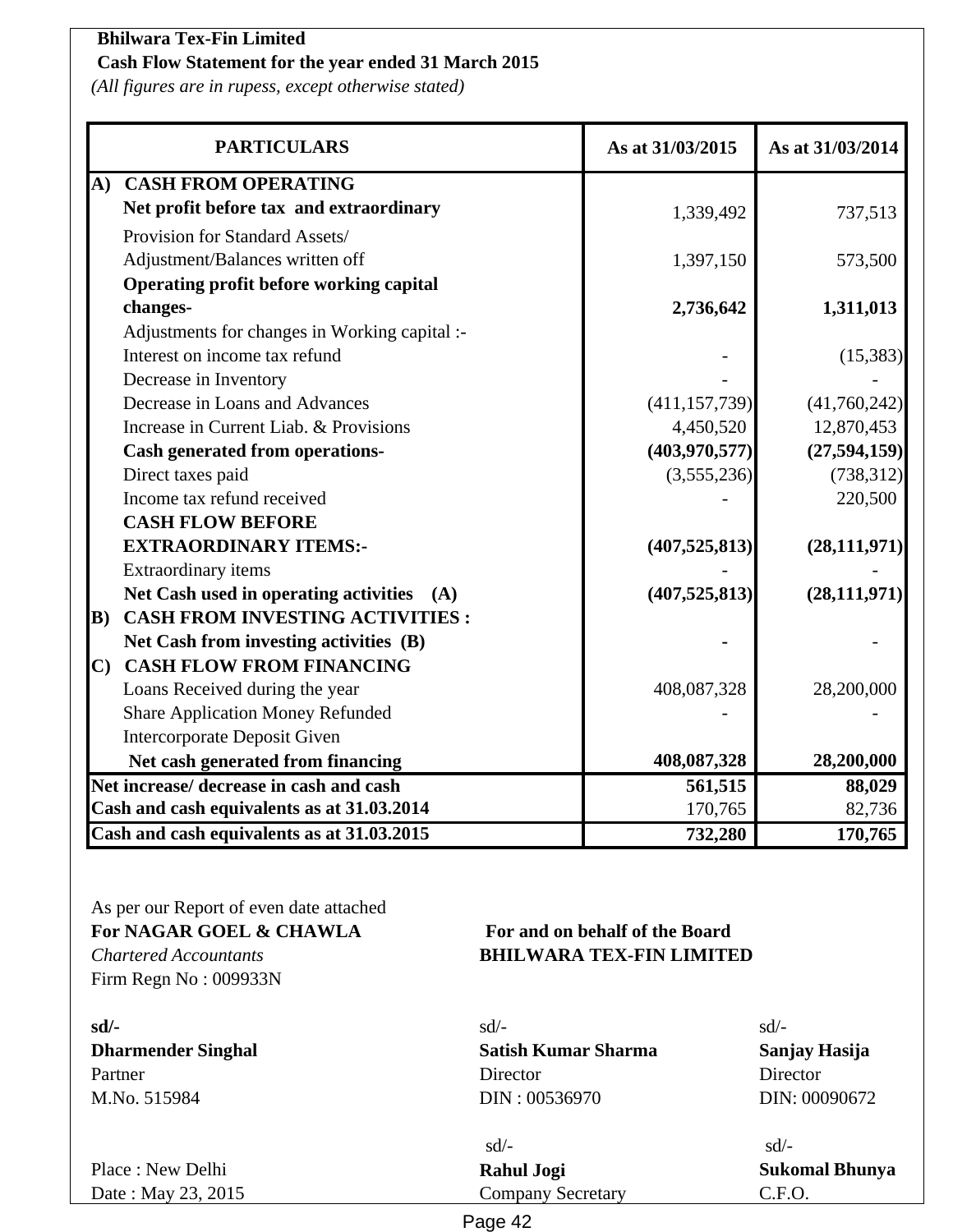### **NOTES FORMING PART OF THE FINANCIAL STATEMENTS For Year Ended March 31, 2015**

### **1. Corporate Information :-**

Bhilwara Tex-Fin Limited ("the Company") was incorporated on November 16, 1994 and obtained the certificate for Commencement of Business on November 22, 1994 from Registrar of Companies under the provision of the Companies Act, 1956. The main objects of the company are to provide the fund based financial services etc. During the year under review, the Company continued in business of investment  $\&$ financing.

### **2. Significant Accounting Policies and Notes to accounts**

### **2.1 BASIS OF ACCOUNTING**

These financial statements are prepared in accordance with Indian Generally Accepted Accounting Principles (GAAP) under the historical cost convention on the accrual basis. The financial statements are prepared in accordance with the accounting standards notified by the Central Government, in terms of section 133 of the Companies Act, 2013 read with Rule 7 and guidelines issued by the Securities and Exchange Board of India(SEBI) and the guidelines issued by the Reserve Bank of India ('RBI') as applicable to a Non Banking Finance Company ('NBFC'). The accounting policies have been consistently applied by the Company and are consistent with those used in the previous year.

### **2.2 USE OF ESTIMATES**

The preparation of financial statements requires estimates and assumptions to be made that affect the reported amount of assets and liabilities on the date of the financial statement and the reported amount of revenues and expenses during the reporting periods. Difference between the actual results and estimates are recognized in the period in which the results are known materialized.

### **2.3 REVENUE RECOGNITION**

- a) Interest income is recognized on accrual basis except in case of nonperforming assets where it is recognized upon realization as per RBI Guidelines.
- b) Penal interest is recognized as income on realization.
- c) Dividend income is accounted on an accrual basis when the company's right to receive the dividend is established.

### **2.4 INVESTMENTS**

Investment is long term in nature and is valued at cost.

### **2.5 FIXED ASSETS**

The company does not possess any fixed assets.

#### **2.6 Earning Per Share**

Basic earnings per share are calculated by dividing the net profit or loss for the period attributable to equity shareholders by the weighted average number of equity shares outstanding during the year. For the purpose of calculating diluted earnings per share, the net profit or loss for the year attributable to equity shareholders and the weighted average number of shares outstanding during the year are adjusted for the effects of all dilutive potential equity shares.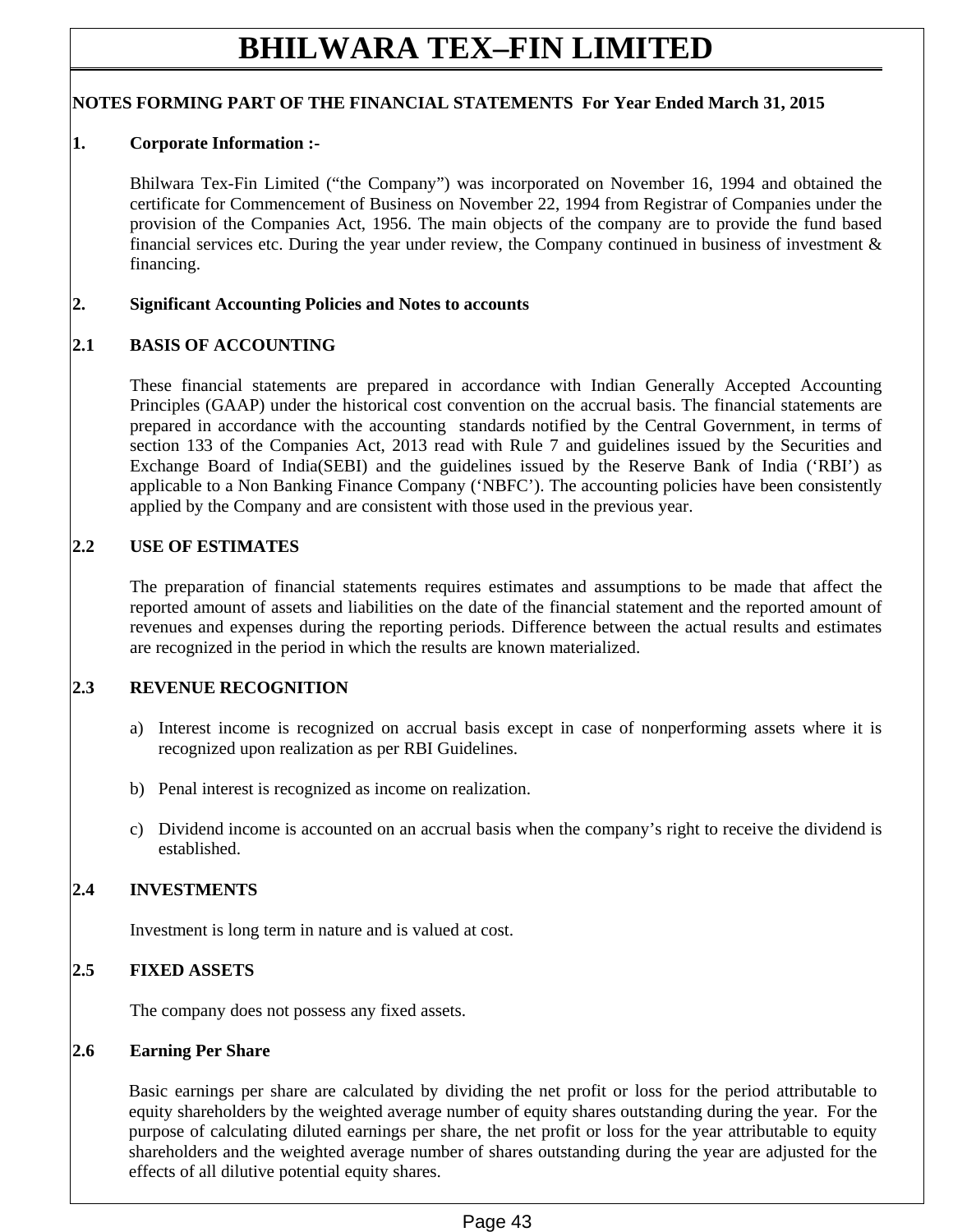### **NOTES FORMING PART OF THE FINANCIAL STATEMENTS For Year Ended March 31, 2015 2.7 TAXATION**

- i) Current Tax: Provision for current tax is made on the estimated taxable income at the rate applicable to the relevant assessment year.
- ii) Minimum Alternative Tax : In the event the income tax liability as per normal provisions of the Income Tax Act, 1961 is lower than the tax payable as per section 115J ( Minimum Alternative Tax ), tax is provided as per Section 115J.
- iii) Deferred Tax : In accordance with the Accounting Standard, the deferred tax for the timing difference is measured using the tax rates and tax laws that have been enacted or substantially enacted by the Balance Sheet date.

Deferred tax assets arising from timing difference are recognized only on the consideration of prudence.

**2.8** Accounting policies not specifically referred to otherwise are consistent and in accordance with generally accepted accounting principles.

### **2.9 EMPLOYEE BENEFITS**

Short Term Employee Benefits: (i.e. benefits payable within one year) are recognized in the period in which employee services are rendered.

Contributions towards Provident Fund are recognized as expense. Provident Fund contributions in respect of all employees are made to Provident Fund Authorities, as applicable.

Liability towards Gratuity covering eligible employees is provided for in the books.

### **NOTES:**

- **2.10** Contingent Liability is Nil. (Previous Year Nil).
- **2.11** Company does not have any employee eligible for gratuity.
- **2.12** Debit balances of debtors are subjected to confirmation and reconciliation form respective parties. The final adjustment, if any, in the account of parties shall be known only after confirmation / reconciliation, the amount of which could not be ascertained.
- **2.13** Remuneration and perquisites to the directors is Rs. Nil.

### **2.14 Particulars in respect to Earning per share is calculated as follows:**

| <b>Particulars</b>                                         | 2014-2015 | 2013-2014 |
|------------------------------------------------------------|-----------|-----------|
| Profit /(Loss) After Taxation as per Profit & Loss Account | 10,64,768 | 5,98,006  |
| Number of Equity shares outstanding                        | 35,02,700 | 35,02,700 |
| Basic and Diluted Earnings per shares In rupees            | 0.30      | 0.17      |
| (Face value Rs. 10 per shares)                             |           |           |

**2.15** There are certain parties to whom advances in the nature of loans have been given by the company. As per management, principal and interest thereon is recoverable at a later date as per stipulations made with respective parties. As such, interest income is accounted for on yearly basis, but their recovery is deferred to a later date.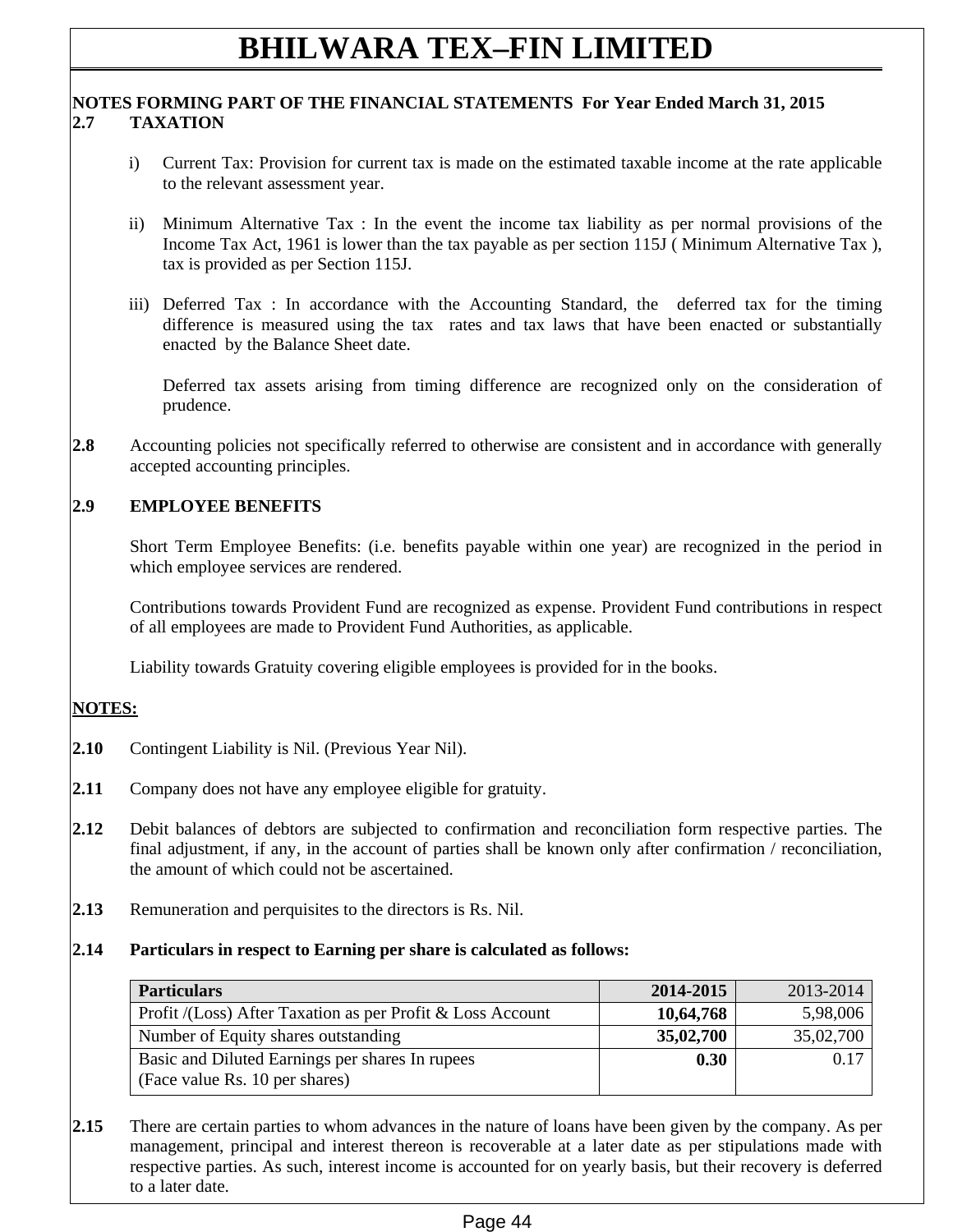### **NOTES FORMING PART OF THE FINANCIAL STATEMENTS For Year Ended March 31, 2015**

### **2.16 As per the Accounting Standard, disclosure regarding related party as defined in the are given below :**

| a) | Enterprises where control Exist               |                     |  |  |  |
|----|-----------------------------------------------|---------------------|--|--|--|
|    | Subsidiaries :                                | Nil.                |  |  |  |
|    | Other Entities under control of company:      | Nil                 |  |  |  |
| b) | Other related party with whom the company had |                     |  |  |  |
|    | transactions, etc.                            |                     |  |  |  |
|    | i) Associates and Others :                    |                     |  |  |  |
|    | a) Spectrum Coal & Power Limited              | Director Interested |  |  |  |
|    | b) Sainik Finance & Industries Limited        | Director Interested |  |  |  |
|    | ii) Joint Venture :                           | Nil                 |  |  |  |
|    | iii) Key Management :                         | <b>Nil</b>          |  |  |  |

#### **c) Related party transactions :**

| <b>Transaction</b>                   | <b>Associates</b> | <b>Key</b>        | <b>Total</b> |
|--------------------------------------|-------------------|-------------------|--------------|
|                                      |                   | <b>Management</b> |              |
| <b>Finance received</b>              |                   |                   |              |
| Spectrum Coal & Power Limited        | 430,000,000       |                   | 430,000,000  |
| Sainik Finance & Industries Limited  | 40,000,000        |                   | 40,000,000   |
|                                      | 470,000,000       |                   | 470,000,000  |
| <b>Repayment of Finance received</b> |                   |                   |              |
| Spectrum Coal & Power Limited        | 430000000         |                   | 430,000,000  |
| Sainik Finance & Industries Limited  | 16000000          |                   | 16,000,000   |
|                                      | 446,000,000       |                   | 446,000,000  |
| <b>Interest Paid</b>                 |                   |                   |              |
| Spectrum Coal & Power Limited        | 11,376,438        |                   | 11,376,438   |
| Sainik Finance & Industries Limited  | 21,429,509        |                   | 21,429,509   |
|                                      | 32,805,947        |                   | 32,805,947   |

### **d) Particulars of balances as on 31st March, 2015 in respect of related party transactions :**

| <b>Transaction</b>                  | <b>Associates</b> | Key<br><b>Management</b> | Total       |
|-------------------------------------|-------------------|--------------------------|-------------|
| <b>Finance Received</b>             |                   |                          |             |
| Sainik Finance & Industries Limited | 184,721,605       |                          | 184,721,605 |
|                                     | 184,721,605       |                          | 184,721,605 |

### **2.17 Segment Reporting**

The Company operates in one segment only namely Finance, Investment and related consultancy. Therefore, information about segment reporting in line with AS-17 of ICAI has not been given.

### **2.18 Particulars in respect of the opening Stock, Purchases, Sales & Closing Stock**

| <b>Particulars</b>             | 2014-2015 | 2013-2014 |
|--------------------------------|-----------|-----------|
| <b>Opening Stock of Shares</b> | Nil       | Nil       |
| Purchases                      | Nil       | Nil       |
| <b>Sales</b>                   | Nil       | Nil       |
| Closing Stock                  | Nil       | Nil       |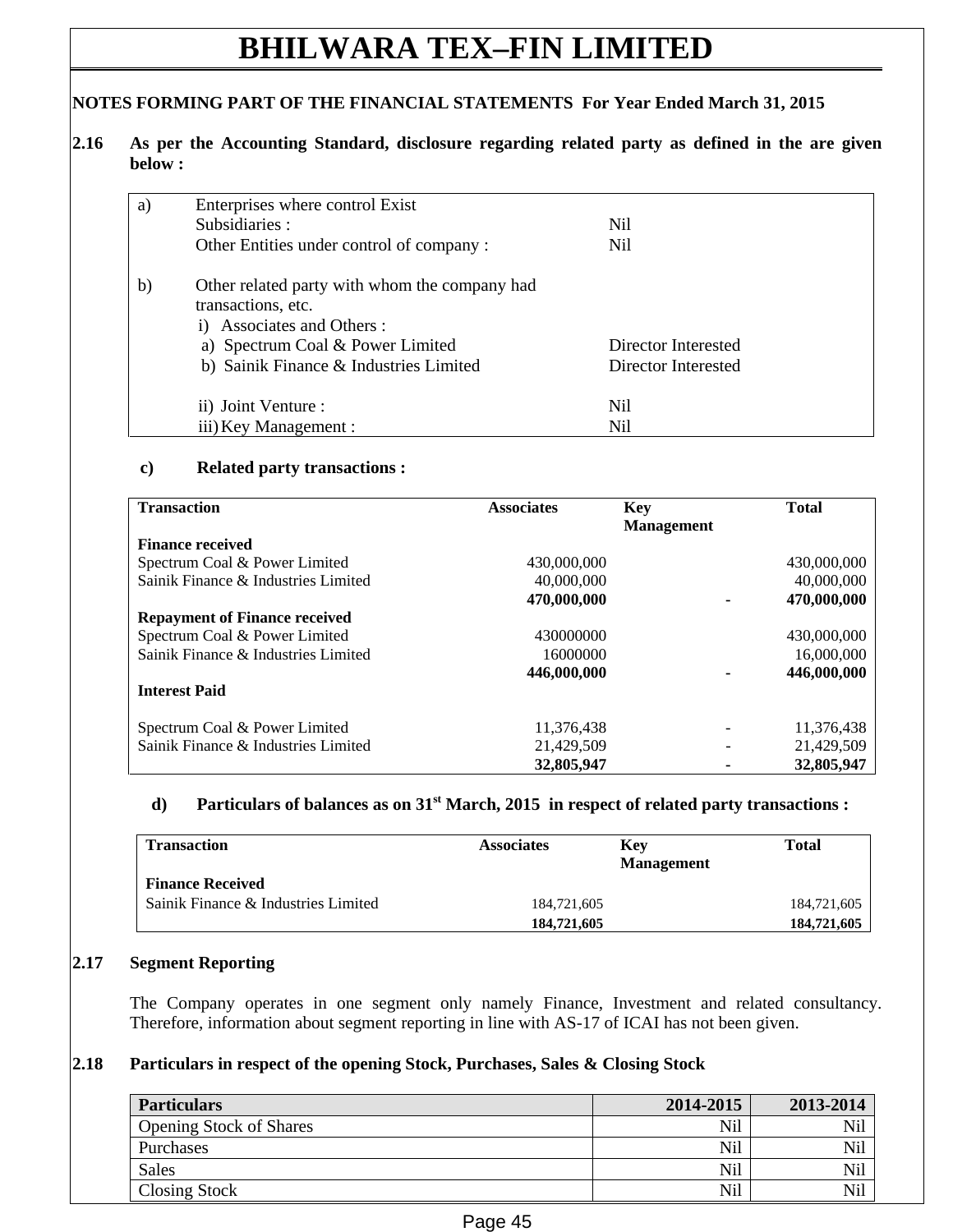| 2.19 |     | CIF Value of Import of Raw Materials Components, Spare parts & Capital goods:                                                                                                                |                             | <b>Nil</b>      |
|------|-----|----------------------------------------------------------------------------------------------------------------------------------------------------------------------------------------------|-----------------------------|-----------------|
|      |     | a) Expenditure in Foreign Currency<br>b) Remittance in Foreign Currency<br>c) Earning in Foreign currency<br>(CIF Value in Exports)                                                          | Nil<br>Nil<br><b>Nil</b>    |                 |
| 2.20 |     | Prudential Norms of the Reserve bank of India (RBI)                                                                                                                                          |                             |                 |
|      |     | The Prudential Norms of the RBI require the company to derecognize certain income and make provisions<br>for nonperforming assets.                                                           |                             |                 |
|      |     | In compliance with Guidelines prescribed by Reserve Bank of India for NBFCs, the Company has                                                                                                 |                             |                 |
|      | a)  | Provided 0.25% of Standard Assets Amounting to Rs 13,97,150/- (Previous year Rs. Nil).                                                                                                       |                             |                 |
|      | b)  | Appropriated 20% of the Net Profit Rs.2,12,954/- (Previous year Rs.1,19,601/-) to Special Reserve<br>fund.                                                                                   |                             |                 |
| 2.21 |     | Short Term Loans and Advance include Rs NIL due from a Director.                                                                                                                             |                             |                 |
| 2.22 |     | The company has no amounts due to suppliers under The Micro Small and Medium Enterprises<br>Development Act, 2006, [MSMED Act] as at 31st March, 2015.                                       |                             |                 |
| 2.23 |     | There are no amounts due and outstanding to be credited to Investor Education & Protection Fund as at                                                                                        |                             |                 |
|      |     | 31st March, 2015.                                                                                                                                                                            |                             |                 |
|      |     | <b>Balance Sheet of a non deposit taking non-banking financial company:</b>                                                                                                                  |                             |                 |
| 2.24 |     | (as required in term of paragraph 13 of Non-Banking Financial (Non-Deposit Accepting or Holding)<br>Companies Prudential Norms (Reserve Bank) Directions, 2007 as amended from time to time) |                             |                 |
|      |     |                                                                                                                                                                                              |                             | (Amount in Rs.) |
|      |     | <b>Particulars</b>                                                                                                                                                                           |                             |                 |
|      | (1) | Liabilities side:<br>Loans and advances availed by the non-banking                                                                                                                           | out-standing-<br>Amount     | Amount overdue  |
|      |     | financial company inclusive of<br>interest accrued thereon but not paid:<br>Debentures : Secured<br>(a)<br>: Unsecured                                                                       | Nil<br>Nil                  | Nil<br>Nil      |
|      |     | (other than falling within the<br>meaning of public deposits*)                                                                                                                               | Nil                         | Nil             |
|      |     | Deferred Credits<br>(b)<br>Term Loans<br>(c)                                                                                                                                                 | Nil<br>Nil                  | Nil<br>Nil      |
|      |     | Inter-corporate loans and borrowing<br>(d)                                                                                                                                                   | 52, 47, 27, 537             | Nil             |
|      |     | <b>Commercial Paper</b><br>(e)                                                                                                                                                               | Nil                         | Nil             |
|      |     | Other Loans<br>(f)                                                                                                                                                                           | 2,70,42,926                 | Nil             |
|      |     | * Please see Note 1 below                                                                                                                                                                    |                             |                 |
|      |     | Assets side:                                                                                                                                                                                 |                             |                 |
|      | (2) | Break-up of Loans and Advances including<br>receivables [other than those included in (4) below]:                                                                                            | Amount outstanding<br>bills |                 |
|      |     | (a) Secured<br>(b) Unsecured                                                                                                                                                                 | Nil<br>55,88,60,076         |                 |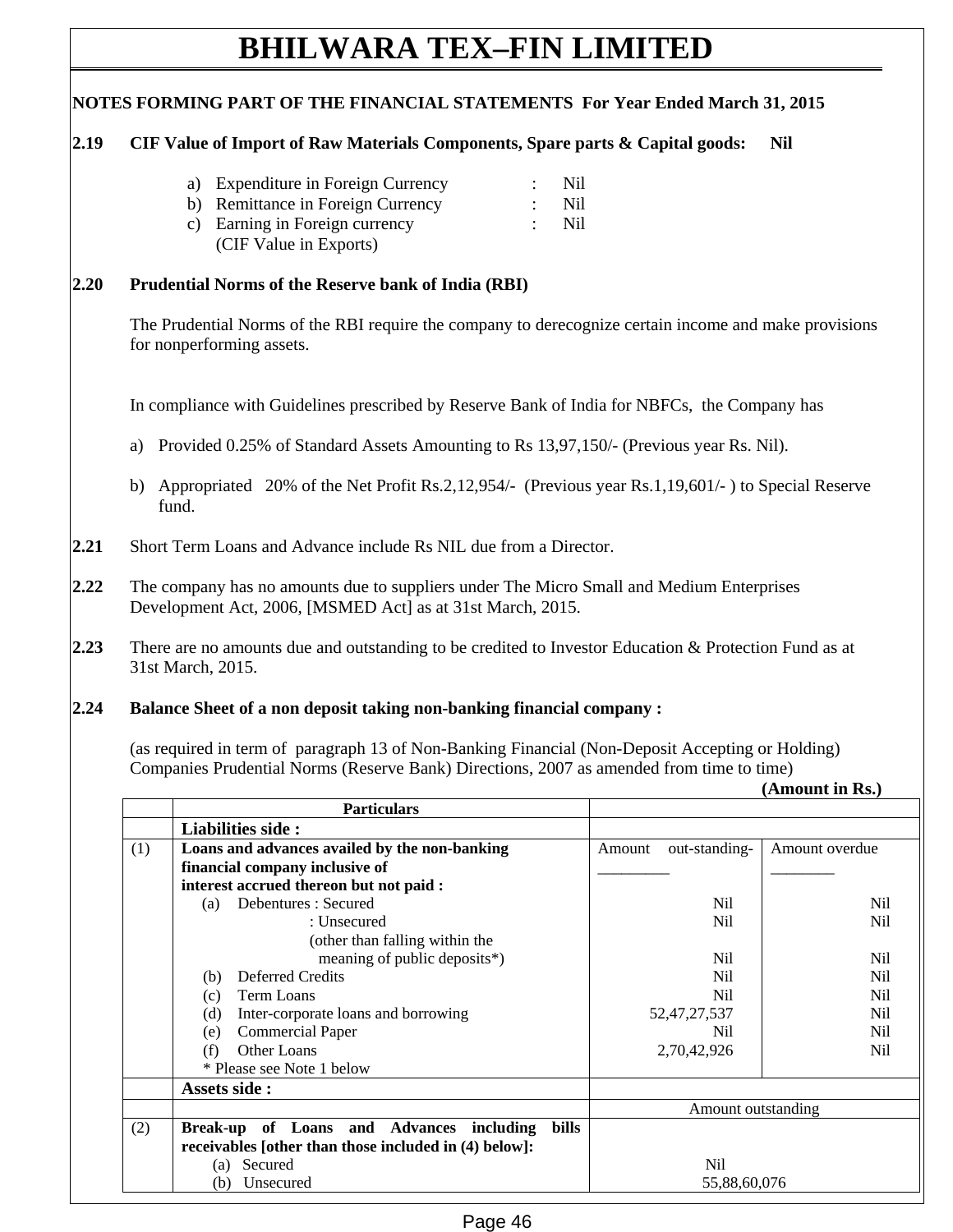| (3) | Break up of Leased Assets and stock on hire and other<br>Assets counting towards AFC activities.                           |         |                          |       |
|-----|----------------------------------------------------------------------------------------------------------------------------|---------|--------------------------|-------|
|     | Lease assets including lease rentals under sundry<br>(i)                                                                   |         |                          |       |
|     | debtors :                                                                                                                  |         |                          |       |
|     | (a) Financial lease                                                                                                        |         | Nil                      |       |
|     | (b) Operating lease                                                                                                        |         | Nil                      |       |
|     | (ii) Stock on hire including hire charges under sundry                                                                     |         |                          |       |
|     | debtors:                                                                                                                   |         |                          |       |
|     | Assets on hire<br>(a)                                                                                                      |         | Nil                      |       |
|     | <b>Repossessed Assets</b><br>(b)                                                                                           |         | Nil                      |       |
|     | (iii) Other loans towards AFC activities                                                                                   |         |                          |       |
|     |                                                                                                                            |         | Nil                      |       |
|     | (a) Loans where assets have been repossessed                                                                               |         |                          |       |
|     | (b) Loans other than (a) above                                                                                             |         | Nil                      |       |
|     |                                                                                                                            |         |                          |       |
| (4) | <b>Break-up of Investments:</b>                                                                                            |         |                          |       |
|     | <b>Current Investments:</b>                                                                                                |         |                          |       |
|     | Quoted<br>1.                                                                                                               |         |                          |       |
|     | $(i)$ Shares : $(a)$ Equity                                                                                                |         | Nil                      |       |
|     | (b) Preference                                                                                                             |         | Nil                      |       |
|     | (ii) Debentures and Bonds                                                                                                  |         | Nil                      |       |
|     | (iii) Units of mutual funds                                                                                                |         | Nil                      |       |
|     | (iv) Government Securities                                                                                                 |         | Nil                      |       |
|     | (v) Others (please specify)                                                                                                |         | Nil                      |       |
|     | 2.<br>Unquoted:                                                                                                            |         |                          |       |
|     | Shares: (a) Equity<br>(i)                                                                                                  |         |                          |       |
|     | (b) Preference                                                                                                             |         | Nil                      |       |
|     | (ii) Debentures and Bonds                                                                                                  |         | Nil                      |       |
|     | (iii) Units of mutual funds                                                                                                |         | Nil                      |       |
|     | (iv) Government Securities                                                                                                 |         | Nil                      |       |
|     | (v) Others (Please specify)                                                                                                |         | Nil                      |       |
|     |                                                                                                                            |         | Nil                      |       |
|     | <b>Long Term investments:</b>                                                                                              |         |                          |       |
|     | Quoted:<br>1.                                                                                                              |         |                          |       |
|     | (i)<br>Share: $(a)$ Equity                                                                                                 |         |                          |       |
|     | (b) Preference                                                                                                             |         | Nil                      |       |
|     | (ii) Debentures and Bonds                                                                                                  |         | Nil                      |       |
|     | (iii) Units of mutual funds                                                                                                |         | Nil                      |       |
|     | (iv) Government Securities                                                                                                 |         | Nil                      |       |
|     | Others (Please specify)<br>(v)                                                                                             |         | Nil                      |       |
|     |                                                                                                                            |         | Nil                      |       |
|     | Unquoted:<br>2.                                                                                                            |         |                          |       |
|     |                                                                                                                            |         |                          |       |
|     | $(i)$ Shares : $(a)$ Equity                                                                                                |         | 2,87,12,970              |       |
|     | (b) Preference                                                                                                             |         | Nil                      |       |
|     | (ii) Debentures and Bonds                                                                                                  |         | Nil                      |       |
|     | (iii) Units of mutual funds                                                                                                |         | Nil                      |       |
|     | (iv) Government Securities                                                                                                 |         | Nil                      |       |
|     | (v) Others (Please specify)                                                                                                |         | Nil                      |       |
| (5) | Borrower group-wise classification of all leased assets, stock-on-hire and loans and advances :<br>Please see Note 2 below |         |                          |       |
|     | Category                                                                                                                   |         | Amount net of provisions |       |
|     |                                                                                                                            | Secured | Unsecured                | Total |
|     | 1. Related Parties **                                                                                                      |         |                          |       |
|     | (a) Subsidiaries                                                                                                           | Nil     | Nil                      |       |
|     | (b) Companies in the same group                                                                                            | Nil     | Nil                      |       |
|     | (c) Other related parties                                                                                                  | Nil     | Nil                      |       |
|     |                                                                                                                            |         |                          |       |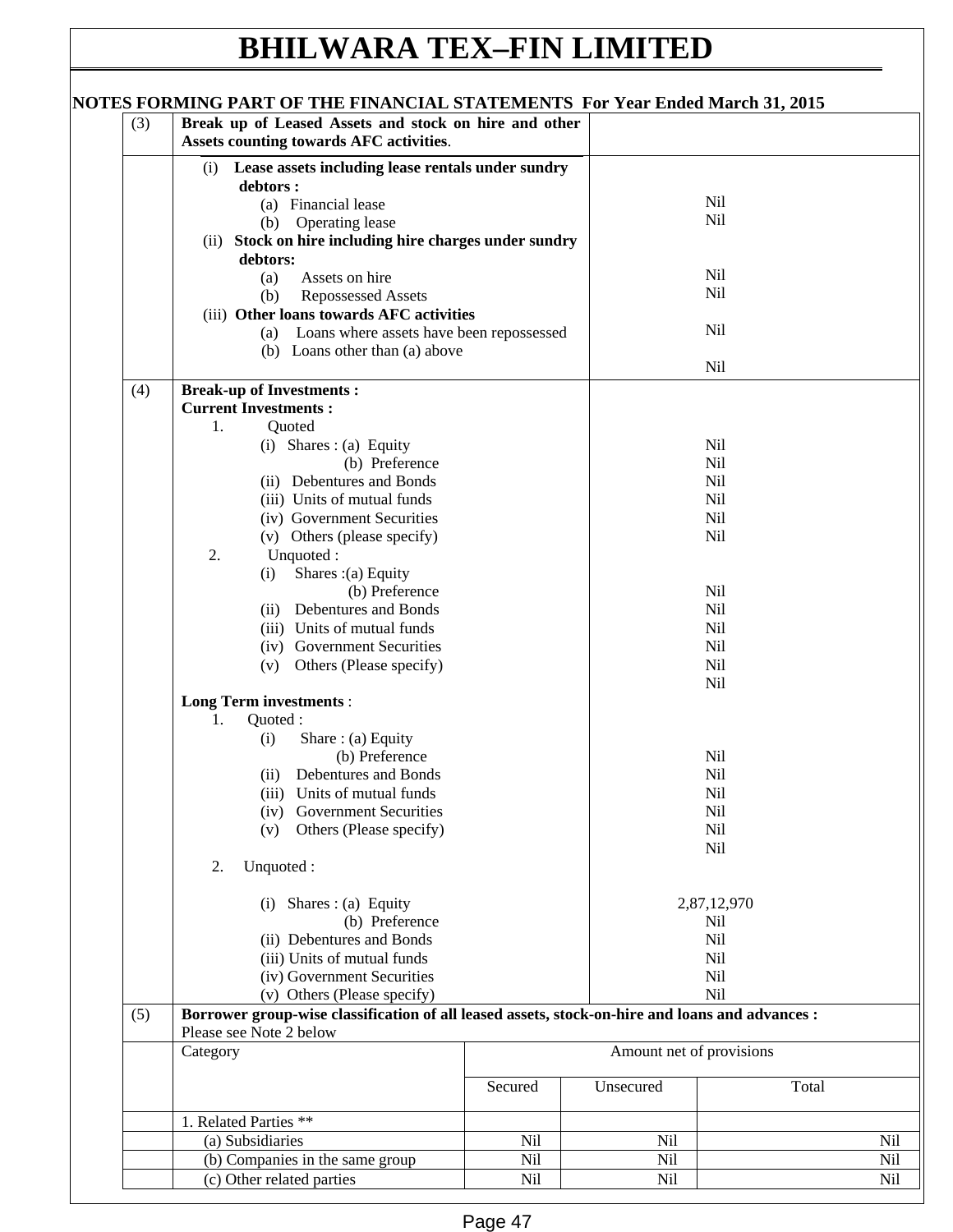### **NOTES FORMING PART OF THE FINANCIAL STATEMENTS For Year Ended March 31, 2015**

|     | 2. Other than related parties                                                                                | Nil                        | 55,88,60,076 | 55,88,60,076                   |
|-----|--------------------------------------------------------------------------------------------------------------|----------------------------|--------------|--------------------------------|
|     |                                                                                                              |                            |              |                                |
|     | Total                                                                                                        | Nil                        | 55,88,60,076 | 55,88,60,076                   |
| (6) | Investor group-wise classification of all investments (current and long term) in shares and securities (both |                            |              |                                |
|     | quoted and unquoted):                                                                                        |                            |              |                                |
|     | Please see note 3 below                                                                                      |                            |              |                                |
|     | Category                                                                                                     | Market Value / Break up or |              | Book Value (Net of Provisions) |
|     |                                                                                                              | fair value or NAV          |              |                                |
|     | 1. Related Parties **                                                                                        |                            |              |                                |
|     | (a) Subsidiaries                                                                                             |                            | Nil          | Nil                            |
|     | (b) Companies in the same group                                                                              |                            | Nil          | Nil                            |
|     | (c) Other related parties                                                                                    |                            | Nil          | Nil                            |
|     | 2. Other than related parties                                                                                |                            | 2,87,12,970  | 2,87,12,970                    |
|     | Total                                                                                                        |                            | 2,87,12,970  | 2,87,12,970                    |

### **\*\* As per Accounting Standard of ICAI (Please see Note 3)**

| <b>Other information</b> |                                         |        |  |  |
|--------------------------|-----------------------------------------|--------|--|--|
| <b>Particulars</b>       |                                         | Amount |  |  |
| $\left( 1 \right)$       | Gross Non-Performing Assets             |        |  |  |
|                          | (a) Related parties                     | Nil    |  |  |
|                          | Other than related parties              | Nil    |  |  |
| (ii)                     | Net Non-Performing Assets               |        |  |  |
|                          | (a) Related parties                     | Nil    |  |  |
|                          | (b) Other than related parties          | Nil    |  |  |
| (iii)                    | Assets acquired in satisfaction of debt | Nil    |  |  |

### **Notes:**

- 1) As defined in Paragraph 2(1) (xii) of the Non-Banking Financial Companies Acceptance of Public Deposits (Reserve Bank) Directions, 1998 as amended from time to time.
- 2) Provisioning norms shall be applicable as prescribed in the Non-Banking Financial Companies Prudential Norms (Reserve Bank) Directions, 2007 as amended from time to time.
- 3) All Accounting Standards and Guidance Notes issued by ICAI are applicable including for valuation of investments and other assets as also assets acquired in satisfaction of debt. However, market value in respect of quoted investments and break up/fair value/NAV in respect of unquoted investments should be disclosed irrespective of whether they are classified as long term or current in column (4) above.
- **2.25** Previous year's figures have been regrouped and rearranged wherever necessary.

As per our Audit Report of even date attached For and on behalf of Board For **NAGAR GOEL & CHAWLA BHILWARA TEX-FIN LIMITED**  *Chartered Accountants*  Firm Regn. No. : 009933N

**Sd/- sd/- sd/- DHARMENDER SINGHAL SATISH KUMAR SHARMA SANJAY HASIJA**  Partner Director Director Director M. No. 515984 DIN: 00536970 DIN: 00536970 Sd/- sd/- Place : New Delhi **RAHUL JOGI SUKOMAL BHUNYA** Dated : May 23, 2014 Company Secretary C.F.O.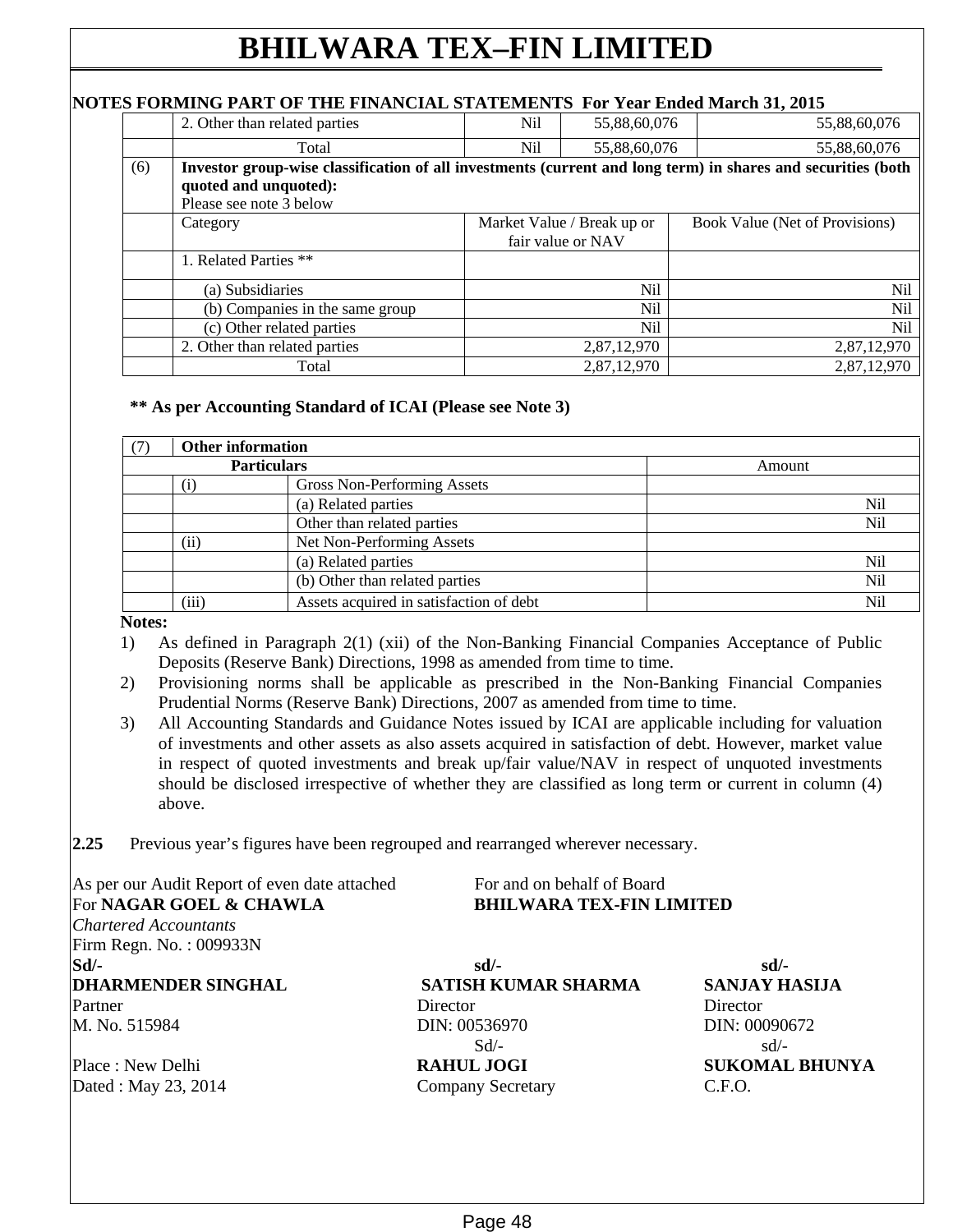#### **Notes to the financial statements for the year ended 31 March 2015**

*(All figures are in rupess, except otherwise stated)*

| <b>Number</b>                                                         |               | 31 March 2015                                      |                                                                                                                                              | 31 March 2014                                                       |
|-----------------------------------------------------------------------|---------------|----------------------------------------------------|----------------------------------------------------------------------------------------------------------------------------------------------|---------------------------------------------------------------------|
|                                                                       |               | <b>Amount</b>                                      | <b>Number</b>                                                                                                                                | <b>Amount</b>                                                       |
|                                                                       |               |                                                    |                                                                                                                                              |                                                                     |
|                                                                       |               |                                                    |                                                                                                                                              |                                                                     |
| 4,000,000                                                             |               | 40,000,000                                         | 4,000,000                                                                                                                                    | 40,000,000                                                          |
|                                                                       |               |                                                    |                                                                                                                                              |                                                                     |
| 3,502,700                                                             |               | 35,027,000                                         | 3,502,700                                                                                                                                    | 35,027,000                                                          |
| Total issues, subscribed and fully paid up share capital<br>3,502,700 |               | 35,027,000                                         | 3,502,700                                                                                                                                    | 35,027,000                                                          |
|                                                                       |               |                                                    |                                                                                                                                              |                                                                     |
|                                                                       |               |                                                    |                                                                                                                                              |                                                                     |
|                                                                       |               |                                                    |                                                                                                                                              |                                                                     |
|                                                                       |               |                                                    |                                                                                                                                              |                                                                     |
|                                                                       | 31 March 2015 |                                                    | 31 March 2014                                                                                                                                |                                                                     |
| <b>Number</b>                                                         |               | <b>Amount</b>                                      | <b>Number</b>                                                                                                                                | <b>Amount</b>                                                       |
| 3,502,700                                                             |               | 35,027,000                                         | 3,502,700                                                                                                                                    | 35,027,000                                                          |
|                                                                       |               |                                                    |                                                                                                                                              |                                                                     |
| 3,502,700                                                             |               | 35,027,000                                         | 3,502,700                                                                                                                                    | 35,027,000                                                          |
|                                                                       |               |                                                    |                                                                                                                                              |                                                                     |
|                                                                       |               |                                                    |                                                                                                                                              |                                                                     |
|                                                                       | 31 March 2015 |                                                    | 31 March 2014                                                                                                                                |                                                                     |
| <b>Number</b>                                                         |               | <b>Amount</b>                                      | <b>Number</b>                                                                                                                                | Amount                                                              |
|                                                                       |               |                                                    |                                                                                                                                              |                                                                     |
|                                                                       |               |                                                    |                                                                                                                                              |                                                                     |
|                                                                       |               |                                                    |                                                                                                                                              |                                                                     |
|                                                                       |               |                                                    |                                                                                                                                              |                                                                     |
|                                                                       |               |                                                    |                                                                                                                                              |                                                                     |
|                                                                       |               |                                                    |                                                                                                                                              | $\frac{0}{0}$                                                       |
|                                                                       |               |                                                    |                                                                                                                                              | 6.94%                                                               |
|                                                                       |               |                                                    |                                                                                                                                              | 41.90%<br>48.85%                                                    |
|                                                                       |               |                                                    |                                                                                                                                              |                                                                     |
|                                                                       |               | <b>Number</b><br>243,100<br>1,467,800<br>1,710,900 | c. Shares in the Company held by each shareholder holding more than 5% shares<br>31 March 2015<br>$\frac{0}{0}$<br>6.94%<br>41.90%<br>48.85% | 31 March 2014<br><b>Number</b><br>243,100<br>1,467,800<br>1,710,900 |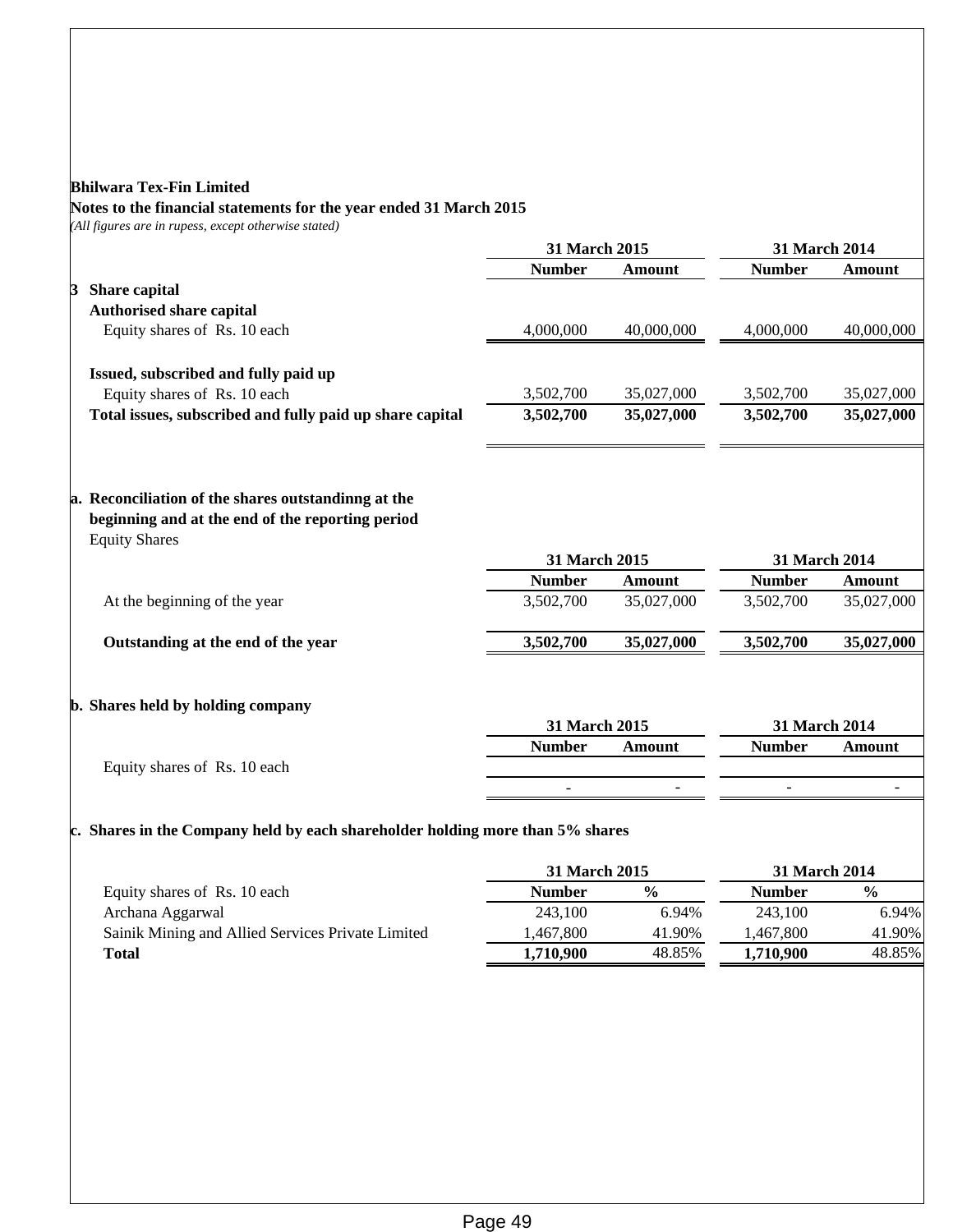### **Notes to the financial statements for the year ended 31 March 2015**

*(All figures are in rupess, except otherwise stated)*

**4 Reserves and surplus**

|                                       |                                                    | 31 March 2015 | <b>31 March 2014</b> |
|---------------------------------------|----------------------------------------------------|---------------|----------------------|
| <b>General Reserve</b><br>$ {\bf a})$ |                                                    |               |                      |
|                                       | Balance as per last financial statements           | 176,099       | 176,099              |
|                                       | Add: Transfer during the year                      |               |                      |
|                                       | <b>Total General Reserve</b>                       | 176,099       | 176,099              |
| $ {\bf b})$                           | <b>Special Reserve Fund (RBI Norms)</b>            |               |                      |
|                                       | Balance as per last financial statements           | 834,886       | 715,285              |
|                                       | Add: Transfer during the year                      | 212,954       | 119,601              |
|                                       | <b>Total General Reserve</b>                       | 1,047,839     | 834,886              |
| $ c\rangle$                           | Surplus in the statement of profit and loss        |               |                      |
|                                       | Balance as per last financial statements           | (2,141,878)   | (2,620,283)          |
|                                       | Add: Profit for the year                           | 1,064,768     | 598,006              |
|                                       | Add: Mat Credit Entitlement                        | 56,678        |                      |
|                                       |                                                    | (1,020,432)   | (2,022,277)          |
|                                       | Less: Transfer to Special Reserve Fund (RBI Norms) | 212,954       | 119,601              |
|                                       | Net Surplus in the statement of profit and loss    | (1, 233, 385) | (2,141,878)          |
|                                       | <b>Total Reserves and surplus</b>                  | (9, 447)      | (1, 130, 893)        |

### **5 Borrowings**

|                       |                          | 31 March 2015     |             | 31 March 2014            |
|-----------------------|--------------------------|-------------------|-------------|--------------------------|
|                       | Long term                | <b>Short term</b> | Long term   | <b>Short term</b>        |
| Unsecured             |                          |                   |             |                          |
| From Corporates (ICD) | $\overline{\phantom{a}}$ | 501,287,328       | 118,200,000 | $\overline{\phantom{0}}$ |
| From Others           | -                        | 25,000,000        | -           | $\overline{\phantom{a}}$ |
|                       | $\overline{\phantom{a}}$ | 526, 287, 328     | 118,200,000 | $\overline{\phantom{0}}$ |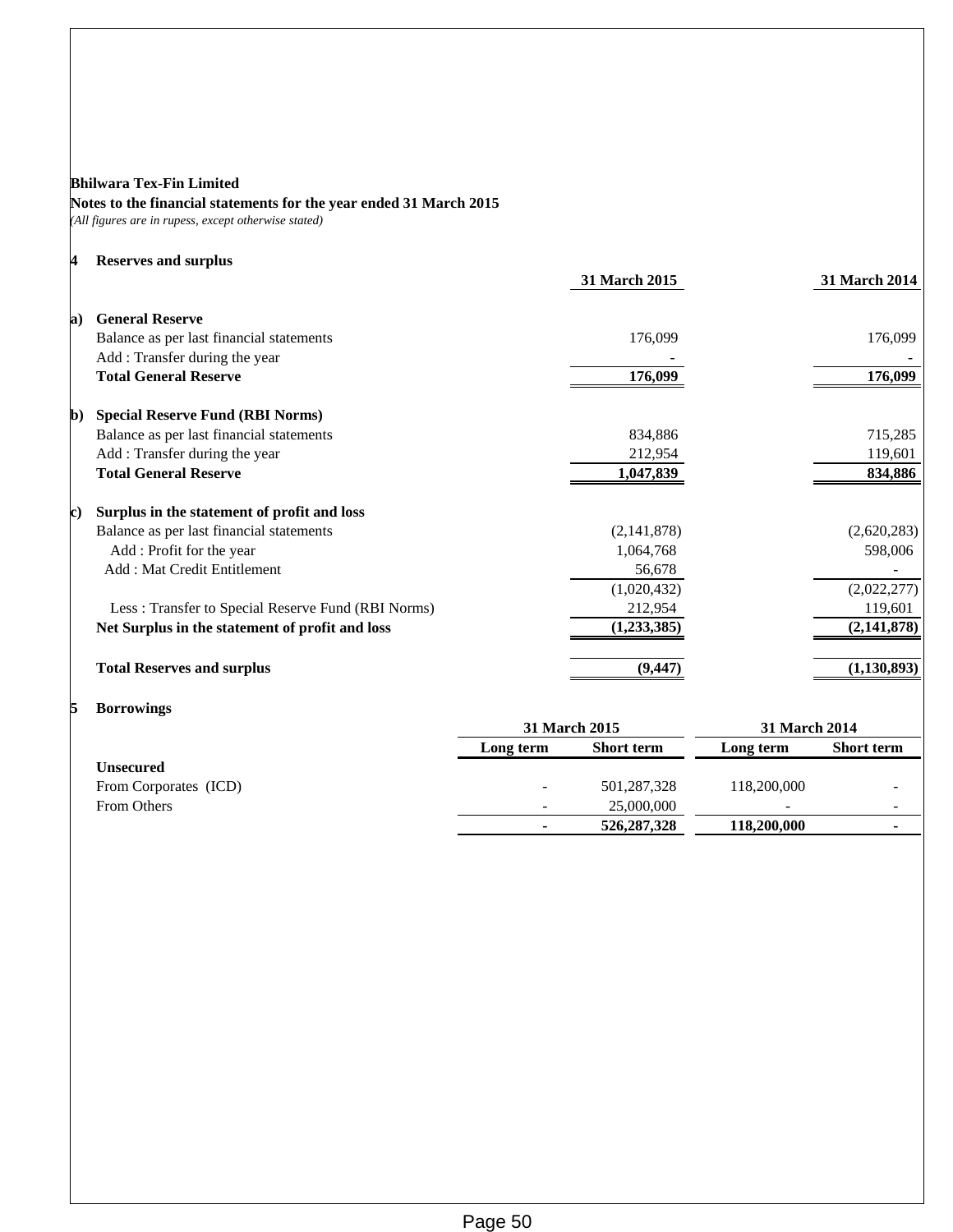#### **Bhilwara Tex-Fin Limited Notes to the financial statements for the year ended 31 March 2015**

*(All figures are in rupess, except otherwise stated)*

#### **6 Other current liabilities**

|                              | 31 March 2015    |                          | <b>31 March 2014</b> |                   |
|------------------------------|------------------|--------------------------|----------------------|-------------------|
|                              | <b>Loan Term</b> | <b>Short Term</b>        | <b>Loan Term</b>     | <b>Short Term</b> |
|                              |                  |                          |                      |                   |
| TDS Payable                  |                  | 4,046,630                |                      | 1,490,190         |
| Expenses payable             |                  | $\overline{\phantom{a}}$ |                      | 42,448            |
| Nagar Goel & Chawla          |                  | 53,739                   |                      | 50,562            |
| Divyank Khullar & Associates |                  | 51,180                   |                      |                   |
| Interest Payable on Loan     |                  | 25,483,135               |                      | 23,600,964        |
|                              |                  |                          |                      |                   |
|                              |                  | 29,634,684.00            |                      | 25,184,164        |

#### **7 Provisions**

|                                                                            | 31 March 2015 |                                | 31 March 2014        |                   |
|----------------------------------------------------------------------------|---------------|--------------------------------|----------------------|-------------------|
|                                                                            | Long term     | <b>Short</b> term<br>Long term |                      | <b>Short</b> term |
| For Income tax                                                             |               |                                |                      |                   |
| Assessment Year 2013-14                                                    | 152,186       |                                | 152,186              |                   |
| Assessment Year 2014-15                                                    | 140,533       |                                | 140,533              |                   |
| Assessment Year 2015-16                                                    | 255,240       |                                |                      |                   |
| For Reserve Bank of India (Pursuant to RBI Norms)                          |               |                                |                      |                   |
| Standard Assets (0.25%)                                                    | 1,397,150     |                                |                      |                   |
|                                                                            | 1,945,109     |                                | 292,719              |                   |
| 8<br><b>Investment</b>                                                     |               |                                |                      |                   |
|                                                                            | 31 March 2015 |                                | <b>31 March 2014</b> |                   |
|                                                                            | Long term     | <b>Short term</b>              | Long term            | <b>Short term</b> |
| <b>Other Investment</b>                                                    |               |                                |                      |                   |
| 1067 @ Rs.26,910/- per share of Sainik<br>Mining & Allied Services Limited | 28,712,970    |                                | 28,712,970           |                   |
|                                                                            | 28,712,970    |                                | 28,712,970           |                   |
| 9<br><b>Loans and advances</b>                                             |               |                                |                      |                   |

|                                       | 31 March 2015 |                   | 31 March 2014 |               |
|---------------------------------------|---------------|-------------------|---------------|---------------|
|                                       | Long term     | <b>Short</b> term | Long term     | Short term    |
| <b>Inter Corporate Deposits</b>       |               | 520,368,888       | 104,299,556   | 16,000,000.00 |
| <b>Interest Receviable</b>            |               | 38,491,188        |               | 27,402,781    |
| <b>TDS &amp; Advance Tax</b>          |               |                   |               |               |
| AY 2011-12                            |               |                   | 8,152         |               |
| AY 2012-13                            |               |                   | 11,332        |               |
| AY 2013-14                            | 229,122       |                   | 229,122       |               |
| AY 2014-15                            | 738,312       |                   | 738,312       |               |
| AY 2015-16                            | 3,555,236     |                   |               |               |
| <b>MAT Credit Enttitlement</b>        |               | 56,678            |               |               |
|                                       | 4,522,670     | 558,916,754       | 105,286,474   | 43,402,781    |
| <b>Other Non Current Assets</b><br>10 | 31 March 2015 |                   | 31 March 2014 |               |
|                                       | Long term     | <b>Short</b> term | Long term     | Short term    |
|                                       |               |                   |               |               |
|                                       |               |                   |               |               |

**a.** Management believes that, the loans and advances have a value on realization in the ordinary course of business at least equal to the amount stated in the Balance Sheet and provisions for all the known liabilities have been made.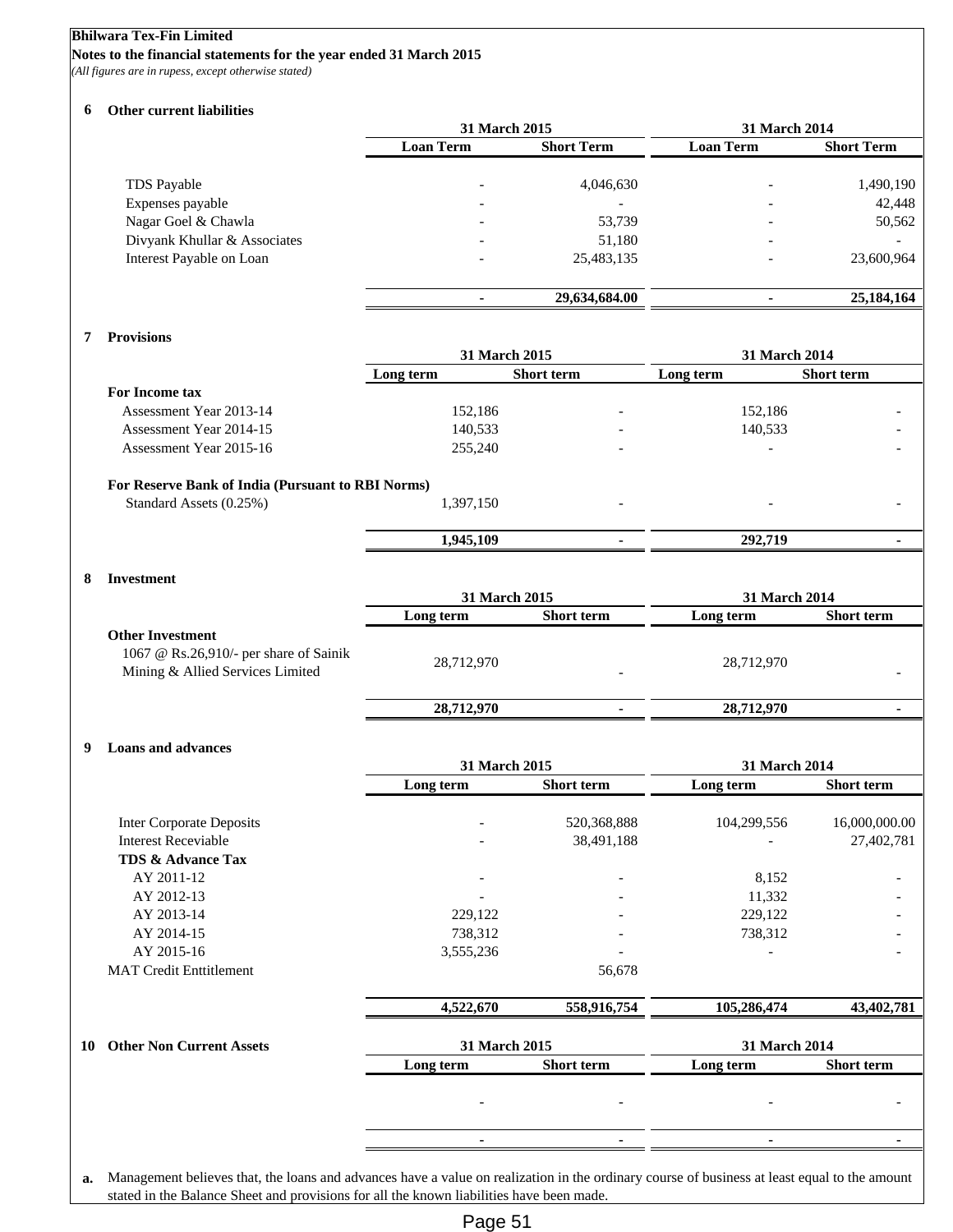## **Bhilwara Tex-Fin Limited Notes to the financial statements for the year ended 31 March 2015**

*(All figures are in rupess, except otherwise stated)*

## **11 Cash and bank balances**

|    |                                                  | 31 March 2015     | 31 March 2014     |
|----|--------------------------------------------------|-------------------|-------------------|
|    | <b>Cash and cash equivalents</b><br>Cash on hand | 29,473            | 29,585            |
|    | <b>Balances with banks</b>                       |                   |                   |
|    | - in current accounts                            |                   |                   |
|    | -ICICI Bank Ltd<br>-Yes Bank Ltd                 | 684,466<br>18,341 | 122,839<br>18,341 |
|    |                                                  |                   |                   |
|    |                                                  | 732,280           | 170,765           |
| 12 | <b>Revenue from operations</b>                   |                   |                   |
|    |                                                  | 31 March 2015     | 31 March 2014     |
|    | Income from Interest on Deposits                 | 43,860,331        | 15,278,942        |
|    |                                                  | 43,860,331        | 15,278,942        |
|    |                                                  |                   |                   |
| 13 | <b>Other Income</b>                              | 31 March 2015     | 31 March 2014     |
|    |                                                  |                   |                   |
|    | <b>Interest on Income Tax Refund</b>             |                   | 15,383            |
|    | Dividend Income<br>Credit balance written off    | 534               | 534<br>78,000     |
|    |                                                  |                   |                   |
|    |                                                  | 534               | 93,917            |
| 14 | <b>Employee benefit expense</b>                  |                   |                   |
|    |                                                  | 31 March 2015     | 31 March 2014     |
|    | Salaries, wages and bonus                        | 162,000           | 62,400            |
|    | <b>Staff Welfare</b>                             |                   | 8,600             |
|    |                                                  | 162,000           | 71,000            |
|    |                                                  |                   |                   |
|    |                                                  |                   |                   |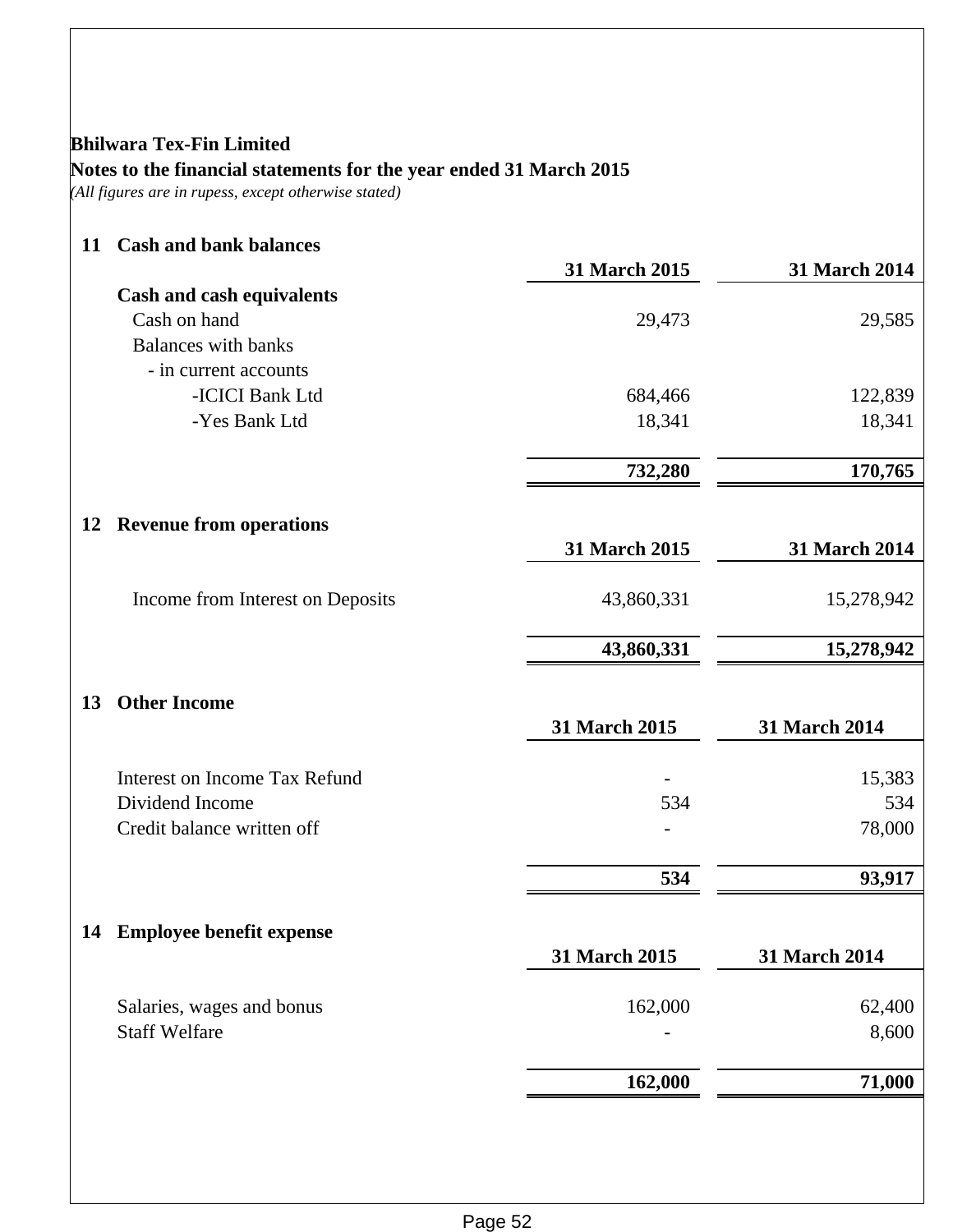## **Bhilwara Tex-Fin Limited Notes to the financial statements for the year ended 31 March 2015**

*(All figures are in rupess, except otherwise stated)*

| 15        | <b>Finance costs</b>                       |                      |                      |
|-----------|--------------------------------------------|----------------------|----------------------|
|           |                                            | 31 March 2015        | 31 March 2014        |
|           | Interest expenses                          | 40,363,771           | 13,642,446           |
|           |                                            | 169                  | 5,951                |
|           | <b>Bank</b> charges                        |                      |                      |
|           |                                            | 40,363,940           | 13,648,397           |
| <b>16</b> | <b>Other expenses</b>                      |                      |                      |
|           |                                            | 31 March 2015        | 31 March 2014        |
|           | Auditor Fees (refer note 17)               | 58,989               | 56,180               |
|           | Conveyance                                 | 29,780               | 1,225                |
|           | Printing & Stationery                      | 15,970               | 165                  |
|           | Advertisement                              | 97,740               | 57,042               |
|           | <b>Listing Fee</b>                         | 126,966              | 30,336               |
|           | <b>Professional Charges</b>                | 71,180               | 11,500               |
|           | Postage & Courier Charges                  | 6,269                | 2,398                |
|           | <b>General Expenses</b>                    | 121,413              | 98,290               |
|           | Telephone Expense                          | 12,000               |                      |
|           | Rates Fee & Taxes                          | 57,976               | 7,313                |
|           | Debit balances written off                 |                      | 651,500              |
|           | Provisions for Standard Assets (RBI Norms) | 1,397,150            |                      |
|           |                                            | 1,995,433            | 915,949              |
| 17        | <b>Payment of Auditors Includes:</b>       |                      |                      |
|           |                                            | <b>31 March 2015</b> | <b>31 March 2014</b> |
|           | Statutory & Tax Audit Fee                  | 52,500               | 50,000               |
|           | Service Tax                                | 6,489                | 6,180                |
|           |                                            | 58,989               | 56,180               |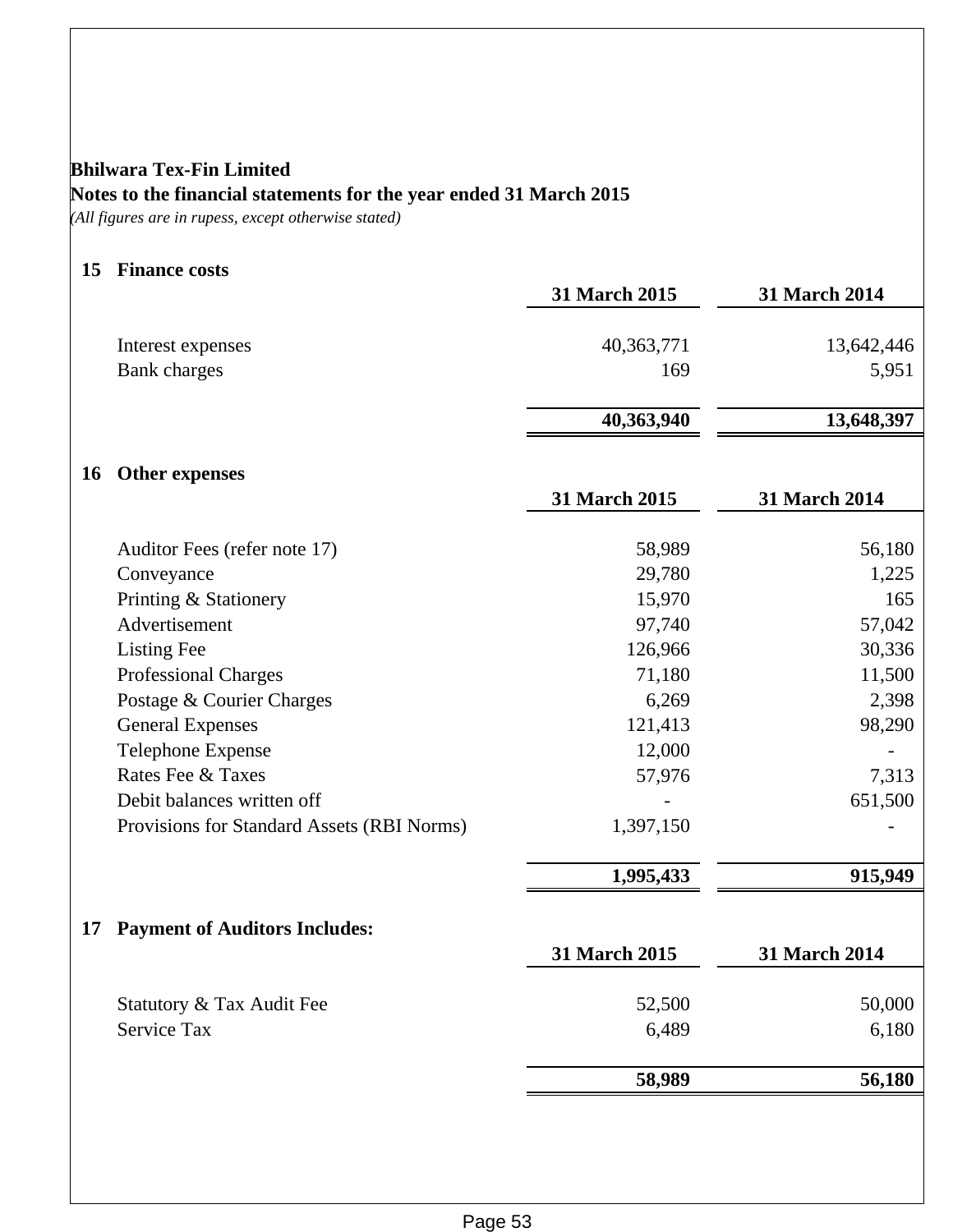

 $\frac{1}{2}$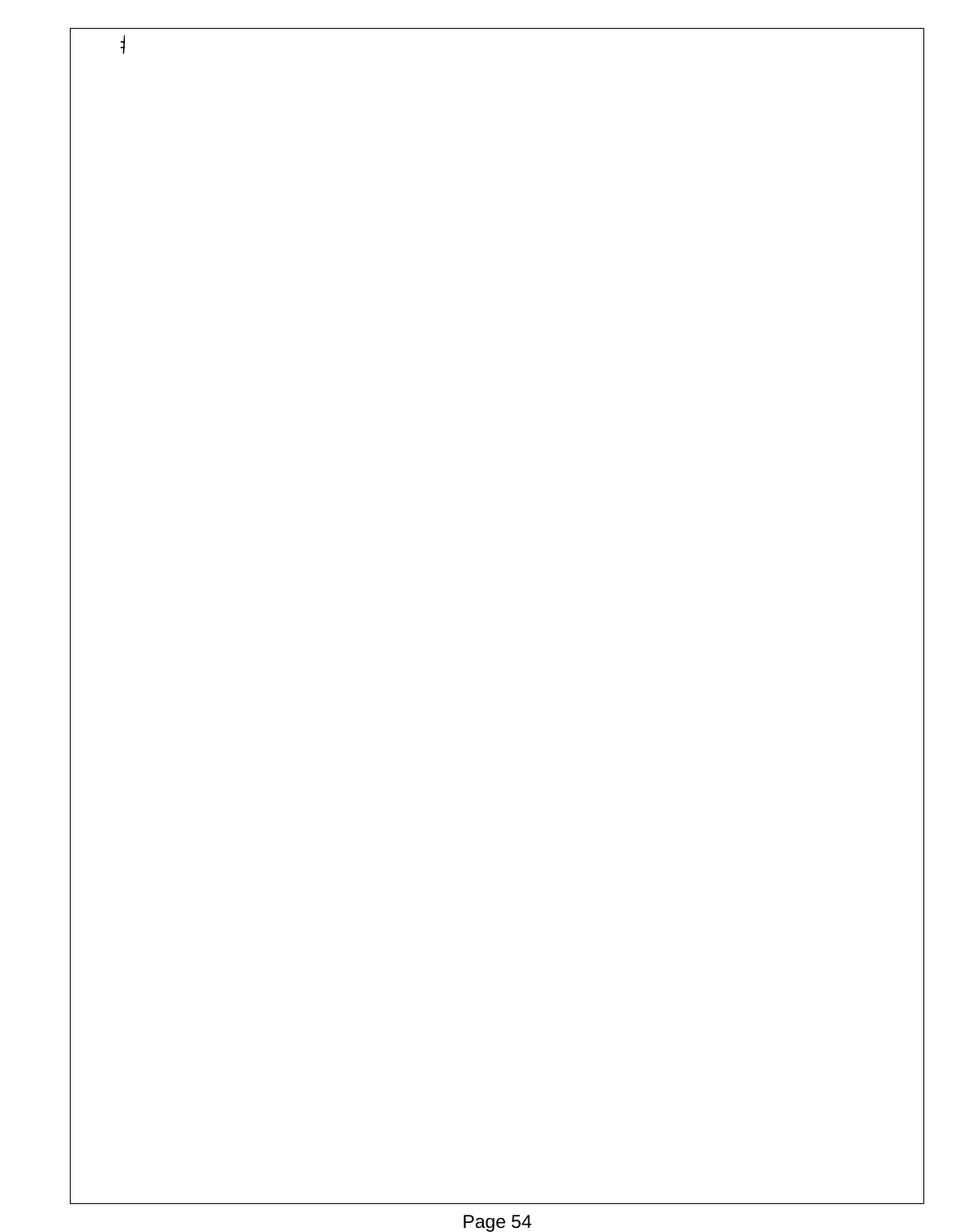### **MGT-11 PROXY FORM**

{(Pursuant to section 105(6) of the Companies Act, 2013 and Rule 19(3) of the Companies (Management and Administration) Rules, 2014}

CIN : **L74899DL1994PLC128577**  Name of the Company : **Bhilwara Tex-Fin Limited** Registered Office : **129, Transport Centre, Rohtak Road, Punjabi Bagh, Delhi-110035**

| Name of the Member        |  |
|---------------------------|--|
| <b>Registered Address</b> |  |
|                           |  |
| E-mail ID                 |  |
| Folio No/ Client ID       |  |
| DP ID                     |  |

| I / we being a member /members of _ | shares of the above named company, hereby appoint |
|-------------------------------------|---------------------------------------------------|
| Name                                |                                                   |
|                                     |                                                   |
| Address                             |                                                   |
|                                     |                                                   |
| E-mail ID                           |                                                   |
|                                     |                                                   |
| Signature                           |                                                   |
|                                     |                                                   |
| Or failing him/her                  |                                                   |
| Name                                |                                                   |
|                                     |                                                   |
| Address                             |                                                   |
|                                     |                                                   |
| E-mail ID                           |                                                   |
|                                     |                                                   |
| Signature                           |                                                   |
|                                     |                                                   |
| Or failing him/her                  |                                                   |
|                                     |                                                   |

| Name      |  |
|-----------|--|
| Address   |  |
| E-mail ID |  |
| Signature |  |

as my/our proxy to attend and vote (on a poll) for me/us and on my/our behalf at the 21<sup>st</sup> Annual General Meeting of the company, to be held on Wednesday,  $30<sup>th</sup>$  day of September 2015 at 10.30 a.m. at Farm House of M/s Kapil Constructions Private Limited, Kishangarh - Mehrauli Road, Near Maa Anandmai Ashram, New Delhi-110 057 and at any adjournment thereof in respect of such resolutions as are indicated below: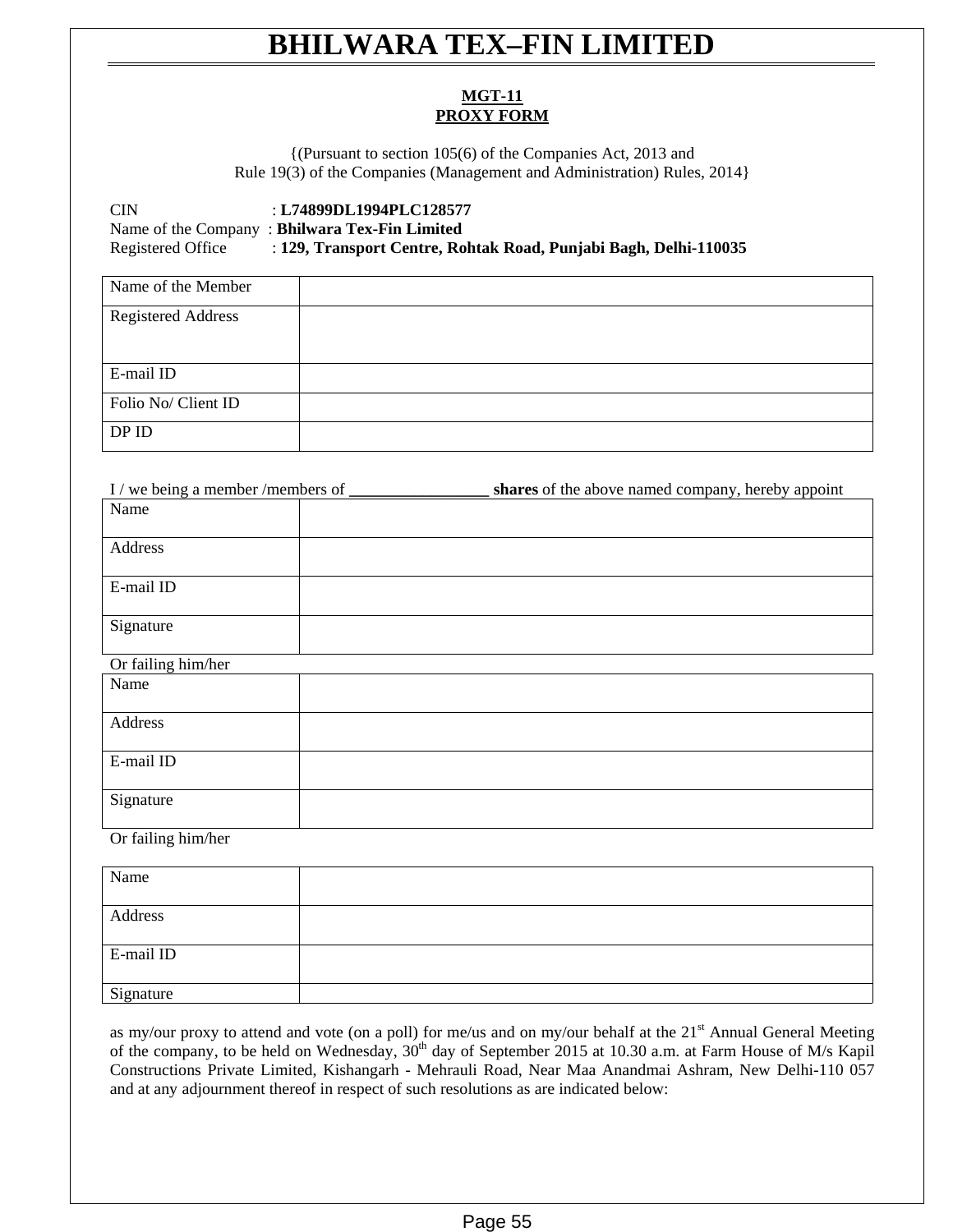| <b>Resolutio</b> | <b>Resolution</b>                                                                                                                                                                                                                                                                                                                |         | <b>V</b> ote   |                           |
|------------------|----------------------------------------------------------------------------------------------------------------------------------------------------------------------------------------------------------------------------------------------------------------------------------------------------------------------------------|---------|----------------|---------------------------|
| $n$ No.          |                                                                                                                                                                                                                                                                                                                                  |         |                | (Please mention number of |
|                  |                                                                                                                                                                                                                                                                                                                                  | shares) |                |                           |
|                  |                                                                                                                                                                                                                                                                                                                                  | For     | <b>Against</b> | Abstain                   |
|                  | <b>Ordinary Business:</b>                                                                                                                                                                                                                                                                                                        |         |                |                           |
| 1.               | Adoption of the Annual Financial Statements of the Company for<br>the Financial year ended 31st March, 2015, including the audited<br>Balance Sheet as at 31st March, 2015, the Statement of Profit and<br>Loss for the Financial year ended on that date and the reports of<br>the Board of the Directors and Auditors thereon. |         |                |                           |
| 2.               | Approval for appointment a Director in place of Mr. Satish Kumar<br>Sharma, who retires by rotation and, being eligible, offers himself<br>for re-appointment                                                                                                                                                                    |         |                |                           |
| 3.               | Approval for appointment of M/s Nagar Goel & Chawla as<br>statutory auditor of the Company and to fix their remuneration.                                                                                                                                                                                                        |         |                |                           |
|                  | <b>Special Business:</b>                                                                                                                                                                                                                                                                                                         |         |                |                           |
| 4.               | Approval for appointment of Mrs. Seema Kumari as independent<br>director of the Company for a term of five years w.e.f. $30th$<br>September, 2015.                                                                                                                                                                               |         |                |                           |

Signed this …………………………….. day of ………………………………….of 2015.

Signature of shareholder Signature of Proxy holder(s)

---------------------------------- ------------------------------------

Affix Rs. 1 Revenue Stamp

**Note: This form of proxy in order to be effective should be duly completed and deposited at the Registered Office of the Company, not less than 48 hours before the commencement of the Meeting.**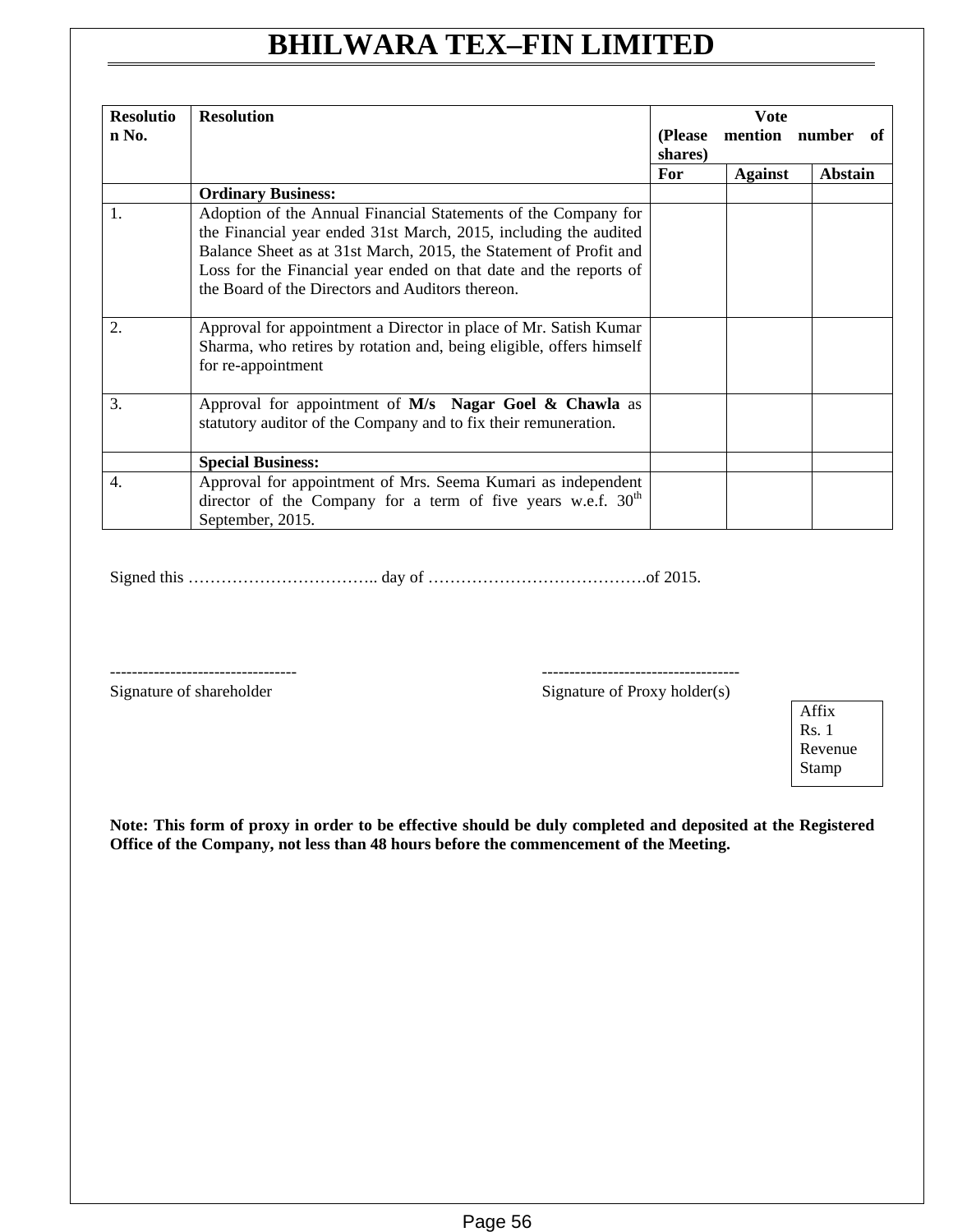### **ATTENDANCE SLIP**

## **(For 21<sup>st</sup> Annual General Meeting on Wednesday, 30<sup>th</sup> September, 2015 at 10.30 A.M.)**

(To be handed over at the entrance of the Company Hall)

| Name of Members<br>(in BLOCK LETTERS)                         | $\bullet$<br>$\cdot$              |  |
|---------------------------------------------------------------|-----------------------------------|--|
| <b>Address of Members</b>                                     | ٠<br>$\ddot{\phantom{1}}$         |  |
| Members folio/CL. ID                                          | ٠<br>$\bullet$                    |  |
| No. of Shares held                                            | ٠<br>$\bullet$                    |  |
| Name of Proxy (In case of proxies only)<br>(in BLOCK LETTERS) | $\bullet$<br>$\ddot{\phantom{1}}$ |  |

I hereby record my presence at the 21<sup>st</sup> Annual General Meeting of the Company on Wednesday, 30<sup>th</sup> day of September, 2015.

 **------------------------------------ (\*Member/ Proxy Signature)** 

**\* To be signed at the time of handing over the slip.**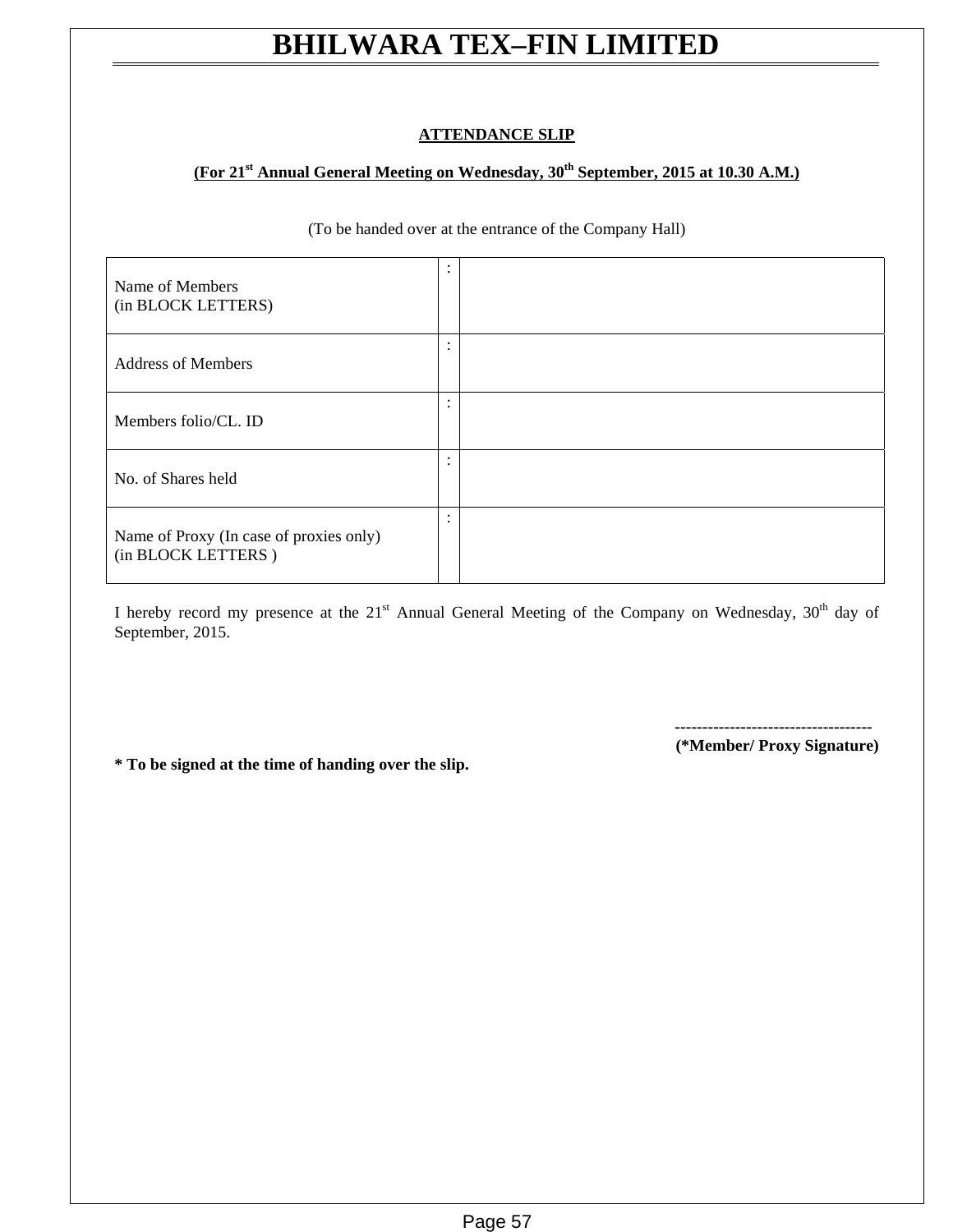

 $\frac{1}{2}$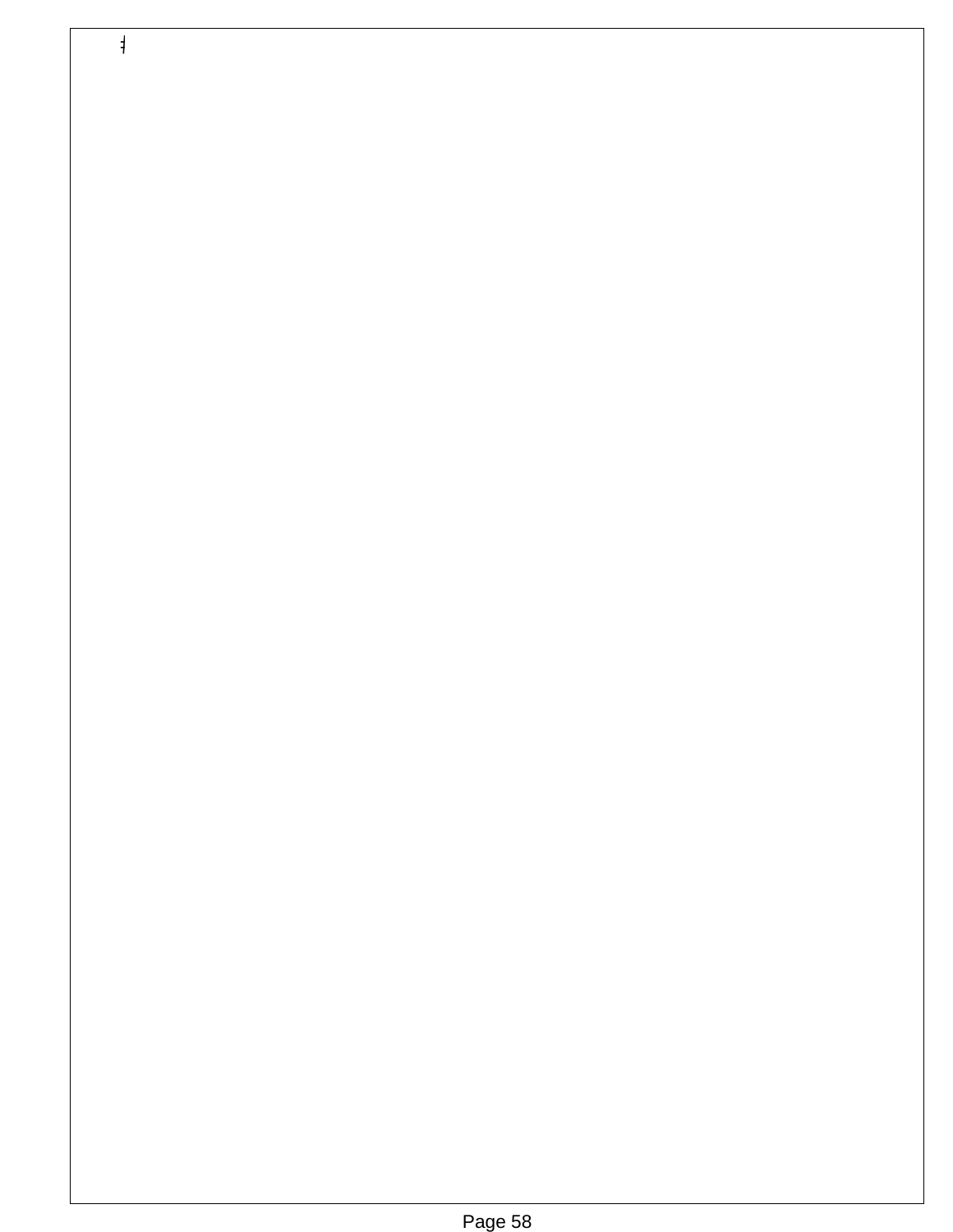#### **FORM NO. MGT-12 Polling Paper**

[*Pursuant to section 109(5) of the Companies Act, 2013 and rule 21(1)(c) of the Companies (Management and Administration) Rules, 2014]*

Name of the Company: **M/s Bhilwara Tex-Fin Limited**

Registered office :129, Transport Centre, Rohtak Road, Punjabi Bagh, New Delhi -110035

#### **BALLOT PAPER**

| Sr. No. | <b>Particulars</b>                                                                                         | <b>Details</b> |
|---------|------------------------------------------------------------------------------------------------------------|----------------|
|         | Name of the first named shareholder (in block letters)                                                     |                |
|         | Postal Address                                                                                             |                |
|         | Registered folio no. / *Client ID no. * (Applicable to<br>investors holding shares in dematerialized form) |                |
|         | Class of shares                                                                                            |                |

I hereby exercise my vote in respect of ordinary/special resolution enumerated below by recording my assent / dissent to the said resolution in the following manner:

| No.              | Item No.                                                                                                                                                                                                                                                                                                                                       | No. of<br>shares<br>held by<br>me | I assent to<br>the<br>resolution | I dissent<br>from the<br>resolution |
|------------------|------------------------------------------------------------------------------------------------------------------------------------------------------------------------------------------------------------------------------------------------------------------------------------------------------------------------------------------------|-----------------------------------|----------------------------------|-------------------------------------|
| $\mathbf{1}$ .   | Adoption of the Annual Financial Statements of the Company for<br>the Financial year ended $31st$ March, 2015, including the audited<br>Balance Sheet as at 31 <sup>st</sup> March, 2015, the Statement of Profit and<br>Loss for the Financial year ended on that date and the reports of the<br>Board of the Directors and Auditors thereon. |                                   |                                  |                                     |
| 2.               | Approval for appointment a Director in place of Mr. Satish Kumar<br>Sharma, who retires by rotation and, being eligible, offers himself<br>for re-appointment.                                                                                                                                                                                 |                                   |                                  |                                     |
| 3.               | Approval for appointment of $M/s$ Nagar Goel & Chawla as<br>Statutory Auditor of the Company and to fix their remuneration.                                                                                                                                                                                                                    |                                   |                                  |                                     |
| $\overline{4}$ . | Approval for appointment of Mrs. Seema Kumari as independent<br>director of the Company for a term of five years w.e.f. 30 <sup>th</sup><br>September, 2015.                                                                                                                                                                                   |                                   |                                  |                                     |

Place: Date:

(Signature of shareholder/ Proxy)